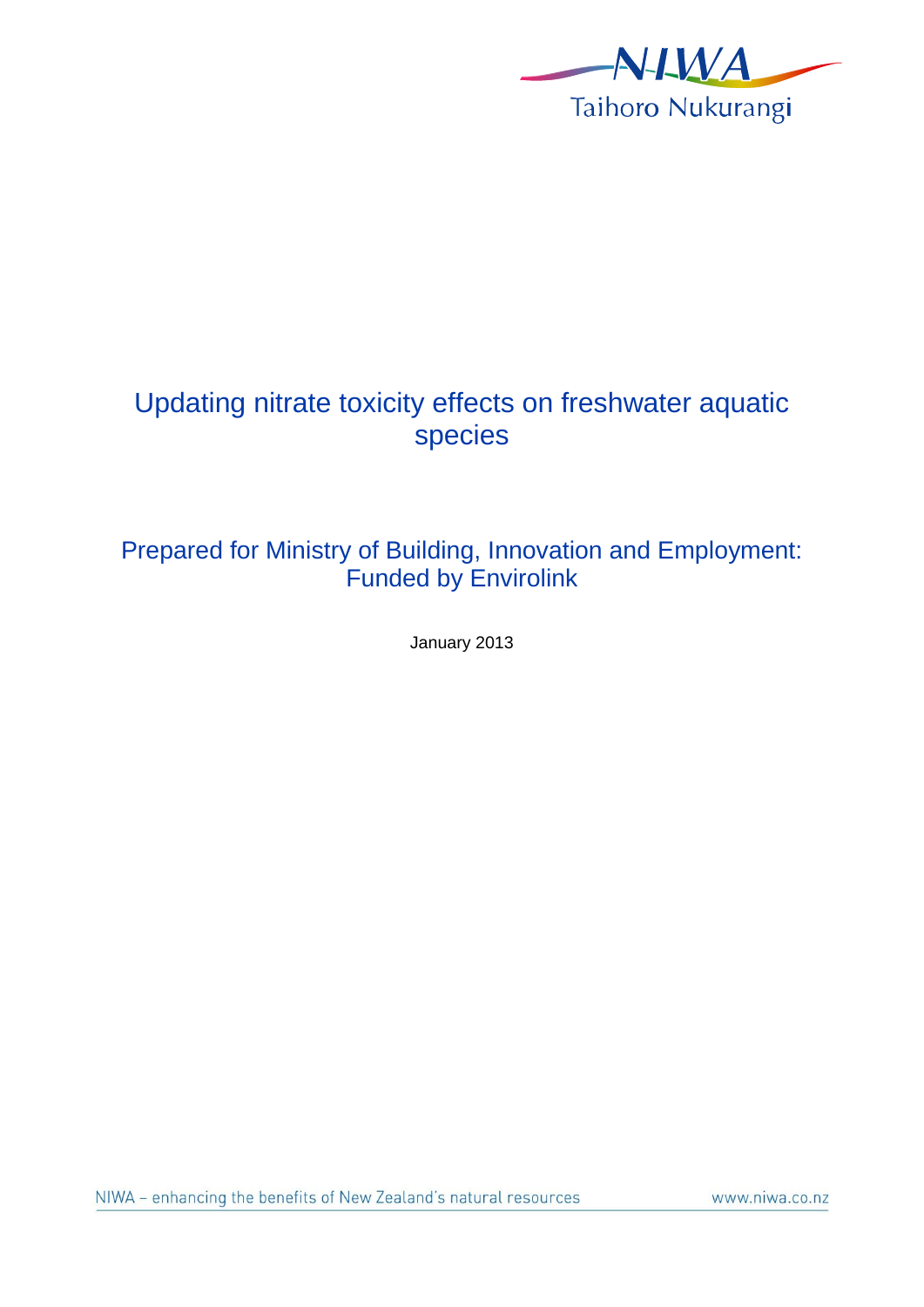#### **Authors/Contributors**:

C.W. Hickey

#### **For any information regarding this report please contact:**

Dr C.W. Hickey Principal Scientist

+64-7-856 1713 chris.hickey@niwa.co.nz

National Institute of Water & Atmospheric Research Ltd Gate 10, Silverdale Road Hillcrest, Hamilton 3216 PO Box 11115, Hillcrest Hamilton 3251 New Zealand

Phone +64-7-856 7026 Fax +64-7-856 0151

| NIWA Client Report No: | HAM2013-009  |
|------------------------|--------------|
| Report date:           | January 2013 |
| NIWA Project:          | ELF13207     |

© All rights reserved. This publication may not be reproduced or copied in any form without the permission of the copyright owner(s). Such permission is only to be given in accordance with the terms of the client's contract with NIWA. This copyright extends to all forms of copying and any storage of material in any kind of information retrieval system.

Whilst NIWA has used all reasonable endeavours to ensure that the information contained in this document is accurate, NIWA does not give any express or implied warranty as to the completeness of the information contained herein, or that it will be suitable for any purpose(s) other than those specifically contemplated during the Project or agreed by NIWA and the Client.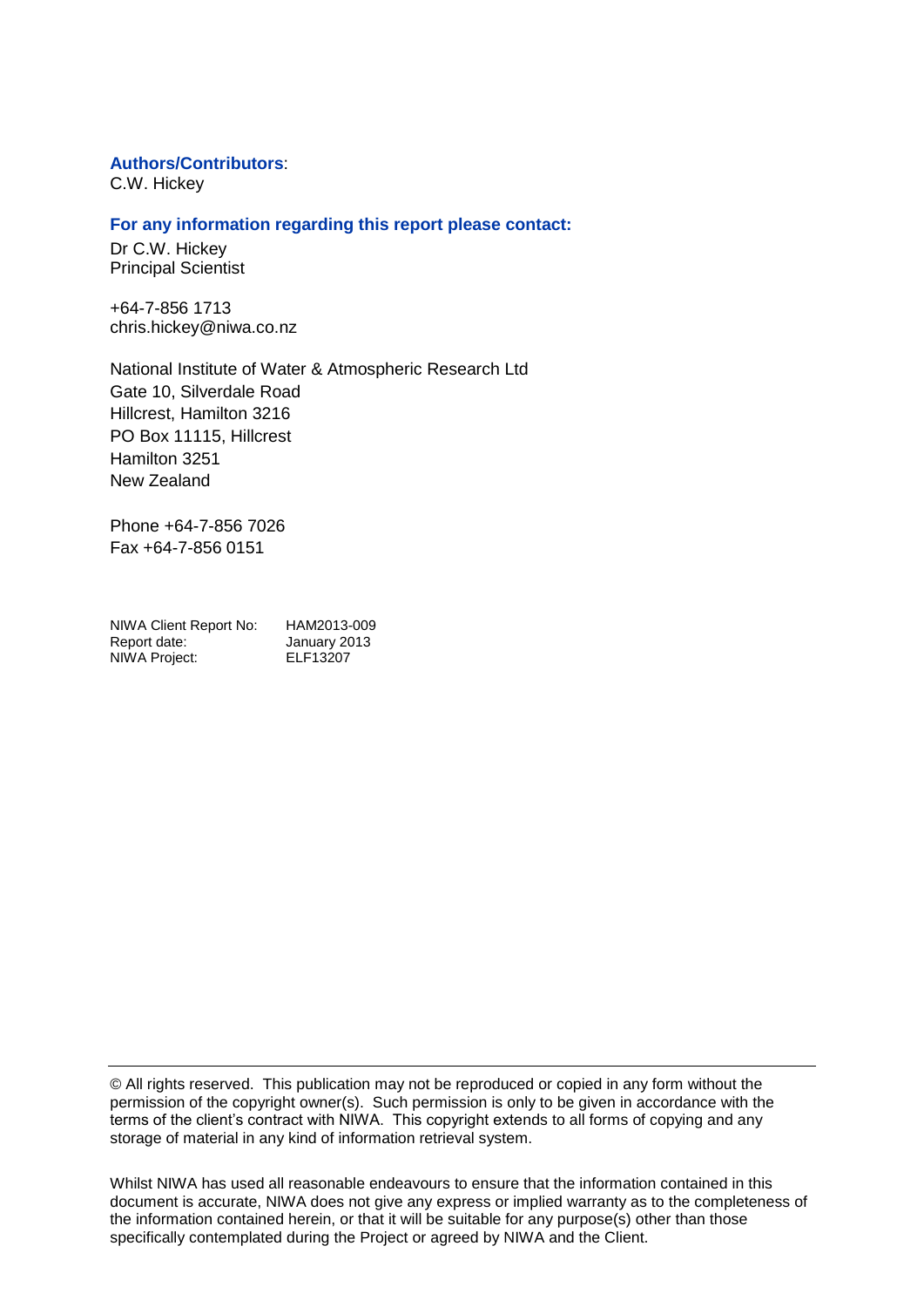# **Contents**

| 1              |                   |                                                       |  |  |  |  |  |  |  |  |
|----------------|-------------------|-------------------------------------------------------|--|--|--|--|--|--|--|--|
| $\overline{2}$ |                   |                                                       |  |  |  |  |  |  |  |  |
| 3              |                   |                                                       |  |  |  |  |  |  |  |  |
| 4              |                   |                                                       |  |  |  |  |  |  |  |  |
| 5              |                   |                                                       |  |  |  |  |  |  |  |  |
|                | 5.1               |                                                       |  |  |  |  |  |  |  |  |
|                | 5.2               |                                                       |  |  |  |  |  |  |  |  |
|                | 5.3               |                                                       |  |  |  |  |  |  |  |  |
| 6              |                   |                                                       |  |  |  |  |  |  |  |  |
| 7              |                   |                                                       |  |  |  |  |  |  |  |  |
| 8              |                   |                                                       |  |  |  |  |  |  |  |  |
| 9              |                   |                                                       |  |  |  |  |  |  |  |  |
| 10             |                   |                                                       |  |  |  |  |  |  |  |  |
|                | <b>Appendix A</b> | Adequacy of proposed protection levels for management |  |  |  |  |  |  |  |  |
|                | <b>Appendix B</b> |                                                       |  |  |  |  |  |  |  |  |

 $\leftarrow$ 

C. Depree T. Hume

Reviewed by **Approved for release by Approved for release by** 

Aun

Formatting checked by<br> $\mathcal{UB}$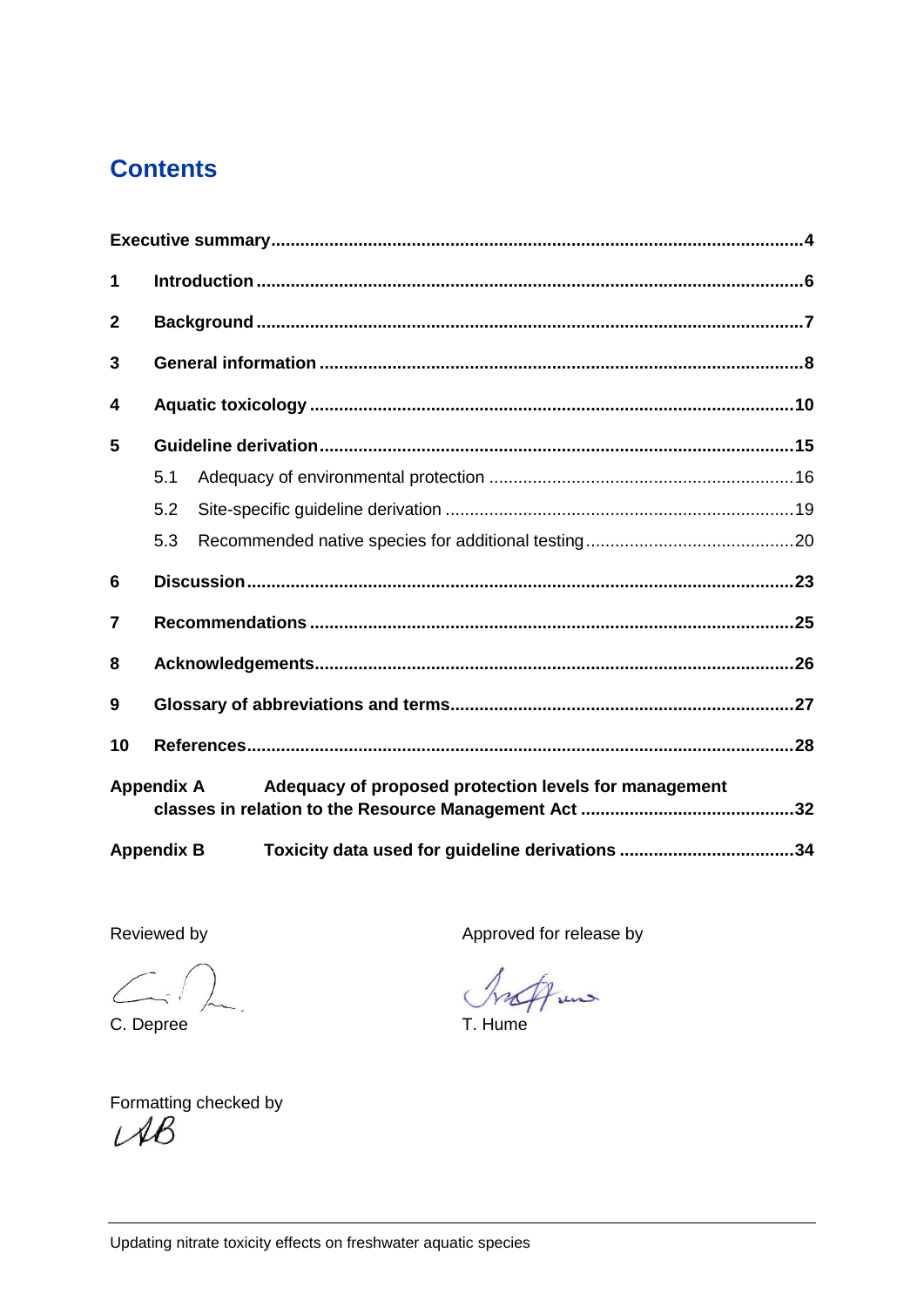# <span id="page-3-0"></span>**Executive summary**

The National Policy Statement on Freshwater (NPS-FW) on freshwater management requires regional councils to identify water quality limits to manage values of our aquatic ecosystems. Recognition of appropriate contaminant toxicity thresholds is an integral part of this process. This report provides an updated derivation on the freshwater nitrate toxicity guidelines and guidance on their application to New Zealand's river and lakes.

This report updates the revised nitrate-N guidelines derived in 2009 for Environment Canterbury. This review includes a substantial number of new acute and chronic studies which have been undertaken in the interim period. Those studies include chronic data for two New Zealand native species, including a whitebait species (juvenile inanga) and the widespread mayfly species (*Deleatidium*). The additional data has resulted in revised chronic guideline values for nitrate-N using the ANZECC (2000) methodology. This database and NOEC-based guideline derivation will form the basis of the interim ANZECC nitrate guideline, which is expected to be promulgated in 2013.

The proposed numeric nitrate guideline values are based on the statistically-derived no observed effect concentration (NOEC) and threshold effect concentration (TEC) effect thresholds for 22 species. The two-number guideline and management framework is based on, and consistent with, the ANZECC (2000) guidelines risk-based methodology to provide various levels of ecosystem protection. The compliance monitoring basis provides species protection for both average long-term exposure and seasonal maximum concentrations. The guidelines are summarised together with narrative descriptors in the table below. The terms "Grading" and "Surveillance" are derived from the compliance descriptors applied to microbiological standards. The Grading values are derived from the species NOEC values and recommended for compliance assessment based on the annual median concentrations. The Grading values are equivalent to trigger values as derived using the ANZECC (2000) procedure. The Surveillance values are derived from the species TEC values and recommended for compliance assessment based on the annual 95<sup>th</sup> percentile of the monitoring data.

A number of studies have identified water hardness as a factor affecting both acute and chronic nitrate toxicity in some species. A hardness-related response was also found for chronic growth in juvenile inanga, but not for acute inanga exposures. The mechanism for this effect is presently unknown so no algorithms were included in the 2012 Environment Canada nitrate toxicity guidelines to adjust for water quality factors. However, the guidelines reported here should be considered conservative as the most sensitive species in the database used to derive the nitrate guidelines is for long-term tests undertaken in very low hardness water – which would be expected to result in the highest nitrate toxicity.

Some information gaps were identified in undertaking this review. These included: (i) the adequacy of native fish and invertebrate data for surface waters; (ii) absence of hyporheic species; and (iii) toxicity modification in relation to water mineral content (measured by hardness). Nine native species (4 fish and 5 invertebrate) are recommended as potential candidates for both acute and chronic testing. A multi-criteria assessment is applied to these species to provide a basis for selection of priority species for chronic testing. Priority species would include the common bully and eel elvas, which are both widespread and major inhabitants of lowland streams where nitrate concentrations tend to be highest. The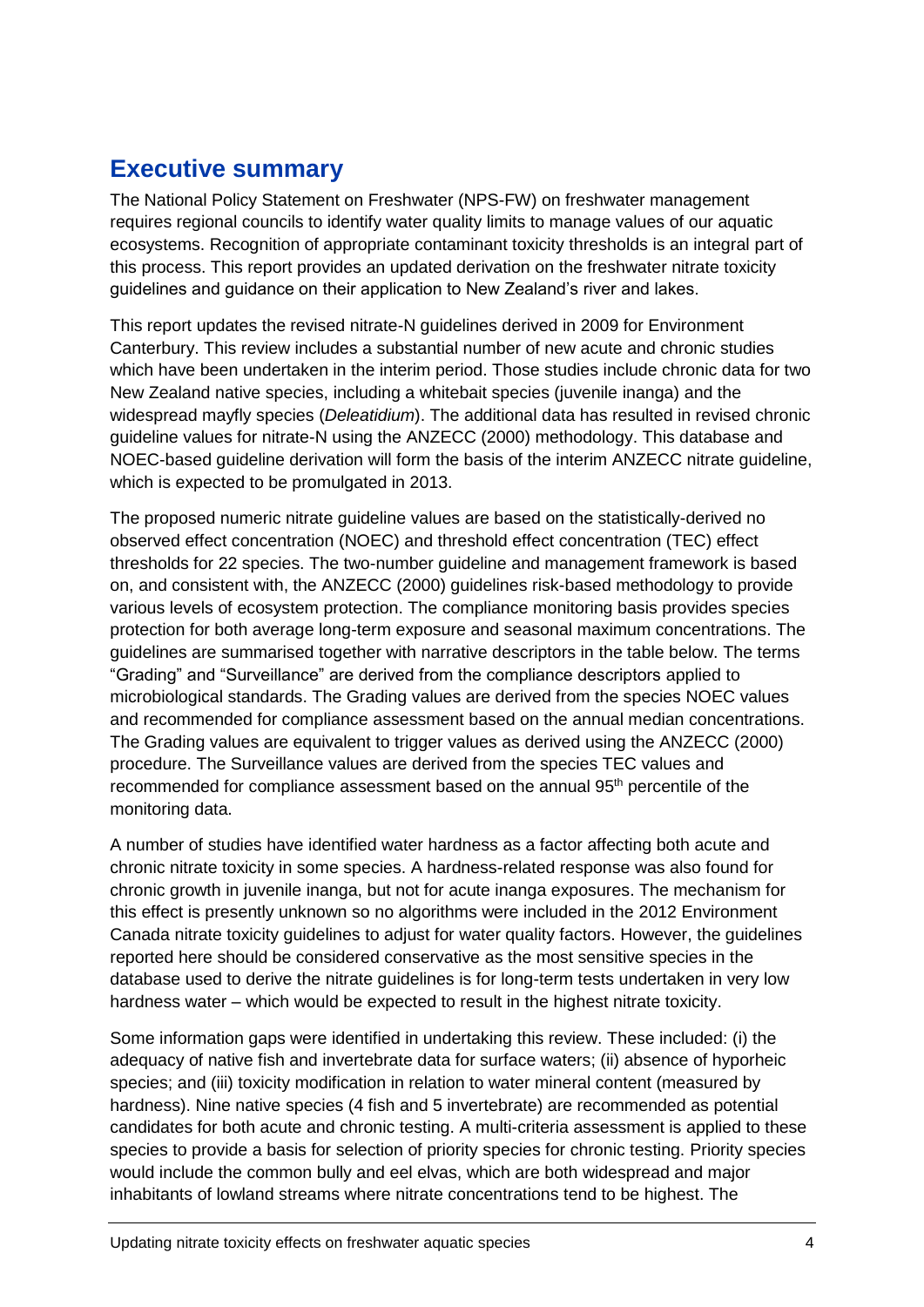invertebrate species include crustaceans (koura and amphipod), which tend to be highly sensitive to contaminants and the bivalve Sphaeriid, which is common in lowland streams and has been shown to be particularly sensitive to ammoniacal-N. Additional testing is also recommended to establish the key water quality factor(s) affecting nitrate toxicity.

| <b>Guideline Type</b>                                                        | <b>Grading</b><br><b>Nitrate</b><br>concentration<br>$(mg NO3-N/L)$ | <b>Surveillance</b><br><b>Nitrate</b><br>concentration<br>$(mg NO3-N/L)$ | <b>Description of Management Class</b>                                                                                                                     |
|------------------------------------------------------------------------------|---------------------------------------------------------------------|--------------------------------------------------------------------------|------------------------------------------------------------------------------------------------------------------------------------------------------------|
| Chronic – high<br>conservation value<br>systems (99%<br>protection)          | 1.0                                                                 | 1.5                                                                      | Pristine environment with high<br>biodiversity and conservation values.                                                                                    |
| Chronic – slightly to<br>moderately disturbed<br>systems (95%<br>protection) | 2.4                                                                 | 3.5                                                                      | Environments which are subject to a<br>range of disturbances from human<br>activities, but with minor effects.                                             |
| Chronic – highly<br>disturbed systems (90%<br>protection)                    | 3.8                                                                 | 5.6                                                                      | Environments which have naturally<br>seasonally elevated concentrations<br>for significant periods of the year (1-3)<br>months).                           |
| Chronic – highly<br>disturbed systems (80%<br>protection)                    | 6.9                                                                 | 9.8                                                                      | Environment which are measurably<br>degraded and which have seasonally<br>elevated concentrations for<br>significant periods of the year (1-3)<br>months). |
| Acute                                                                        | 20                                                                  | 30                                                                       | Environments which are significantly<br>degraded. Probable chronic effects<br>on multiple species.                                                         |
| Method of comparison                                                         | Annual median                                                       | Annual 95th<br>percentile                                                |                                                                                                                                                            |

The recommended freshwater nitrate toxicity guidelines are: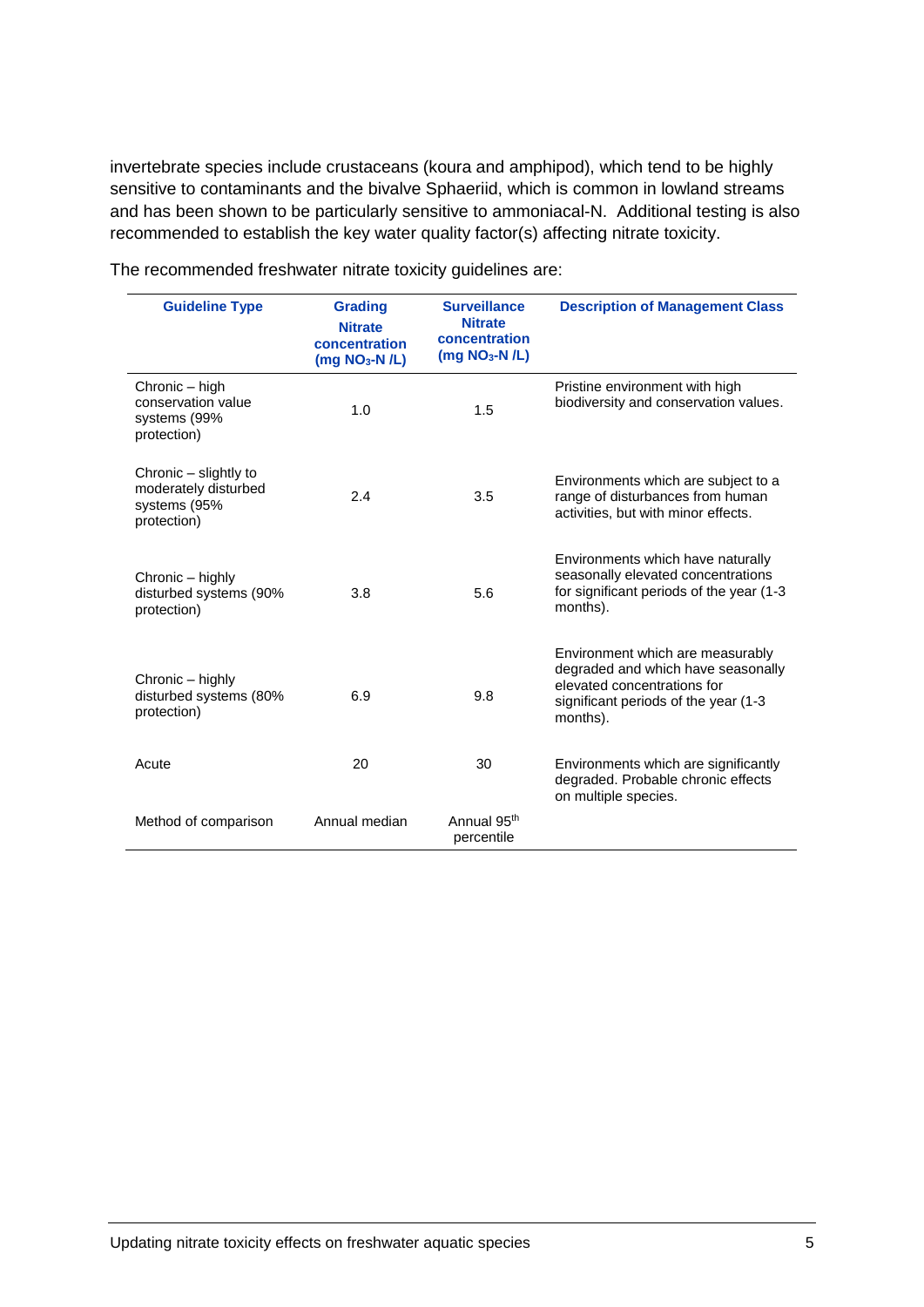# <span id="page-5-0"></span>**1 Introduction**

The National Policy Statement on Freshwater (NPS-FW) on freshwater management requires regional councils to identify water quality limits to manage values of our aquatic ecosystems. Recognition of appropriate contaminant toxicity thresholds is an integral part of this process. This report provides an updated derivation on the freshwater nitrate toxicity guidelines and guidance on their application to New Zealand's river and lakes.

A review of the ANZECC (2000) [\[1\]](#page-27-1) nitrate guidelines was undertaken in 2009 [\[2\]](#page-27-2), however, since that time significant additional international data and some New Zealand native species data has become available on nitrate sensitivity. The chronic toxicity thresholds derived in the 2009 review largely included aquatic species from overseas, though some of the species were applicable in a New Zealand context. There was, however, no native New Zealand species included in the 2009 review. Native species data has recently become available as part of the Hawke's Bay Regional Council's (HBRC) studies to provide information to incorporate into a Plan Change for the Tukituki River catchment. This native species data included chronic nitrate toxicity thresholds for a whitebait species (Inanga) and the widespread mayfly species (*Deleatidium*). Both these species are widespread throughout New Zealand and have high relevance on a national scale with Inanga having strong cultural and recreational values and *Deleatidium* mayflies as important food source for trout.

The objectives for this study were to:

- 1. incorporate results of nitrate toxicity trials being carried out by HBRC into the guideline values published in 2009 [\[2\]](#page-27-2)
- 2. review recent overseas studies on nitrate toxicity effects on aquatic species. This should include a critique of recent Canadian studies on rainbow trout which is likely provide a better estimate of toxicity thresholds for this species, and
- 3. update the Hickey & Martin (2009) guideline values for aquatic species based on the information collected in the first two stages. The update should also include summaries of NOEC and LOEC concentration thresholds as well as investigating the applicability of 'Ecologically Significant Effects Concentrations' (ESEC). Also included will be a gap analysis that will:
	- 1) review environmental factors that may influence nitrate toxicity, such as temperature, and
	- 2) identify 'target' New Zealand species for future trials that would allow for robust national guidelines to be developed for New Zealand.

The native species data included in this report are reported in detail elsewhere [\[3,](#page-27-3) [4\]](#page-27-4). The chronic guideline values are consistent with the site-specific approach applied to the HBRC Tukituki River catchment [\[5\]](#page-27-5). Additional acute toxicity data for nitrate are included in this report and used for an acute guideline derivation to update the 2009 review [\[2\]](#page-27-2).

The proposed numeric nitrate guideline values are based on a two number approach for "Grading" and "Surveillance" – relating to annual median and 95<sup>th</sup> percentile of nitrate monitoring concentrations.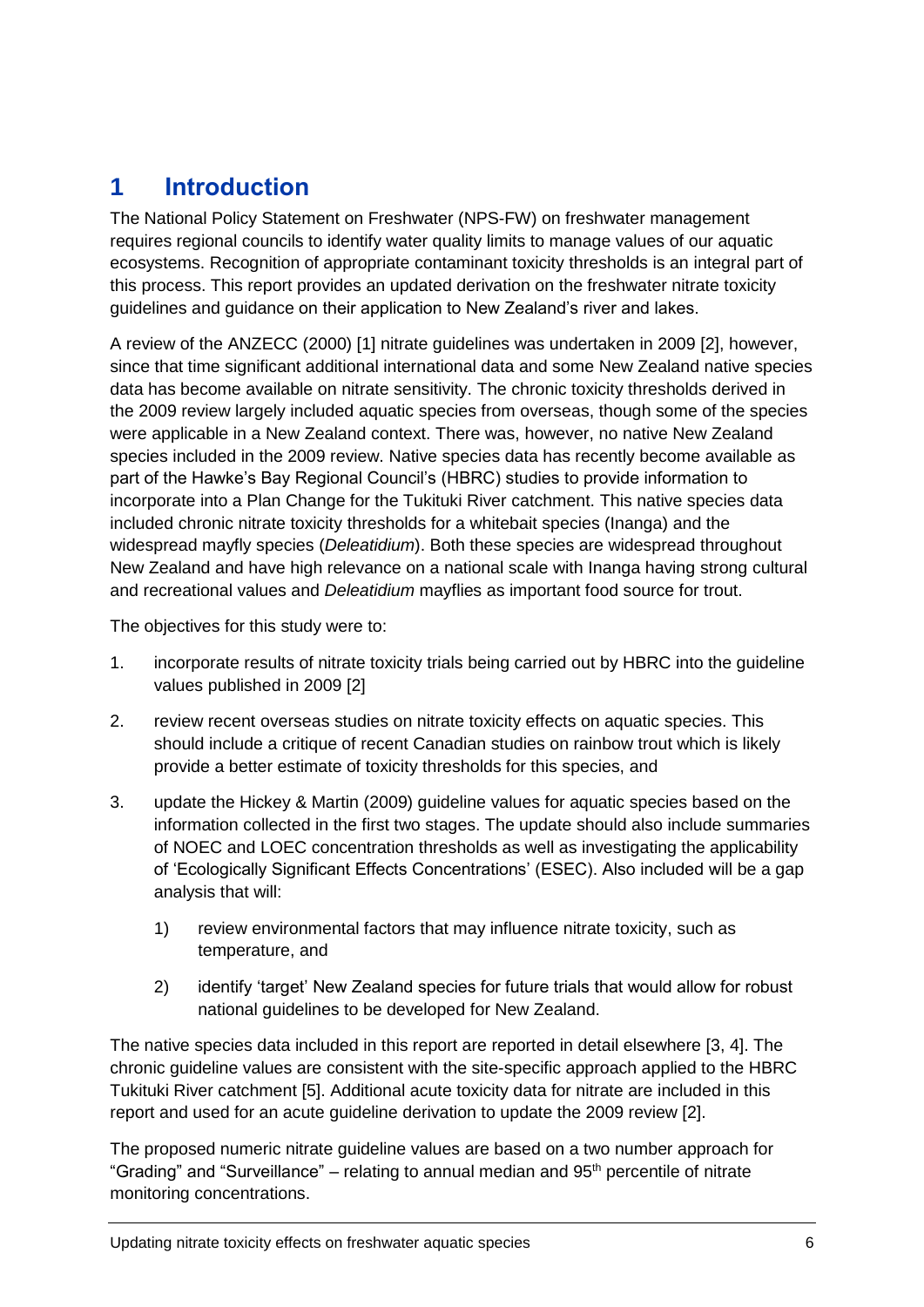# <span id="page-6-0"></span>**2 Background**

Nitrate occurs naturally in the environment and is produced and consumed through the processes of the nitrogen cycle, and anthropogenically produced for agricultural use as a fertilizer. The major anthropogenic sources of nitrate to surface waters are agricultural runoff, municipal and industrial wastewaters, urban runoff and groundwater inputs. Nitrate concentrations are an important indicator of agricultural enrichment and ecological health. As such, they form an important component of the management of freshwaters, requiring robust guideline values to support environmental planning and management.

Since the last revision of the freshwater nitrate trigger values (TVs) for toxicity in 2000 [\[1\]](#page-27-1), errors were identified in the derivation and new data have become available. The revised 2009 guideline trigger value is significantly lowered from the 2000 value (changing from 7.2 mg NO<sub>3</sub>-N /L [\[6\]](#page-27-6) to 1.7 mg NO<sub>3</sub>-N /L for 95% species protection [\[2\]](#page-27-2)). Subsequent to the 2009 review, Environment Canada has released a revised freshwater nitrate water quality guideline [\[7\]](#page-27-7), which included new acute and chronic data for several freshwater species. Recent chronic nitrate toxicity studies have also been undertaken for two New Zealand freshwater species (sub-adult and juvenile inanga, *Galaxias maculatus*; mayfly, *Deleatidium* sp.; [\[3,](#page-27-3) [4\]](#page-27-4)) which further expanded the database for local species. The chronic nitrate guideline values reported here are based on 22 species, including the additional New Zealand data. This updated database and guideline derivation will form the basis for the ANZECC interim revised nitrate guidelines scheduled to be completed in 2013.

Background information on nitrate as a toxicant can still be sourced from ANZECC/ARMCANZ (2000) [\[1\]](#page-27-1) (Volume 2, Section 8.3.7.2) and Environment Canada (2012) [\[8\]](#page-27-8).

The National Policy Statement for Freshwater Management, 2011, requires the development of management plans for freshwater lakes and rivers. This report proposes effects-based thresholds for life-supporting capacity which could be applicable to a range of management classes.

The approach uses the risk-based approach as used in the ANZECC (2000) [\[1\]](#page-27-1) guidelines to derive numeric threshold for potential management classes. The basis for these calculations is effects-based data which use concentration-response relationships to derive critical thresholds for contaminants of concern. The limitations of the databases are noted in relation to native species incorporation, water quality modifiers and site-specific issues for regional derivations.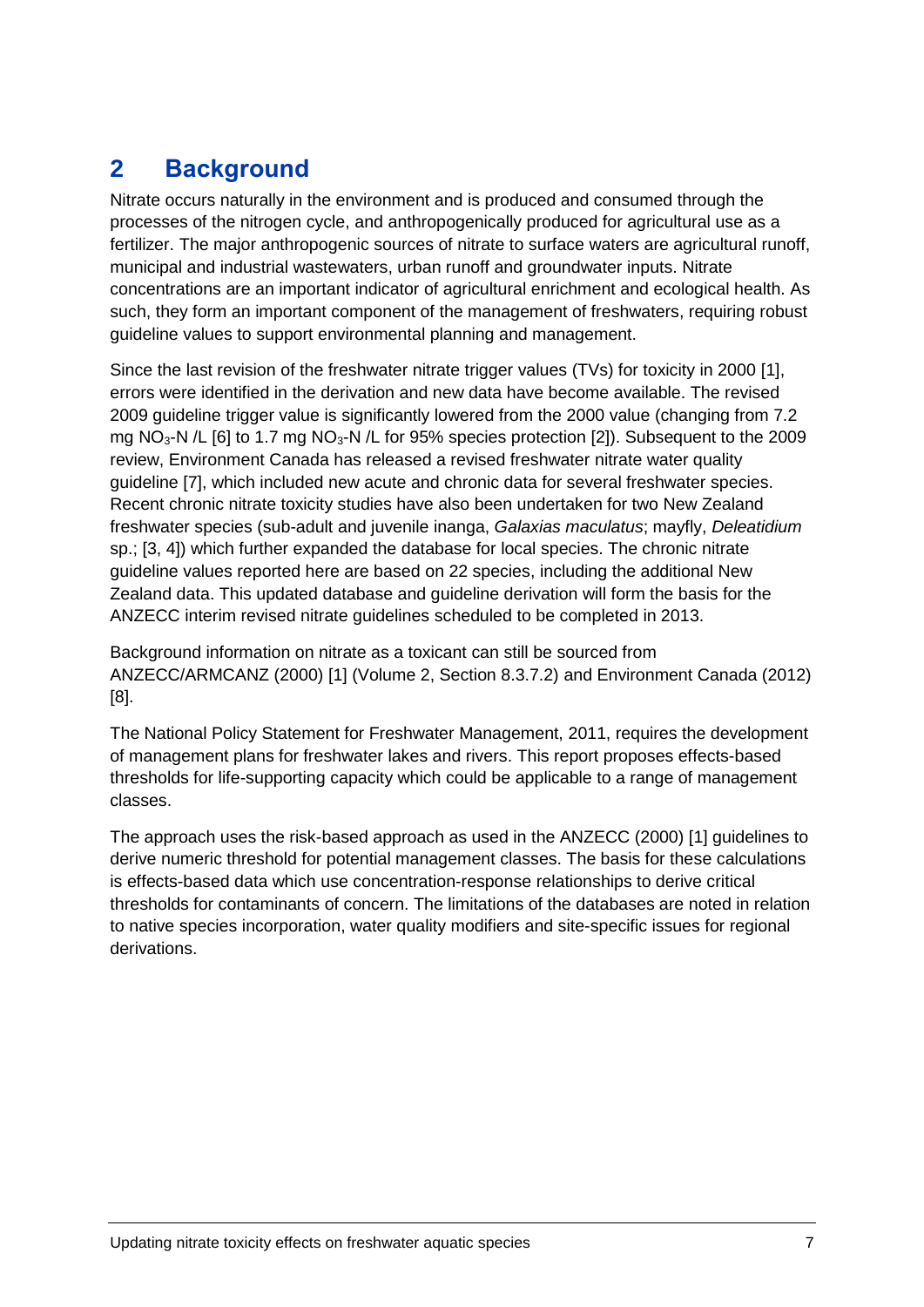# <span id="page-7-0"></span>**3 General information**

The nitrate TVs are based on toxicity data for sodium nitrate (NaNO<sub>3</sub>; CAS 7631-99-4) only. Data based on tests using potassium nitrate  $(KNO<sub>3</sub>)$  were omitted from the final dataset due to the possibility that potassium was contributing to toxicity.

It should be noted that the nitrate concentrations are reported in this document as nitrate nitrogen (NO<sub>3</sub>-N), rather than the nitrate ion (NO<sub>3</sub>), which is the basis for guidance derived by some other jurisdictions (e.g., Environment Canada [\[7,](#page-27-7) [8\]](#page-27-8)). This difference in reporting convention makes no difference to the toxic sensitivity, and a nitrate ion concentration may be converted to nitrate nitrogen by multiplying by 0.23. Conversely, nitrate nitrogen concentrations can be converted to nitrate ion equivalent by multiplying by 4.43.

### **ANZECC guideline approach**

The ANZECC (2000) guidelines provide a methodology to derive risk-based trigger values (TVs) for surface waters using no observed effect concentration (NOEC) sensitivity values for aquatic species. The TVs are based on a dataset describing chronic (long term) effect (i.e., growth, reproduction) for a range of species groups (e.g., fish, invertebrates, amphibians) which are representative of the ecosystem.

The ANZECC (2000) guidelines provide a statistical derivation procedure for differing levels of ecosystem protection. The ANZECC descriptors recognise three broad ecosystem conditions:

- *1. High conservation/ecological value systems (99% species protection<sup>1</sup> ) — effectively unmodified or other highly-valued ecosystems, typically (but not always) occurring in national parks, conservation reserves or in remote and/or inaccessible locations. While there are no aquatic ecosystems in Australia and New Zealand that are entirely without some human influence, the ecological integrity of high conservation/ecological value systems is regarded as intact.*
- *2. Slightly to moderately disturbed systems (95% species protection) — ecosystems in which aquatic biological diversity may have been adversely affected to a relatively small but measurable degree by human activity. The biological communities remain in a healthy condition and ecosystem integrity is largely retained. Typically, freshwater systems would have slightly to moderately cleared catchments and/or reasonably intact riparian vegetation; marine systems would have largely intact habitats and associated biological communities. Slightly to moderately disturbed systems could include rural streams receiving runoff from land disturbed to varying degrees by grazing or pastoralism, or marine ecosystems lying immediately adjacent to metropolitan areas.*
- *3. Highly disturbed systems (80-90% species protection). These are measurably degraded ecosystems of lower ecological value. Examples of highly disturbed systems would be some shipping ports and sections of harbours serving coastal cities, urban streams receiving road and stormwater runoff, or rural streams receiving runoff from intensive horticulture.*

 $\overline{a}$ <sup>1</sup> The percentage species protection refers to a statistically-derived numeric value which is calculated from the chronic toxicity sensitivity data for the species groups. These species are assumed to be representative of the "ecosystem" of species in the receiving environment.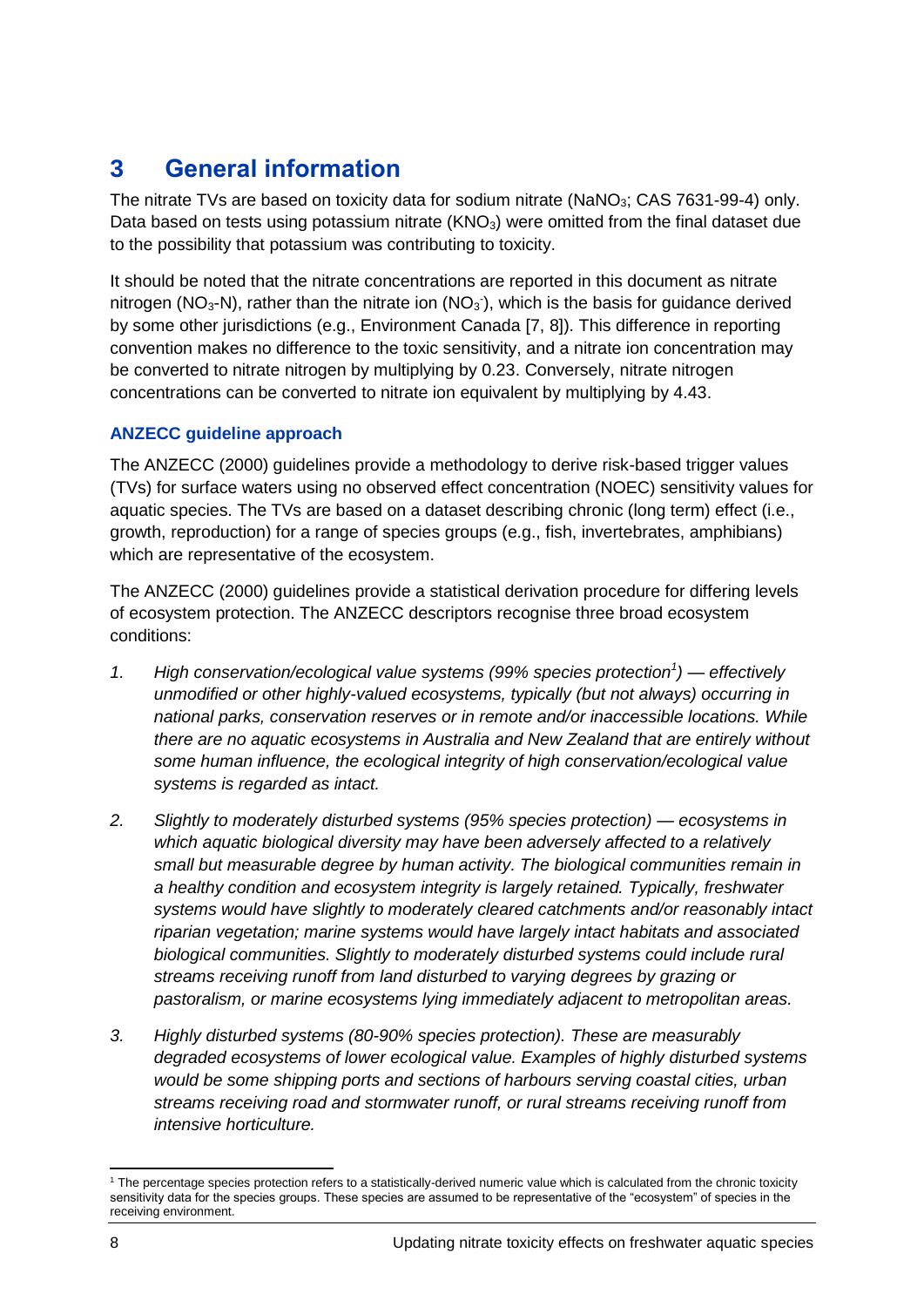A site-specific framework would replace these general descriptors with regional descriptors applicable to nitrate management within the catchments and sub-catchment areas.

The chronic freshwater TVs reported here differ from those of Hickey and Martin [\[2\]](#page-27-2) due to: (i) data included in the recently published Environment Canada nitrate guidelines [\[8\]](#page-27-8); (ii) a toxicity value for the tropical prawn species (*Macrobrachium rosenbergii*, 21 d NOEC, 32.0 mg/L)<sup>2</sup>; (iii) inclusion of native species data for inanga (sub-adult and juvenile *Galaxias maculatus*) and a mayfly (*Deleatidium* sp.) [\[3,](#page-27-3) [4\]](#page-27-4); (iv) inclusion early life-stage data for the New Zealand strain of rainbow trout (*Oncorhynchus mykiss*) [\[3\]](#page-27-3); and (v) in provision of a two number basis for management and compliance monitoring.

An acute guideline value was calculated based on the species sensitivity distribution approach, as used in the ANZECC (2000) guidelines, to calculate a community 5 percentile effect threshold based on LC<sub>50</sub>/EC<sub>50</sub> effects data <sup>3</sup>. This acute 5<sup>th</sup> percentile effects value then has an application factor (AF) of 2 applied to generate a final acute guideline following the U.S. EPA standard procedure [\[9,](#page-27-9) [10\]](#page-27-10) and is termed the Acute Grading guideline value. The Acute Surveillance guideline value is the median of the Acute Grading guideline value and the acute  $5<sup>th</sup>$  percentile effects value. Though the recent Environment Canada protocol [\[11\]](#page-27-11) includes short-term exposure guidelines, which are: "meant to estimate severe effects and to protect most species against lethality during intermittent and transient events (e.g., spill events to aquatic-receiving environments, infrequent releases of short-lived/non-persistent substances)", their acceptance of a 50% effect for some species at the guideline level is probably inconsistent with the New Zealand Resource Management Act legislation [\[12\]](#page-27-12), as this would potentially constitute a significant adverse effect on aquatic life. Because of the large number of acute guideline derivations following the U.S. EPA procedure, we consider that this is the preferred approach for use in this study to benchmark the acute nitrate toxicity relative to the available data. The recent Environment Canada nitrate guidelines include both short-term (acute) and long-term (chronic) guideline values [\[7,](#page-27-7) [8\]](#page-27-8).

The species sensitivity distribution model used for all guideline derivations was the BUR III model referred to in the ANZECC (2000) procedures. Further details on the nitrate guideline derivations can be sourced from Hickey and Martin (2009) [\[2\]](#page-27-2).

 $\overline{a}$ 

<sup>&</sup>lt;sup>2</sup> Hickey and Martin [2] omitted the prawn value as it was from a tropical species and they were deriving site-specific TVs for the cool temperate waters of New Zealand. The inclusion of the single tropical species and other species data makes a small difference to the derived freshwater TVs and provides a more comprehensive generic guideline derivation.  $3 LC_{50}$  = Median lethal concentration; EC<sub>50</sub> = The concentration of material in water that is estimated to be effective in producing some lethal or growth response in 50% of the test organisms.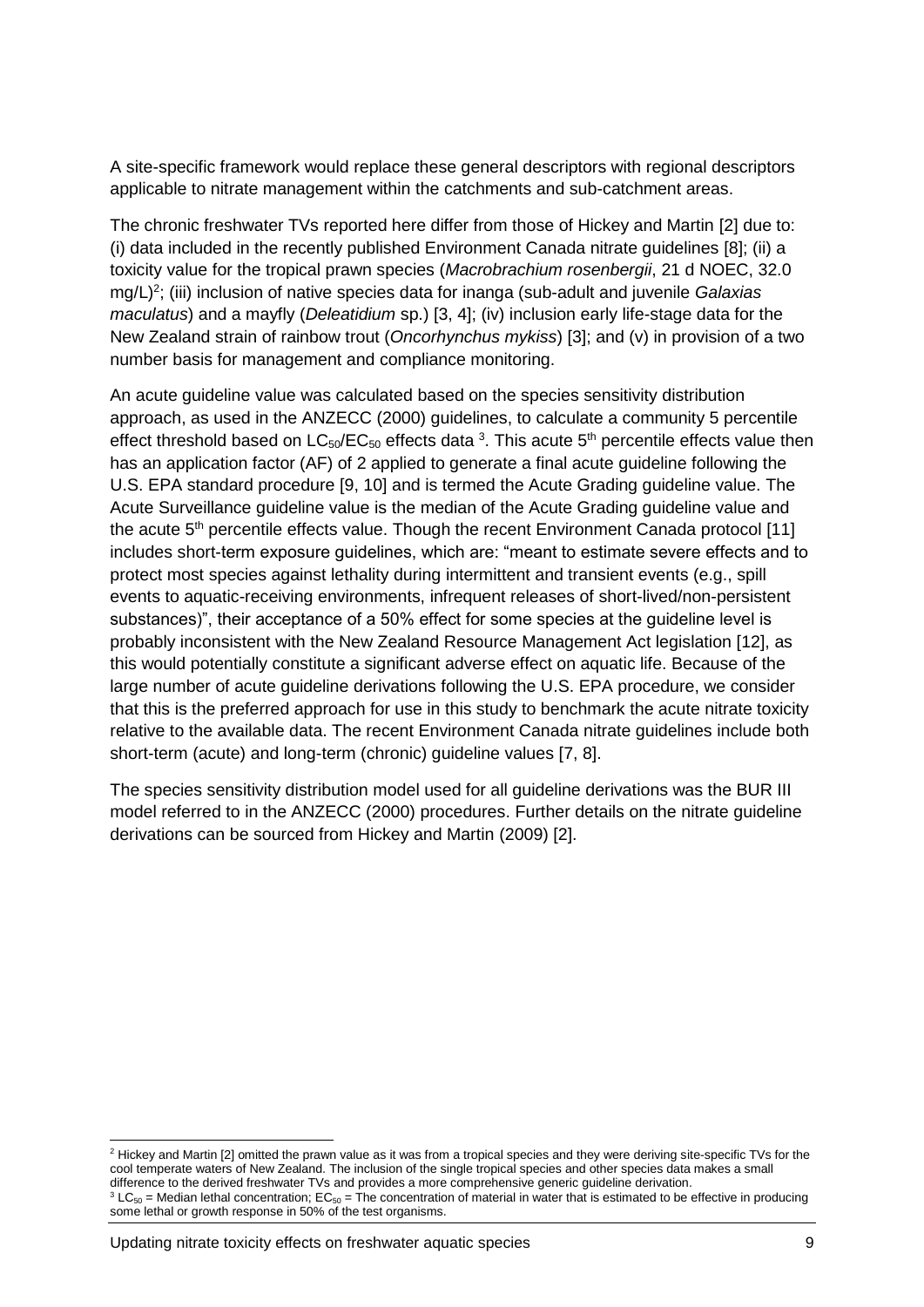# <span id="page-9-0"></span>**4 Aquatic toxicology**

### *Chronic data*

A summary of the 22 chronic no observed effect concentration (NOEC) and threshold effect concentration (TEC) results are provided in Table 2 with the sensitivity distribution of NOEC values shown in [Figure 4-1.](#page-11-0) The details are contained in [Appendix B.](#page-33-0) These include data for 9 fish, 8 invertebrate, 4 amphibians and 1 algal species. The dataset spans a 391-fold range in sensitivity, with lake trout (*Salvelinus namaycush*) the most sensitive, with a NOEC of 1.6 mg NO3-N/L for both growth and development endpoints measured after a 146-day exposure. In general, the chronic data indicate higher exposure sensitivity for fish, although both fish and invertebrates show wide ranges in sensitivity. The most sensitive invertebrate NOEC (a freshwater crayfish, *Astacus astacus*) was 9x less sensitive than the most sensitive fish NOEC. Rainbow trout, the mayfly *Deleatidium* sp., and juvenile inanga were all markedly less sensitive than the most sensitive species, lake trout (by a factor of 16x, 13x and 7x respectively). These sensitivities corresponding to:  $57<sup>th</sup>$ ,  $48<sup>th</sup>$  and  $29<sup>th</sup>$  percentiles (Table 4-1).

The key chronic data are the recent long-term (126–146-day) chronic studies of fish sensitivity by McGurk et al. [\[13\]](#page-27-13), who measured acute and chronic sensitivity of embryoalevins-swim-up fry life stages of lake trout (*Salvelinus namaycush*) and lake whitefish (*Coregonus clupeaformis*) under laboratory conditions in low hardness water. The lake trout were the most sensitive species with a NOEC of 1.6 mg NO<sub>3</sub>-N/L, and LOEC values of 6.25 mg NO<sub>3</sub>-N/L for both growth and development endpoints. Growth showed a progressive concentration response with a 12% reduction in wet weight at the LOEC value and a 22% reduction at 25 mg NO3-N/L. The delayed development endpoint (>90% fry) had a comparable sensitivity.

The rainbow trout data included two concurrent tests undertaken for fry of resident and anadromous ("Steelhead"<sup>4</sup>) rainbow trout by Kinchloe et al. [\[14\]](#page-27-14) and recent chronic studies with embryo-alevin-fry life stages, including the New Zealand strain, for a range of water hardness values [\[3,](#page-27-3) [15,](#page-28-0) [16\]](#page-28-1). The Kinchloe et al*.* study measured mortality effects on eggs and fry after a 30-day exposure period. The egg sensitivity data in this study were compromised by the mortalities associated with *Saprolegnia* fungal infestations so were not included. There is no indication that the fry were adversely affected by fungal infestation, with good control survival (>95%) and a partial concentration response for the "non-anadromous" rainbow trout. However, Environment Canada did not include this data because of the uncertain health status of the test organisms [\[8\]](#page-27-8). The NOEC values for the two trout types were 1.1 mg  $NO<sub>3</sub>-N/L$  and  $>4.5$  mg  $NO<sub>3</sub>-N/L$  were included in the data summary (Appendix [B\)](#page-33-0). More recent data has measured an embryo-alevin-fry reduction in chronic toxicity to rainbow trout with increasing water hardness, with NOEC values ranging from 15 mg NO<sub>3</sub>-N/L to 405 mg NO<sub>3</sub>-N/L for hardness values from 10 mg CaCO<sub>3</sub>/L to 176 mg CaCO<sub>3</sub>/L [\[15\]](#page-28-0), and 115 mg NO<sub>3</sub>-N/L for a hardness value of 310 mg CaCO<sub>3</sub>/L [\[16\]](#page-28-1) [\(Appendix B\)](#page-33-0). The New Zealand rainbow trout strain was tested for 42 days in moderate hardness water (40 mg  $CaCO<sub>3</sub>/L$ ) and had a NOEC value of 99 mg NO<sub>3</sub>-N/L. This NOEC value for a New Zealand strain is markedly higher (7-fold), indicating lower sensitivity, than the recent study with the Canadian rainbow trout strain (15 mg  $NO<sub>3</sub>-N/L$ ) for a similar hardness value [\(Appendix B\)](#page-33-0). This indicates either strain sensitivity differences or that the nominal "hardness" measure is

 $\overline{a}$ <sup>4</sup> Steelhead are rainbow trout which ascend rivers from the sea for breeding.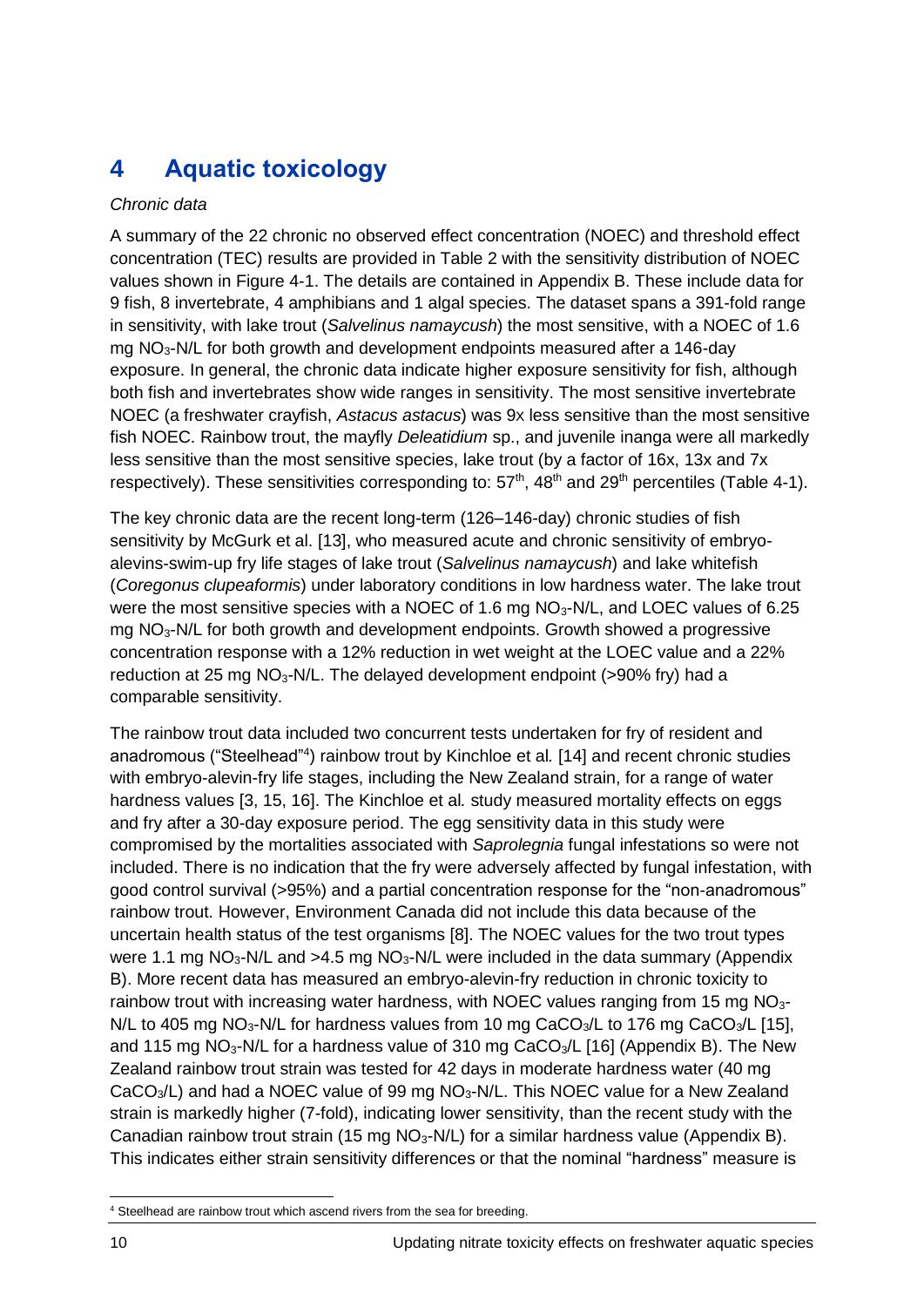not an adequate modifier parameter for sensitivity adjustment (see discussion below on Toxicity Modifying Factors). A geometric mean value of  $26.3$  mg  $NO<sub>3</sub>-N/L$  for the reported NOEC concentrations (368-fold range, 1.5–405 mg  $NO<sub>3</sub>-N/L$ , [Appendix B\)](#page-33-0) was used in the guideline derivation following the ANZECC (2000) [\[1\]](#page-27-1) derivation protocol.

These revised guideline calculations now incorporate chronic nitrate toxicity data for two New Zealand native species – a mayfly (20 day test with *Deleatidium* sp.) and juvenile and subadult whitebait (40 d and 31 d tests with inanga, *Galaxias maculatus*; called common jollytail in Australia). The chronic survival NOEC for the mayflies was 20.3 mg  $NO<sub>3</sub>-N/L$  in moderate hardness water (40 mg CaCO<sub>3</sub>/L) [\(Appendix B\)](#page-33-0). The mayfly sensitivity was 11<sup>th</sup> of the 22 species (48<sup>th</sup> percentile, Table 4-1). The growth of juvenile inanga was the most sensitive chronic measure, with results showing significant sensitivity differences between the two hardness concentrations tested. Juvenile inanga in the low hardness water were 3.5-times more sensitive to nitrate than in moderate hardness water (6.0 mg  $NO<sub>3</sub>-N/L$  c.f. 20.8 mg  $NO<sub>3</sub>-$ N/L), indicating that site-specific guidelines for low hardness waters may require use of appropriately selected data. Growth reduction in the soft water test averaged 11% at the NOEC concentration of 6.0 mg  $NO<sub>3</sub>-N/L$  and 35% at the LOEC concentration of 20 mg  $NO<sub>3</sub>-$ N/L. A 20% growth reduction would be expected to occur at the TEC concentration of 11.0 mg  $NO<sub>3</sub>-N/L$ .

A geometric mean value of 11.2 mg  $NO<sub>3</sub>-N/L$  was calculated for inanga from the soft and moderately hard water NOEC values and used for guideline derivation.

The only tropical data used in the guideline derivation were for the freshwater prawn *Macrobrachium rosenbergii* [\[17\]](#page-28-2). The NOEC value for this species was ranked 15<sup>th</sup> of the 22 species ( $67<sup>th</sup>$  percentile) and was therefore not a significant driver of the toxicity thresholds. It was included in the greater dataset to provide a more comprehensive database for the assessment of relative species and group sensitivities.

Environment Canada [\[8\]](#page-27-8) has provided additional review comments on nitrate publications.

#### *Acute data*

The acute toxicity data for nitrate has been updated with data published since 2009. The data is shown in [Figure 4-1](#page-11-0) with details in [Table B-2.](#page-36-0) The total acute dataset is for 29 species including 11 fish, 16 invertebrate and 2 amphibian species. The new data includes rainbow trout sensitivity for a range of water hardness values, and New Zealand data for a mayfly larvae and juvenile inanga.

The inclusion of additional species has not changed the acute guideline value of 20 mg  $NO<sub>3</sub>$ -N/L [\[2\]](#page-27-2), but provides additional data on the relative sensitivity of species and their susceptibility to water quality factors affecting toxicity. The acute toxicity sensitivity ranged 35-fold, with invertebrates generally being more sensitive than fish [\(Table B-2\)](#page-36-0). The mayfly *Deleatidium* sp. was the most sensitive species and comparable with sensitive amphipod species. The most sensitive fish species, Siberian sturgeon, were 7-times less sensitive than the mayfly. With respect to NZ relevant species, rainbow trout and native juvenile inanga were 24- and 27-times less sensitive, respectively than the mayfly. These sensitivities correspond to the 75<sup>th</sup> and 86<sup>th</sup> percentile of the dataset respectively [\(Figure 4-1,](#page-11-0) [Table B-2\)](#page-36-0).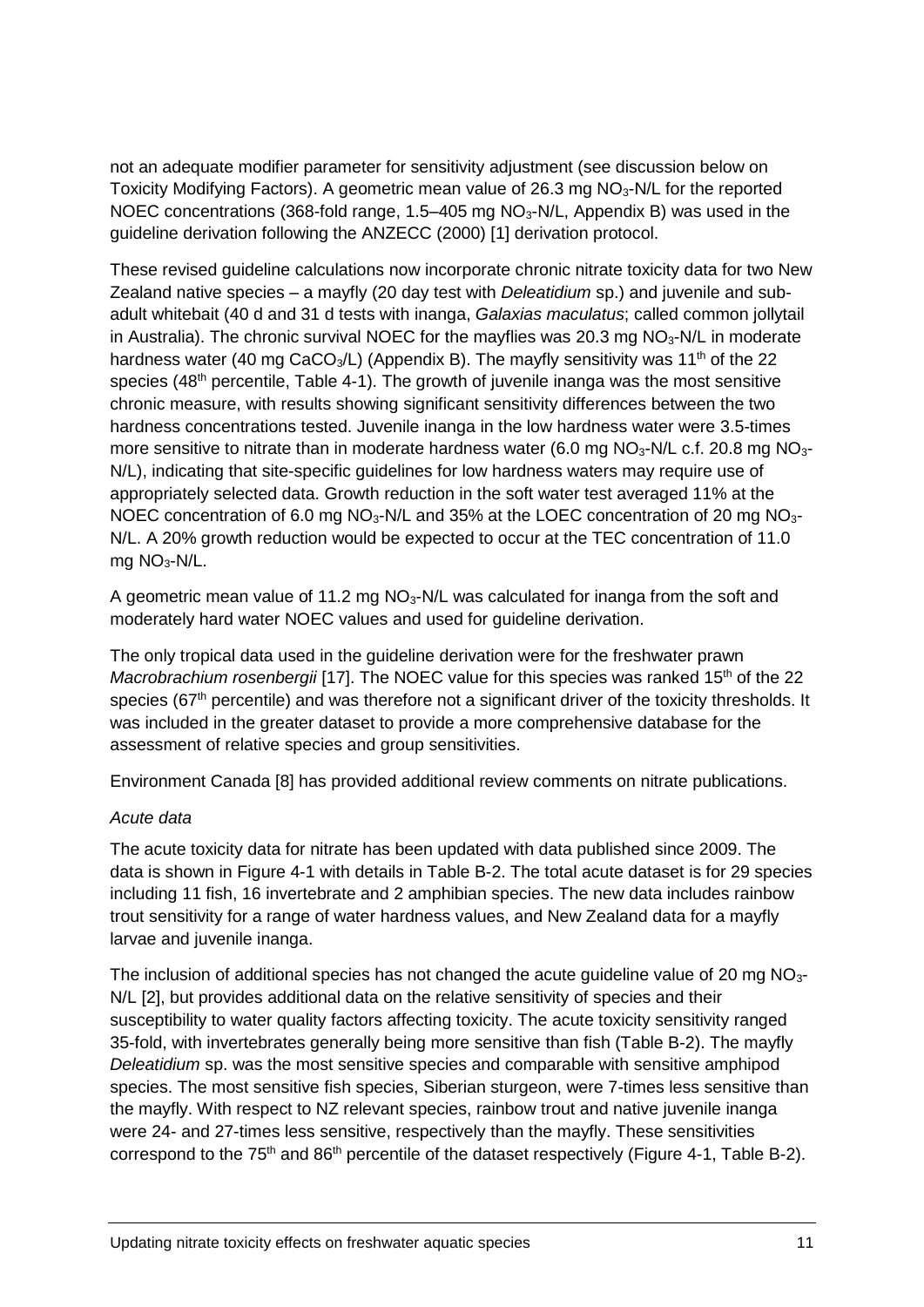Acute nitrate toxicity to an amphipod (invertebrate) species and rainbow trout has been shown to be sensitive to water hardness, with increasing toxicity at low hardness [\[18\]](#page-28-3). However, acute toxicity of juvenile inanga was not affected by water hardness [\[3\]](#page-27-3). The modifying factors affecting nitrate toxicity are discussed in the following section.



### Acute and chronic nitrate toxicity data

<span id="page-11-0"></span>**Figure 4-1: Species sensitivity distribution for acute and chronic nitrate-N exposure.** Chronic NOEC data from [Table 4-1](#page-12-0) and calculated NOEC 95<sup>th</sup> percentile value are shown. Acute survival data from [Table B-2.](#page-36-0) Juvenile inanga data range shown for tests at two hardness concentrations.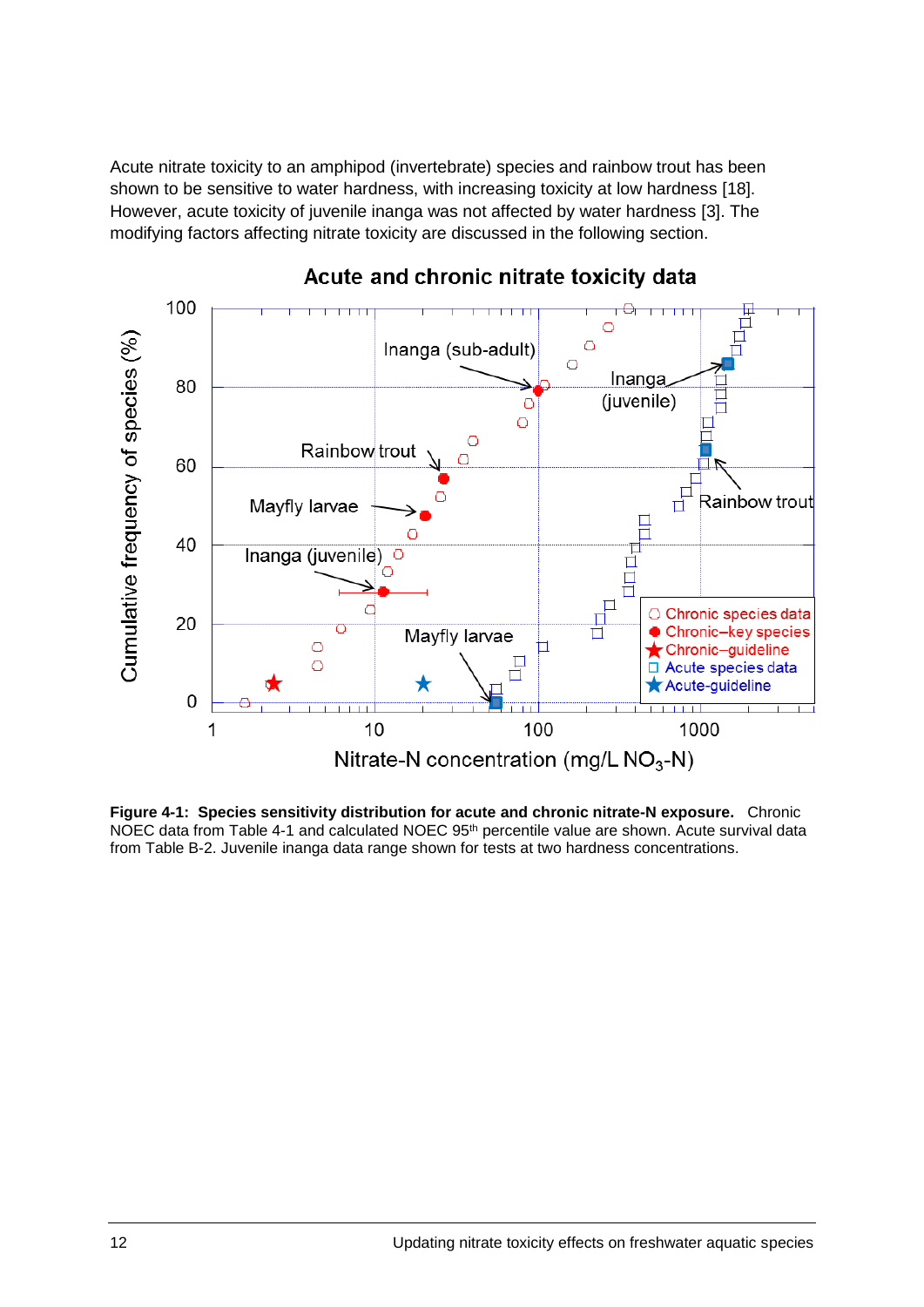| Group        | <b>Common name</b>       | <b>Scientific name</b>                                                                                                                                                                                                    | <b>Life Stage</b>  | Duration (d) | Effect     | Temp (°C) | <b>Hardness of</b><br>exposure water | <b>NOEC</b> | <b>TEC</b><br>(mg/L $NO3$ (mg/L $NO3$ | Rank           | Cum %        |
|--------------|--------------------------|---------------------------------------------------------------------------------------------------------------------------------------------------------------------------------------------------------------------------|--------------------|--------------|------------|-----------|--------------------------------------|-------------|---------------------------------------|----------------|--------------|
|              |                          |                                                                                                                                                                                                                           |                    |              |            |           | (mg/L as $CaCO3$ )                   | N)          | N)                                    |                |              |
| Fish         | <b>Lake trout</b>        | Salvelinus namaycush                                                                                                                                                                                                      | Embryo-Alevin-I    | 146d         | DVP, GRO   | 7.5       | $10 - 16$                            | 1.6         | 3.2                                   |                | $\mathbf{0}$ |
| <b>Fish</b>  | <b>Chinook salmon</b>    | Oncorhynchus tshawytscha                                                                                                                                                                                                  | Fry                | 30d          | <b>MOR</b> | 10        | $8 - 10$                             | 2.3         | 3.2                                   | $\overline{2}$ | 5            |
| Fish         | Lahontan cutthroat trout | Salmo clarki                                                                                                                                                                                                              | Fry                | 30d          | <b>MOR</b> | 13        | $6-9$                                | 4.5         | 5.9                                   | 3              | 10           |
| Fish         | Coho salmon              | Oncorhynchus kisutch                                                                                                                                                                                                      | Fry                | 30d          | <b>MOR</b> | 10        | $8 - 10$                             | >4.5        | >4.5                                  | 4              | 14           |
|              |                          |                                                                                                                                                                                                                           | Embryo-Alevin-     |              |            |           |                                      |             |                                       |                |              |
| Fish         | Lake whitefish           | Coregonus clupeaformis                                                                                                                                                                                                    | Fry                | 126d         | <b>DVP</b> | 7.5       | $10 - 16$                            | 6.25        | 12.5                                  | 5              | 19           |
| Amphibian    | American Toad            | <b>Bufo americanus</b>                                                                                                                                                                                                    | Egg                | 23d          | <b>HAT</b> | $5 - 10$  | <b>ND</b>                            | >9.3        | >9.3                                  | 6              | 24           |
| <b>Fish</b>  | Inanga                   | Galaxias maculatus                                                                                                                                                                                                        | <b>Juveniles</b>   | 40d          | <b>GRO</b> | 15        | 40                                   | $11.2*$     | 46.5*                                 | $\overline{7}$ | 29           |
| Amphibian    | Pacific treefrog         | Pseudacris regilla                                                                                                                                                                                                        | Tadpoles           | 10d          | GRO        | 22        | 75                                   | 12.0        | 19.0                                  | 8              | 33           |
| Invertebrate | Freshwater crayfish      | Astacus astacus                                                                                                                                                                                                           | <b>NR</b>          | 7d           | <b>MOR</b> | 15        | <b>ND</b>                            | >14.0       | 14.0                                  | 9              | 38           |
| Invertebrate | <b>Water flea</b>        | Ceriodaphnia dubia                                                                                                                                                                                                        | <b>Neonate</b>     | 7d           | <b>REP</b> | 25        | 44-172                               | $17.1*$     | $31.1*$                               | 10             | 43           |
| Invertebrate | <b>Mayfly</b>            | Deleatidium sp                                                                                                                                                                                                            | Larvae             | 20d          | <b>MOR</b> | 15        | 40                                   | 20.3        | 35.0                                  | 11             | 48           |
| Invertebrate | Florida apple snail      | Pomacea paludosa                                                                                                                                                                                                          | Juveniles          | 14d          | <b>MOR</b> | $21 - 24$ | <b>ND</b>                            | $25.3*$     | $29.0*$                               | 12             | 52           |
|              |                          |                                                                                                                                                                                                                           | Embryo-Alevin-     |              |            |           |                                      |             |                                       |                |              |
| <b>Fish</b>  | <b>Rainbow trout</b>     | <b>Oncorhynchus mykiss</b>                                                                                                                                                                                                | <b>Fry</b>         | 30d          | DVP, GRO   | 10        | $8 - 310$                            | $26.3*$     | 56.7*                                 | 13             | 57           |
| Invertebrate | Freshwater prawn         | Macrobrachium rosenbergii                                                                                                                                                                                                 | Juveniles          | 21d          | GRO        | 28        | <b>ND</b>                            | 35.0        | 62.0                                  | 14             | 62           |
| Amphibian    | African clawed frog      | Xenopus laevis                                                                                                                                                                                                            | Embryo             | 10d          | GRO        | 22        | $21 - 24$                            | 40.4        | 58.5                                  | 15             | 67           |
| Invertebrate | Midge                    | Chironomus dilutus                                                                                                                                                                                                        | Larvae             | 10d          | GRO        | 23        | 46-172                               | $80.0*$     | $113*$                                | 16             | 71           |
| Invertebrate | Crustacean               | Hyalella azteca                                                                                                                                                                                                           | Juveniles          | 10d          | GRO        | 23        | 46-310                               | $88.1*$     | $136*$                                | 17             | 76           |
| <b>Fish</b>  | Inanga                   | Galaxias maculatus                                                                                                                                                                                                        | Sub-adults         | 31d          | <b>MOR</b> | 15        | 40                                   | >103        | >103                                  | $\mathbf{a}$   |              |
|              | <b>Fathead minnows</b>   | Pimephales promelas                                                                                                                                                                                                       | Embryos and        | 11d          | MOR, GRO   | 25        | 12-230                               | $111*$      | 159*                                  | 18             | 81           |
| Fish         |                          |                                                                                                                                                                                                                           | larvae             |              | GRO        |           |                                      |             |                                       |                | 86           |
| Amphibian    | Red-eared frog           | Rana aurora                                                                                                                                                                                                               | Embryo             | 10d          |            | 15        | 26                                   | 162         | 195                                   | 19             |              |
| Algae        | Green algae              | Pseudokirchneriella subcapitata                                                                                                                                                                                           | <b>Exponential</b> | 3d           | <b>GRO</b> | 24        | 10                                   | 206         | 289                                   | 20             | 90           |
| Fish         | Topeka shiner            | Notropis topeka                                                                                                                                                                                                           | Juveniles          | 30d          | GRO        | 24.5      | 210-230                              | 268         | 361                                   | 21             | 95           |
| Invertebrate | Water flea               | Daphnia magna<br>a Sub-adult inanga data not used in guideline derivation as juvenile growth a more sensitive endpoint; * indicates geometric mean of data from multiple studies or measurements over a range of hardness | <b>Neonates</b>    | 7d           | <b>REP</b> | 25        | 156-172                              | 358         | 507                                   | 22             | 100          |

#### **Table 4-1: Summary of data used for chronic nitrate guideline derivation.** See [Appendix B](#page-33-1) for detailed data.

<span id="page-12-0"></span>values.

Notes: Bold highlight indicates species resident in New Zealand.

Abbreviations: NOEC = no observed effect concentration; LOEC = lowest observed effect concentration DVP = development; GRO = growth (length or weight); MOR = mortality; HAT = hatching; REP = reproduction.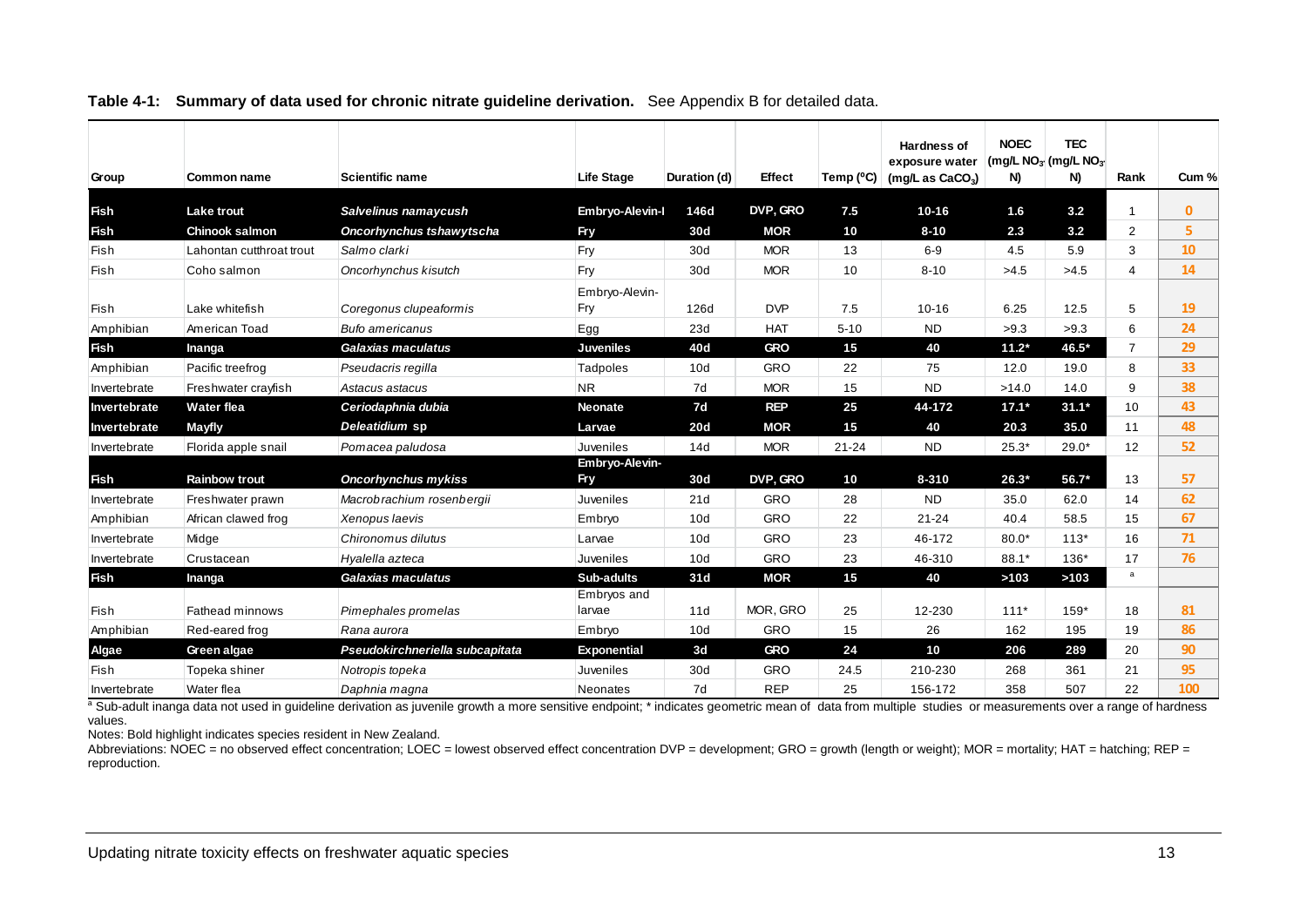### *Toxicity modifying factors*

The mechanisms regulating nitrate uptake and toxicity are not fully understood. Recent work has investigated the effect of water hardness on the toxicity of nitrate using both short-term and long-term toxicity tests. Short-term exposures were conducted with several fish and invertebrate species and showed linear relationships between the logarithm of toxicant concentration and logarithm of hardness for each of the test species [\[18\]](#page-28-3). A long-term study evaluating the relationship between water hardness and nitrate toxicity was also conducted using a 40-day embryo-alevin-fry test with rainbow trout (*O. mykiss*) [\[15\]](#page-28-0). However, the results did not definitively demonstrate the relationship between increasing hardness and nitrate toxicity. In some cases, sensitivity appeared greater in the moderately hard water (92 mg CaCO<sub>3</sub>/L) compared to the soft water (50 mg CaCO<sub>3</sub>/L). Chronic test results for native inanga juveniles showed they were 3.5-times more sensitive to nitrate in low hardness water compared to moderate hardness water, but that no acute toxicity response was observed [\(Table B-1,](#page-33-2) [Table B-2\)](#page-36-0). Overall, the trend for all species in both short-term and long-term exposures was one of decreasing toxicity with increasing hardness. However, because of the uncertainty in hardness-dependent short-term or long-term equations no hardness-modifying relationships were incorporated into the recent Environment Canada nitrate guideline derivation [\[8\]](#page-27-8).

Nitrite toxicity and the potential for ameliorating effects of increased chloride ion concentrations is well documented for fish [\[19\]](#page-28-4) and more recently for freshwater macroinvertebrates [\[20\]](#page-28-5). Because nitrite and chloride ions compete for the same transport site, elevated chloride concentrations in the environment have the potential of reducing nitrite toxicity. For this mechanism to occur the nitrate ions would require initial reduction to the nitrite ion, which would occur in the digestive tract prior to uptake from the digestive system. Because this is a less direct mechanism than for nitrite toxicity modification, where the primary interaction is at a gill surface, any chloride effects with nitrate would be most significant for chronic rather than acute exposures. Further studies will be required to demonstrate that chloride is a significant modifier of chronic nitrate toxicity.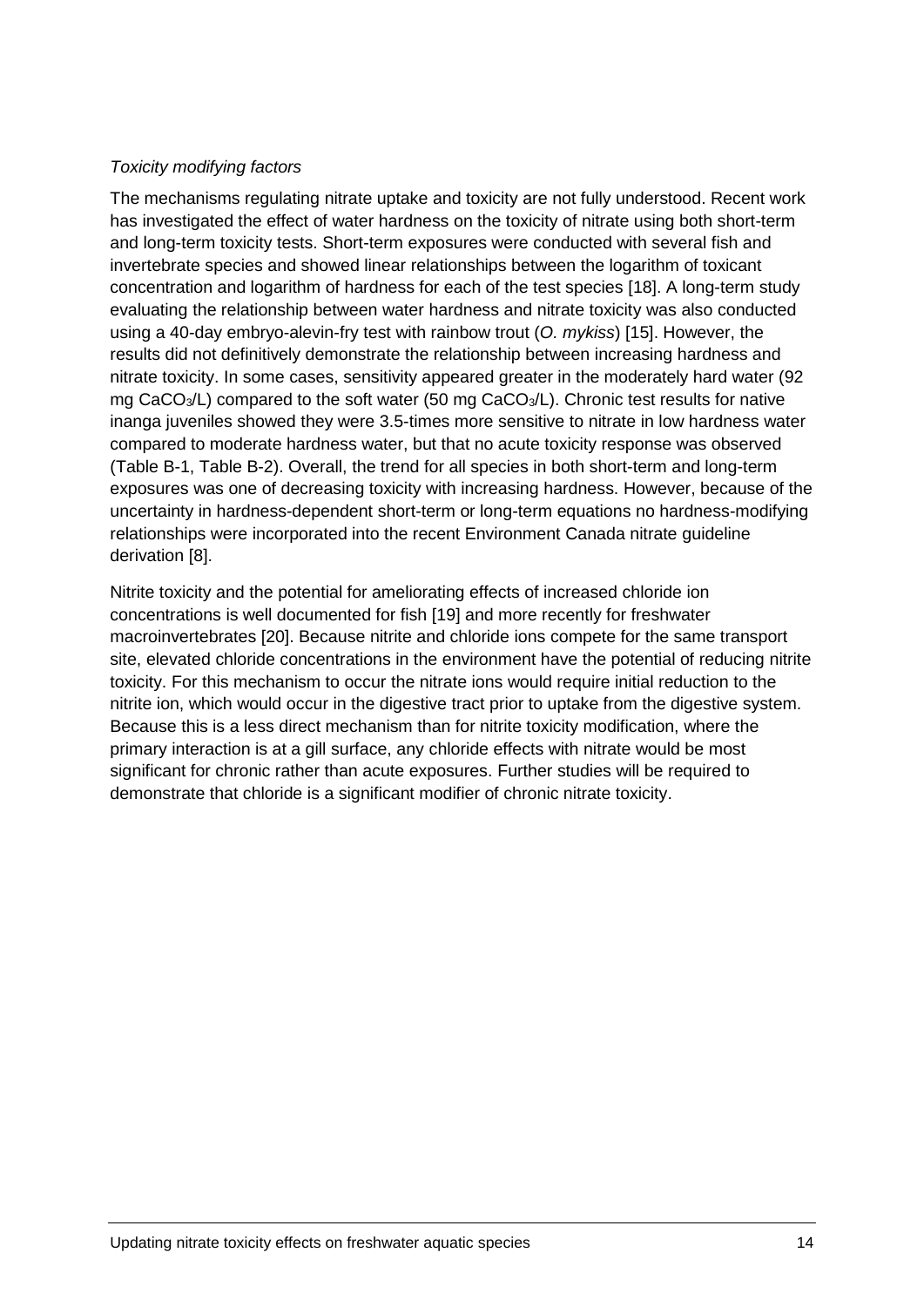# <span id="page-14-0"></span>**5 Guideline derivation**

The guideline values used in this report use the ANZECC methodology and the updated species database [\(Appendix B\)](#page-33-0). The ANZECC TV derivation procedure is based on chronic NOEC values for all species and forms the basis of the Grading values shown in Table 5-1. The two-number guideline and management framework is based on: (i) guideline derivation using NOEC values to provide ecosystem protection for average long-term exposure – termed "Grading"; and (ii) threshold effect concentration (TEC)<sup>5</sup> values for management of seasonal maximum concentrations – termed "Surveillance".

The proposed numeric chronic nitrate guideline values are based on NOEC and TEC effect thresholds. These are summarised together with narrative descriptors in Table 5-1. Background to the thresholds derivation procedure is provided in [0.](#page-31-1) The terms "Grading" and "Surveillance" are derived from the compliance descriptors applied to microbiological standards. The Grading values are derived from the species NOEC values and it is recommended that compliance should be based on the annual median concentration. The Surveillance values are derived from the species TEC values and it is recommended that compliance should be based on the annual 95<sup>th</sup> percentile of the monitoring data. The TEC value is a conservative sub-lethal measure of species tolerance to protect from seasonally high concentrations which is less than the statistically derived lowest observed effect concentration (LOEC) for each species.

The guideline and management framework is based on, and consistent with, the ANZECC (2000) guidelines [\[1\]](#page-27-1) risk-based methodology to provide various levels of ecosystem protection. The compliance monitoring basis provides species protection for both average long-term exposure and seasonal maximum concentrations. This approach is considered suitable for protection from chronic nitrate exposure and differs from the monitoring regime that would be considered appropriate for other toxicants (e.g., metals). Generically, a higher level of conservatism is generally recommended for compliance monitoring for more highly toxic contaminants, such as metals, where adverse effects can occur in relatively short exposure periods. ANZECC (2000) recommends an annual 95<sup>th</sup> percentile concentration value should be compared with the TVs as a Tier I assessment approach.

 $\overline{a}$ <sup>5</sup> The threshold effect concentration (TEC) is the geometric mean of the no observed effect concentration (NOEC) and the lowest observed effect concentration (LOEC). The TEC value is below the lowest statistically significant effect concentration.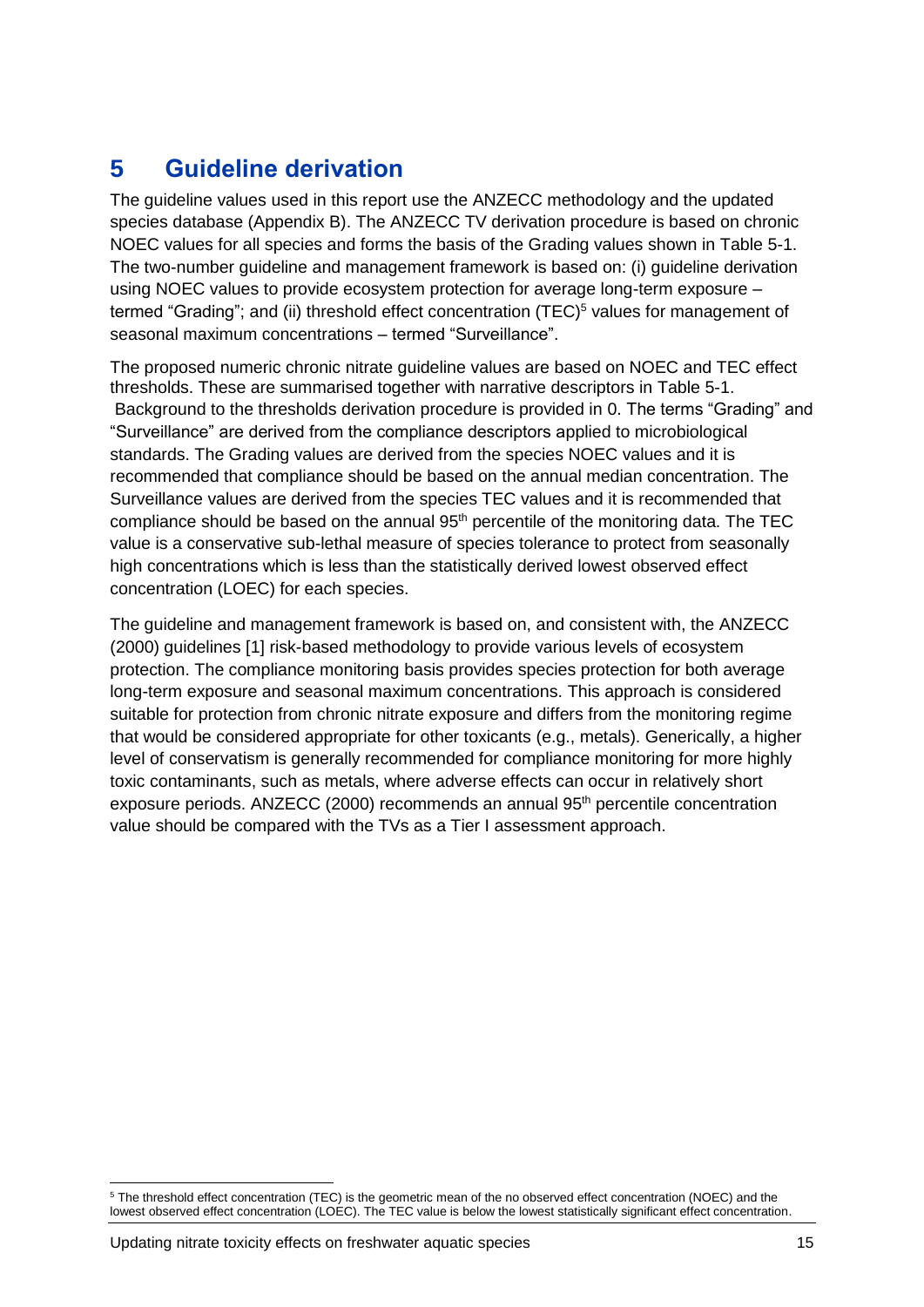**Table 5-1: Guideline derivations for nitrate-N.** Grading guidelines are based on species NOEC values and Surveillance guidelines based on TEC values (see [Table 4-1\)](#page-12-0). Bold indicates default guideline values applicable to most waters.

| <b>Guideline Type</b>                                                        | <b>Grading</b><br><b>Nitrate</b><br>concentration<br>$(mg NO3-N/L)$ | <b>Surveillance</b><br><b>Nitrate</b><br>concentration<br>$(mg NO3-N/L)$ | <b>Description of Management Class</b>                                                                                                                     |
|------------------------------------------------------------------------------|---------------------------------------------------------------------|--------------------------------------------------------------------------|------------------------------------------------------------------------------------------------------------------------------------------------------------|
| Chronic - high<br>conservation value<br>systems (99%<br>protection)          | 1.0                                                                 | 1.5                                                                      | Pristine environment with high<br>biodiversity and conservation values.                                                                                    |
| Chronic – slightly to<br>moderately disturbed<br>systems (95%<br>protection) | 2.4                                                                 | 3.5                                                                      | Environments which are subject to<br>a range of disturbances from<br>human activities, but with minor<br>effects.                                          |
| Chronic – highly<br>disturbed systems (90%<br>protection)                    | 3.8                                                                 | 5.6                                                                      | Environments which have naturally<br>seasonally elevated concentrations<br>for significant periods of the year (1-3<br>months).                            |
| Chronic – highly<br>disturbed systems (80%<br>protection)                    | 6.9                                                                 | 9.8                                                                      | Environment which are measurably<br>degraded and which have seasonally<br>elevated concentrations for<br>significant periods of the year (1-3)<br>months). |
| Acute                                                                        | 20                                                                  | 30                                                                       | Environments which are significantly<br>degraded. Probable chronic effects<br>on multiple species.                                                         |
| Method of comparison                                                         | Annual median                                                       | Annual 95 <sup>th</sup><br>percentile                                    |                                                                                                                                                            |

### <span id="page-15-0"></span>**5.1 Adequacy of environmental protection**

An evaluation of the environmental risk posed by a particular contaminant of concern involves consideration of multiple factors relating to an exposure and effects assessment. These include: the nature of the chemical contaminant; the exposure concentration and duration; factors affecting chemical toxicity and bioavailability; environmental fate of the chemical (including dilution/dispersion, degradation); the biodiversity and uniqueness of the receiving water communities; and the adequacy of the toxicological database used to derive the water quality guidelines.

Determining the adequacy of protection of a water quality guideline is ultimately a sitespecific consideration, which involves an assessment of both the environmental monitoring for exposure (to characterise the spatial and temporal concentrations and durations) and the quality of the effects database. A tiered approach is generally applied to this assessment process. For example, a tiered assessment scheme is provided in the ANZECC (2000) guidelines for metal speciation guidelines (Figure 3.4.2, [\[1\]](#page-27-1)). A risk-based approach is generally used to determine the need for further investigative assessments. Thus conservative 'worst case' assessments are generally made as the primary screening level in order to provide an initial measure of potential contaminant exposure. Subsequent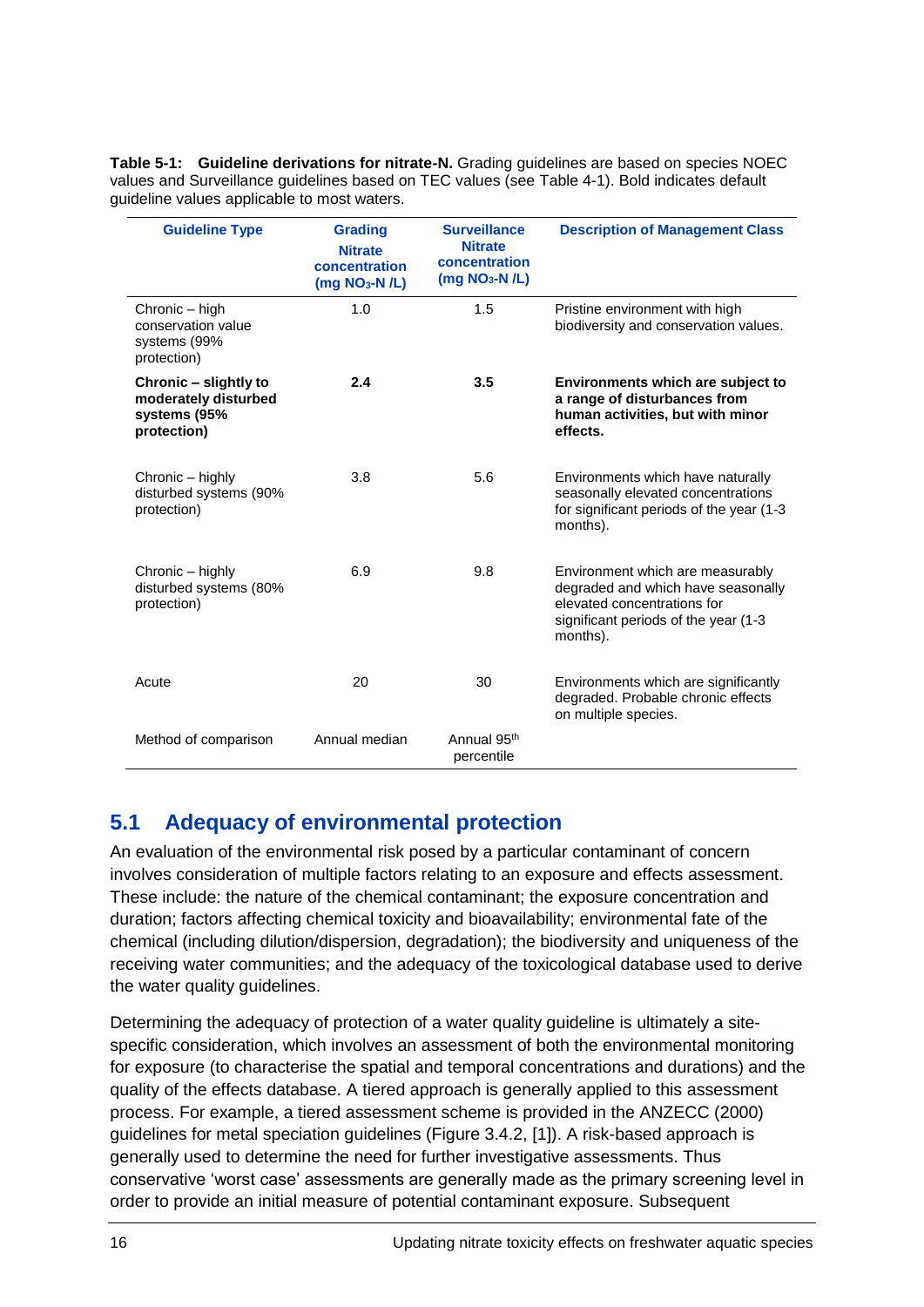investigations would be initiated if unacceptable risks were identified in the initial assessment.

### **5.1.1 Adequacy of international guidelines**

The protocols for the derivation of numeric water quality guidelines are not consistent between international jurisdictions.

The ANZECC (2000) approach uses the statistically-derived chronic NOEC value for all available species, and calculates trigger values (TVs) statistically derived from the species sensitivity distribution for all species tested to calculated 95% protection and other thresholds [\[1\]](#page-27-1). This approach is considered to be more conservative than the approaches used in other jurisdictions [\[21,](#page-28-6) [22\]](#page-28-7).

The U.S. EPA procedures use only data for species resident in North America, assembled a comprehensive acute and chronic databases. Both short-term and long-term criteria values are derived. The chronic criteria are derived using acute-to-chronic ratios to derive a chronic species sensitivity distribution. A chronic criteria value is calculated from the lower  $5<sup>th</sup>$ percentile value (i.e., 95% protection) of the derived chronic dataset [\[9\]](#page-27-9). More recently, the new U.S. EPA ammonia guidelines [\[23\]](#page-28-8) have been derived from chronic data using regression approaches to calculate the 20% effect value for each species and the  $5<sup>th</sup>$ percentile value derived from the chronic distribution. The recently updated copper guideline uses the biotic ligand model to derive guideline values which incorporate water quality factors which affect copper bioavailability to organisms [\[24\]](#page-28-9).

The Canadian approach uses the statistically-derived LOEC values for species and a guideline value statistically derived from the species sensitivity distribution for 95% protection based on this dataset [\[11\]](#page-27-11). This approach has been used for the recent nitrate guideline derivation [\[7\]](#page-27-7). Thus numeric guideline values will be expected differ between jurisdictions, even if the same species toxicity database is used.

The suitability of using NOECs for toxicity thresholds for deriving water quality guidelines has been a recent area of concern [\[25,](#page-28-10) [26\]](#page-28-11). The primary reasons are that NOEC and LOEC values are arbitrary values, set by the choice of exposure concentrations and calculated by statistical procedures, such as analysis of variance (ANOVA), which are affected by the variability of organism responses at a given exposure concentration. As such, the ability to detect a specific level of adverse effect may differ greatly between tests. Improved statistical methods are available using regression-based approaches with specific low-effect thresholds (e.g.,  $EC_{10}$  or  $EC_{20}$ ), however, the incorporation of solely regression-based techniques are not generally practical because these analyses have not been applied to historic test data. Consideration is being given to revising the statistical procedures in the current revision of the ANZECC guidelines.

### **5.1.2 Risk assessment to key species**

The ANZECC (2000) guideline methodology has been applied to derive a range of nominal species protection levels based on the nitrate species sensitivity database [\(Table B-1\)](#page-33-2). These will generally be conservative because NOEC and TEC values used in the derivation of the numeric guidelines that are below significant effects thresholds for the species and the most sensitive species in the database will determine the guideline values for the various statistically-derived levels of protection. However, lower levels of nominal protection may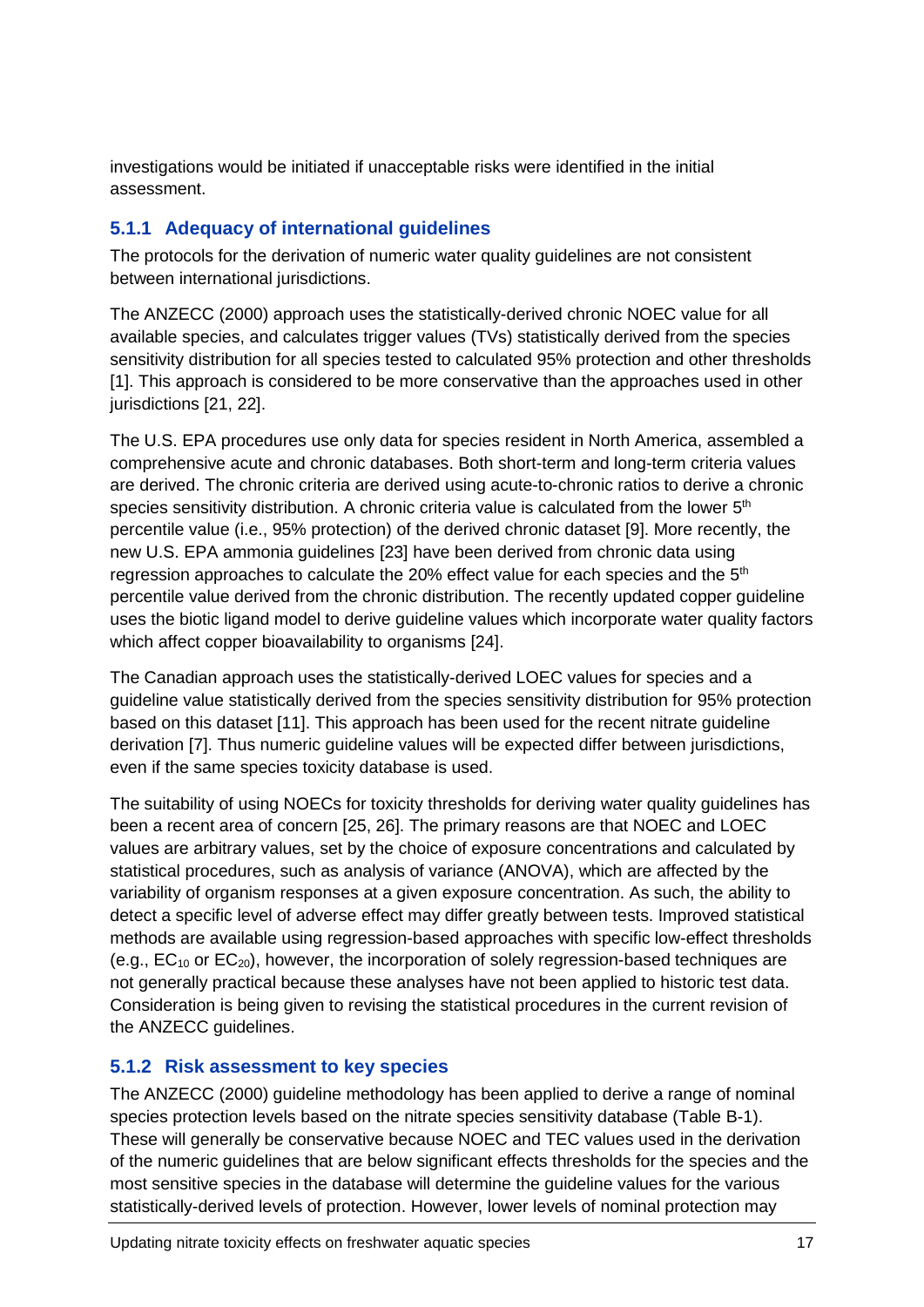include some species which experience some chronic effects. Information on the level of protection for groups which are not well represented in the database may have higher uncertainty.

Table 5-2 provides an assessment of risks and potential impacts on species groups at the various protection levels in moderate hardness waters. All effects considered are sub-lethal (i.e., development, growth, reproduction, refer to [Table 4-1\)](#page-12-0) and occur at concentrations markedly lower than the lethality thresholds [\(Figure 4-1\)](#page-11-0). This assessment is based on the narrative criteria provided in Table 5-2 (see footnotes) and the species sensitivity data from Table 5-1.

The relative acute lethality and sub-lethal chronic sensitivity distribution for all species is shown in [Figure 4-1.](#page-11-0)The analysis indicates that most species groups have a negligible risk and that any impacts resulting from exceedance would be insignificant. The indication of low risk with moderate effects for Lake Trout, which are generally not resident in New Zealand rivers or lakes, would equate to a 10% growth reduction for that species and be 16-times below the lethality threshold for the fry.

The "minor" impact threshold for rainbow trout relates to concentrations below the LOEC values for this species in moderate hardness waters. No information is available for the early life-stage sensitivity of the New Zealand strain of rainbow trout in soft waters.

The toxicity data indicates that a revised site-specific assessment would need to be undertaken for low hardness (i.e., soft; hardness values <15 mgCaCO3/L) waters. The limited native species data indicates that chronic growth and survival thresholds for inanga are markedly lower in soft water [\(Table B-1\)](#page-33-2), with potentially ecologically significant effects occurring for the 80% level of protection. The very limited availability of native species data for low hardness waters prevents a risk assessment being undertaken for may key species.

### **5.1.3 Ecological effects thresholds**

A toxicological concentration-response relationship provides a quantitative basis to determine effects thresholds for potential adverse ecological effects. The 'Ecologically Significant Effects Concentrations' (ESEC) values differ from the statistically-derived values in that they require a value judgement as to the level of effect for a given effect which would constitute an "ecologically significant effect" for a given species and effect.

International guidelines derived using a regression-based approach are limited and include the U.S. EPA freshwater ammonia guideline [\[23\]](#page-28-8). This uses a 20% response as a measure of adverse effect for survival, growth and reproduction effects. This level of effect represents a standardised approach to provide a measure which approximates both the detection limit of many toxicity tests and a threshold level for potential ecological concern. Guidelines derived using this procedure can be used for risk assessment applications and more detailed studies undertaken if high risks are indicated.

The appropriate ESEC values will differ between species and effects measures. While decisions on effects such as reduced survival and growth may be relatively uncontroversial, other measures; such as developmental delay, reduced hatching and physiological effects, are more subjective, largely because the linkages to population effects are less certain. Additionally, the time exposure of a contaminant is an important consideration in making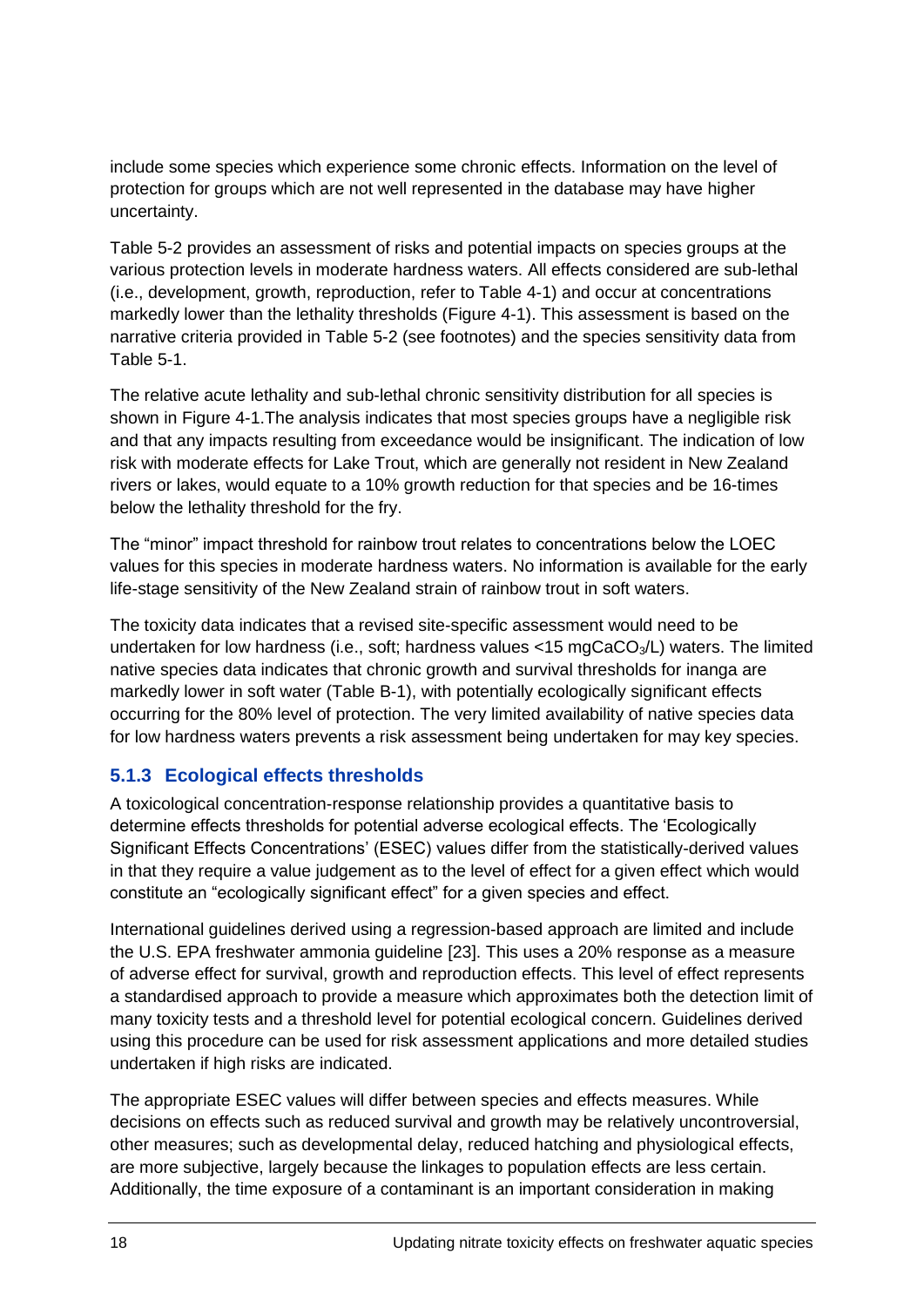these assessments. For example, an exposure concentration which exceeds a growth-effect threshold may not be relevant if occurring during a winter period when growth rates are minimal.

Thus the determination of ESEC values will largely be a site-specific consideration. This will require an assessment of both exposure and effects on a site or catchment basis. Key exposure factors are concentration variability, seasonal and spatial concentrations and fate in the receiving environment (including dilution/dispersion, biodegradation and bioaccumulation). Effects may require consideration of multiple species with the assessment including: key species of concern, relative toxicant sensitivity and the level of effect which is considered and ecologically adverse threshold. The location of various species life-stages would also consider breeding areas, juvenile and adult habitats. Generally, the toxicity data is derived for more sensitive early life-stages and are thus conservative for providing protection for adult life-stages.

**Table 5-2: Qualitative risk summary for revised nitrate toxicity species protection levels in moderate hardness waters.**

| <b>Target group</b>                        |                                                      |                          | Level of protection - Level of risk / Impacts |                                |  |
|--------------------------------------------|------------------------------------------------------|--------------------------|-----------------------------------------------|--------------------------------|--|
|                                            | 99%                                                  | 95%                      | 90%                                           | 80%                            |  |
| Fish eggs <sup>2</sup>                     | Negligible/Insignificant                             | Negligible/Insignificant | Negligible/Insignificant                      | Negligible/Insignificant       |  |
| Native fish<br>larvae/fry                  | Negligible/Insignificant<br>Negligible/Insignificant |                          | Negligible(?)/Insignificant(?)                | Negligible(?)/Insignificant(?) |  |
| Mature native<br>fish                      | Negligible/Insignificant                             | Negligible/Insignificant | Negligible/Insignificant                      | Negligible(?)/Insignificant(?) |  |
| Lake Trout<br>fry/fingerlings <sup>3</sup> | Negligible/Insignificant                             | Very low / Minor         | Low / Moderate                                | Low / Moderate                 |  |
| Rainbow trout<br>fry/fingerlings           | Negligible/Insignificant                             | Negligible/Insignificant | Very low / Minor                              | Very low / Minor               |  |
| Mature rainbow<br>trout                    | Negligible/Insignificant                             | Negligible/Insignificant | Negligible/Insignificant                      | Negligible/Insignificant       |  |
| Aquatic<br>invertebrates                   | Negligible/Insignificant                             | Negligible/Insignificant | Negligible/Insignificant                      | Negligible/Insignificant       |  |

<sup>1</sup> Descriptors:

**Risk (relates to the number of species exposed):** Negligible = all target group protected for all conditions; Very low = only most sensitive species affected; Low = several sensitive species affected; Moderate = several sensitive species from multiple target groups; High = several species affected, including key local environment species; ? = minimal or insufficient data for this group.

**Impacts (relates to the level of effect from the exposure):** Insignificant = below all effects thresholds; Minor =chronic sensitivity threshold for the most sensitive species exceeded occasionally; Moderate = chronic sensitivity threshold for most sensitive species exceeded under average conditions; Major = value approaches acute sensitivity threshold.

See Table 5-1 for numeric values for protection levels for Grading and Surveillance.

<sup>2</sup> Based on 37-64d early life-stage (ELS) rainbow trout exposure (eggs, alevin, fry life-stages). Includes ELS data for New Zealand strain of rainbow trout.

<sup>3</sup> Most sensitive species. Only recorded as resident in Lake Pearson, Canterbury.

### <span id="page-18-0"></span>**5.2 Site-specific guideline derivation**

A site-specific guideline can be calculated by three alternative processes: (i) selection of local resident species from the acute or chronic datasets; (ii) recalculation using specific endpoints (e.g., recalculated from original data in publication); or (ii) selection of the most sensitive acute species and application of an acute-to-chronic ratio (ACR) to provide an estimated NOEC value. All these selection processes would include consideration of the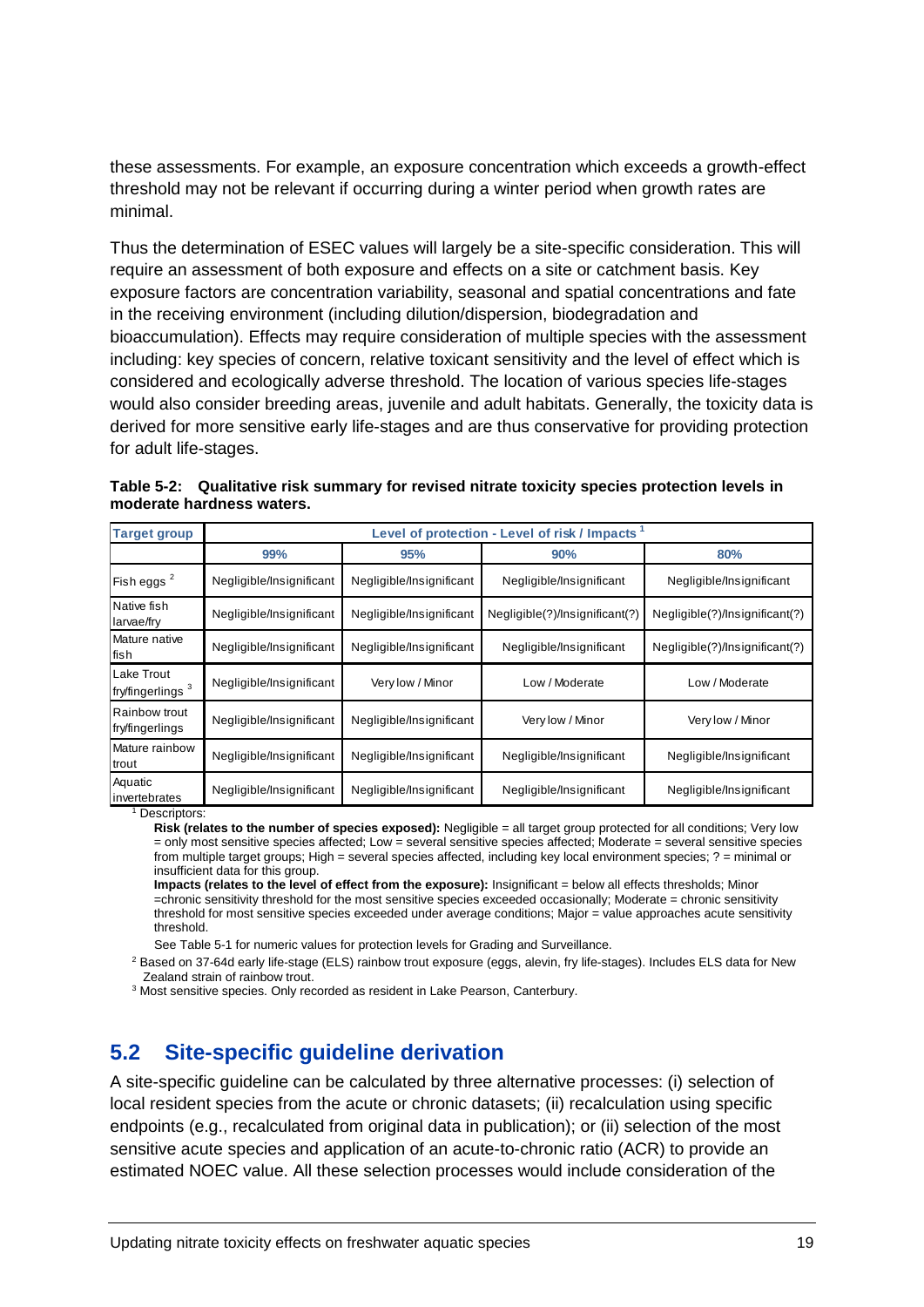water quality factors which may affect contaminant bioavailability and toxicity (e.g., temperature, hardness, pH).

The factors which affect nitrate toxicity are poorly known and have not been incorporated into the guidelines. General water quality factors, such as temperature, will affect organism sensitivity and the fate of nitrate in the receiving environment (e.g., affecting plant uptake rates and denitrification) but would not be specifically included as a site-specific modifier for toxicity thresholds. Both international and New Zealand species data indicate that water hardness significantly affects nitrate toxicity [\[3,](#page-27-3) [8\]](#page-27-8), however, there is insufficient data to incorporate a hardness algorithm modifier in the guidelines [\[7\]](#page-27-7). Additional studies need to be undertaken to determine the factors responsible for the toxicity modification and to develop a modifier algorithm.

The site-specific datasets generally require information on key species, or genera directly related to key species relevant to a specific site. The chronic nitrate dataset contains only two native species, mayfly and inanga, with a total of eight of the 22 test species being resident in New Zealand freshwaters [\(Table 4-1\)](#page-12-0). The very limited data on native species sensitivity restricts the ability to undertake site-specific guideline derivations based on local species. No site-specific assessment can be undertaken for hyporheic invertebrate communities which inhabit gravel-bed aquifers [\[27,](#page-28-12) [28\]](#page-28-13), and potentially have elevated nitrate concentrations. Potential native species which may be suitable for providing additional data are addressed in the following section.

### <span id="page-19-0"></span>**5.3 Recommended native species for additional testing**

The ANZECC guidelines currently recommend that chronic data for at least five species are used for deriving risk-based guidelines using the statistical distribution approach [\[1\]](#page-27-1). However, an increased minimum number to eight species is currently being considered for the revised ANZECC guidelines in order to provide a more reliable statistical derivation.

A number of native freshwater invertebrate species have been evaluated for suitability for laboratory toxicity testing using internationally recognised standard protocols, and their sensitivity established for reference toxicants [\[29,](#page-28-14) [30\]](#page-29-0). Invertebrate community responses have also been measured for ammoniacal-nitrogen [\[31\]](#page-29-1) and metals [\[32\]](#page-29-2) using mesocosm techniques, and contamination gradients in natural streams for metals [\[33\]](#page-29-3).The relative sensitivity of fish and invertebrate species differs between contaminants, making it difficult to make generalisations about the species which are most likely to be highly sensitive to toxicants.

Selection of potential native freshwater species for additional nitrate toxicity testing should include both invertebrate and fish species in order to cover a representative range of freshwater inhabitants. A summary of nine species is provided in Table 5-3, Priority species would include the common bully and eel elvas, which are both widespread and major inhabitants of lowland streams where nitrate concentrations tend to be highest. The invertebrate species include crustaceans (koura and amphipod), which tend to be highly sensitive to contaminants and the bivalve Sphaeriid, which is common in lowland streams and has been shown to be particularly sensitive to ammoniacal-N [\[34\]](#page-29-4). While sensitivity information for a large number of test species is desirable, selection criteria may need to be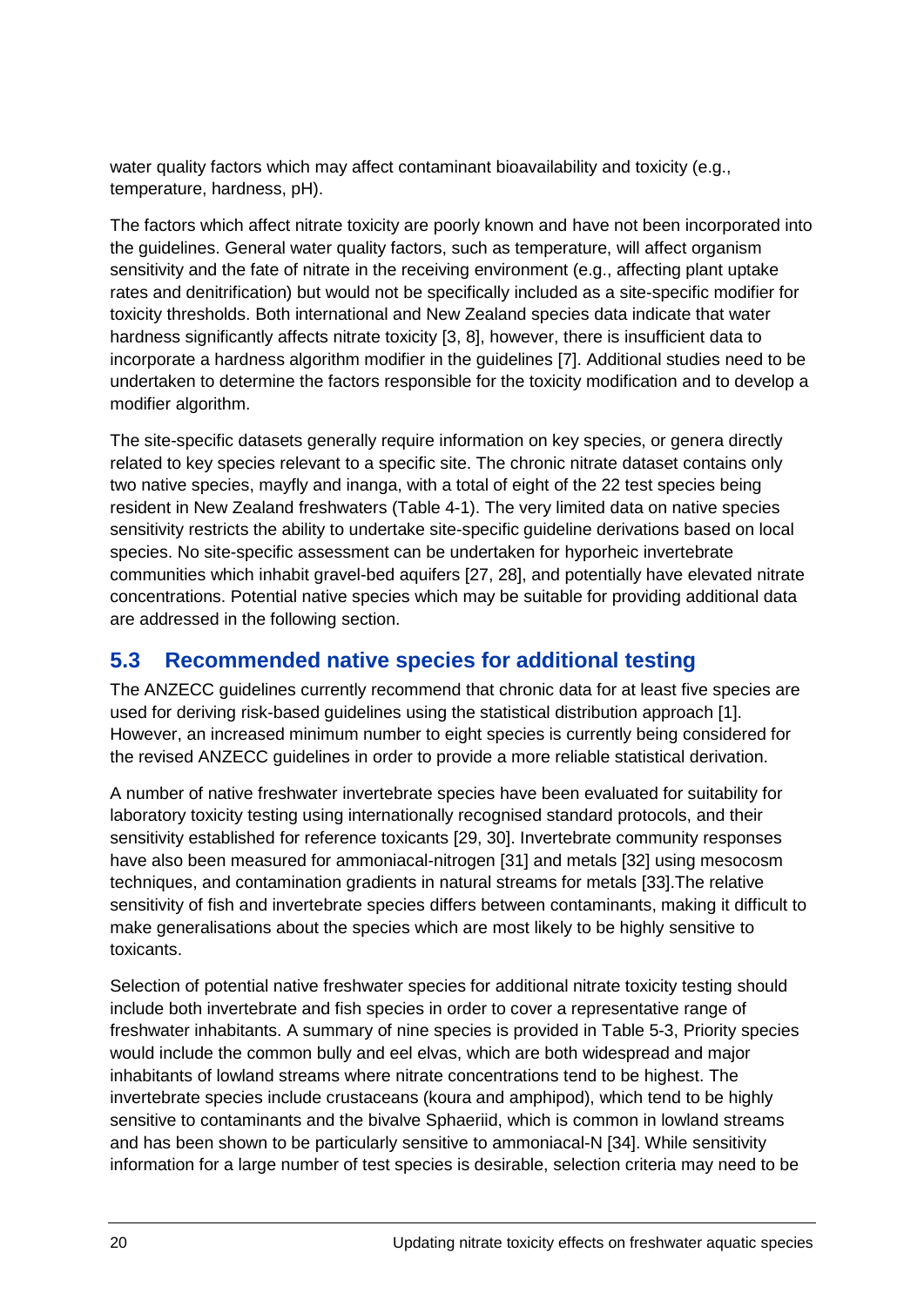applied to prioritise species for chronic testing because of the expense of undertaking such tests.

A number of criteria are applicable to the selection of species for toxicity testing and are applied in Table 5-4 to the species recommended in Table 5-3. These include being widespread in the environment and of economical or cultural significance. While some species are highly culturally significant, such as eels and koura, their suitability for chronic laboratory testing is currently limited because the standard procedures have not been developed. These species are suitable for acute laboratory testing, however, the feeding and culture requirements to satisfy good growth during chronic tests have not yet been established. Such requirements are often difficult to develop, particularly to be able to supply sufficiently large quantities of food for early life-stages of many species.

| <b>Group</b> | <b>Common name</b>      | <b>Scientific name</b>               | <b>Reference</b> |
|--------------|-------------------------|--------------------------------------|------------------|
| Fish         | Common bully            | Gobiomorphus cotidianus              | 1                |
|              | Banded kokopu           | Galaxias fasciatus                   | <b>ND</b>        |
|              | Smelt                   | Retropinna retropinna                | 1                |
|              | Eel (short and longfin) | Anguilla australis, A. dieffenbachii | 1                |
| Invertebrate | Crayfish, koura         | Paranephrops planifrons              | <b>ND</b>        |
|              | Amphipod                | Parcalliope fluviatalus              | 1                |
|              | <b>Bivalve</b>          | Sphaerium novaezelandiae             | 1                |
|              | Caddis                  | Pycnocentria evecta                  | 1                |
|              | Mudsnail                | Potamopyrgus antipodarum             | 1                |
|              |                         |                                      |                  |

|  |  |  | Table 5-3: Suggested suite of native species for additional nitrate toxicity testing. |  |
|--|--|--|---------------------------------------------------------------------------------------|--|
|--|--|--|---------------------------------------------------------------------------------------|--|

 $1$  Hickey (2000) [\[29\]](#page-28-14); ND = no data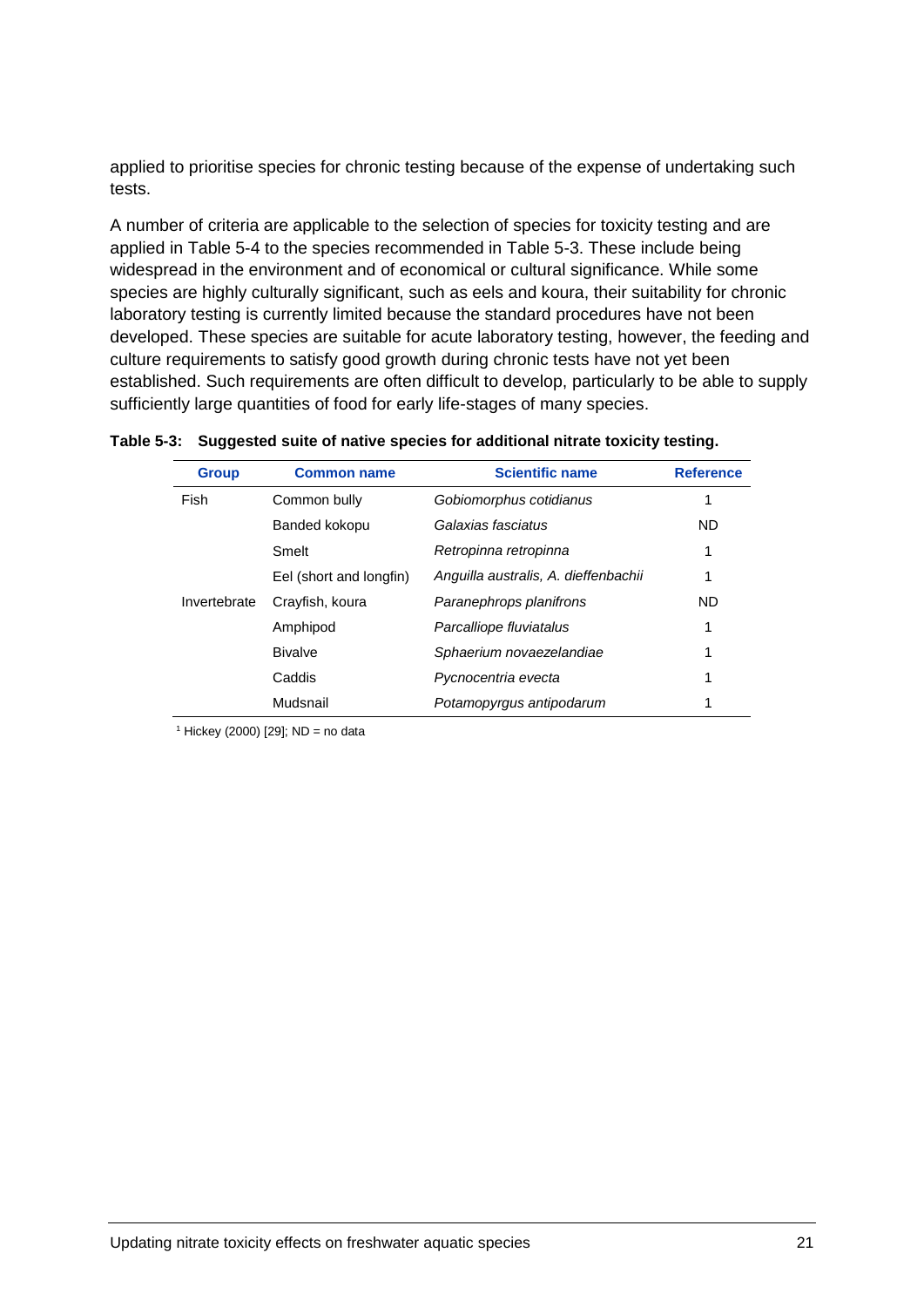|                                                                                      |                        | <b>Fish</b>             |                          |     | Invertebrate    |                 |                |                |                 |  |
|--------------------------------------------------------------------------------------|------------------------|-------------------------|--------------------------|-----|-----------------|-----------------|----------------|----------------|-----------------|--|
| <b>Suitability</b><br>characteristic                                                 | <b>Common</b><br>bully | <b>Banded</b><br>kokopu | <b>Smelt</b>             | Eel | <b>Crayfish</b> | <b>Amphipod</b> | <b>Bivalve</b> | <b>Caddis</b>  | <b>Mudsnail</b> |  |
| Native species                                                                       | Y                      | Y                       | Y                        | Y   | Y               | Y               | Y              | Y              | Y               |  |
| Ecological<br>importance                                                             | Y                      | Y                       | Y                        | Y   | Y               | Y               | $\overline{?}$ | Y              | Y               |  |
| Wide<br>distribution and<br>abundance                                                | Y                      | $\mathsf{R}$            | $\mathsf{R}$             | Y   | Y               | Y               | R              | Y              | Y               |  |
| Relevance to<br>New Zealand<br>culturally,<br>recreationally<br>or<br>economically   | $\mathsf{N}$           | Y                       | N                        | Y   | Υ               | $\mathsf{N}$    | ${\sf N}$      | $\mathsf{N}$   | $\mathsf{N}$    |  |
| Potentially<br>culturable or<br>available for<br>field collection<br>year-round      | Υ                      | $\mathsf{N}$            | N                        | N   | N               | Y               | Y              | Υ              | Υ               |  |
| Taxonomically<br>distinct and<br>well described                                      | Y                      | Y                       | Y                        | Y   | Y               | Y               | Y              | Y              | Y               |  |
| <b>Toxicity testing</b><br>protocols for<br>similar species<br>existing<br>elsewhere | Y                      | $\overline{N}$          | N                        | N   | Y               | $\overline{?}$  | Y              | Y              | Y               |  |
| Sensitivity to a<br>wide range of<br>contaminants                                    | Y                      | $\overline{?}$          | $\overline{\phantom{a}}$ | N   | $\overline{?}$  | Y               | Y              | $\overline{?}$ | $\overline{?}$  |  |
| Suitable for<br>laboratory<br>handling                                               | Y                      | Y                       | Y                        | Y?  | Y?              | Y               | Y              | Y              | Y               |  |

### **Table 5-4: Summary of criteria for selection of native species for chronic nitrate testing.**

Abbreviations: Y = yes; N = no; R = restricted distribution; ? = uncertainty about this component; Y? = known suitability for acute laboratory procedures but chronic protocols not yet developed.

See Table 5-3 for further species details.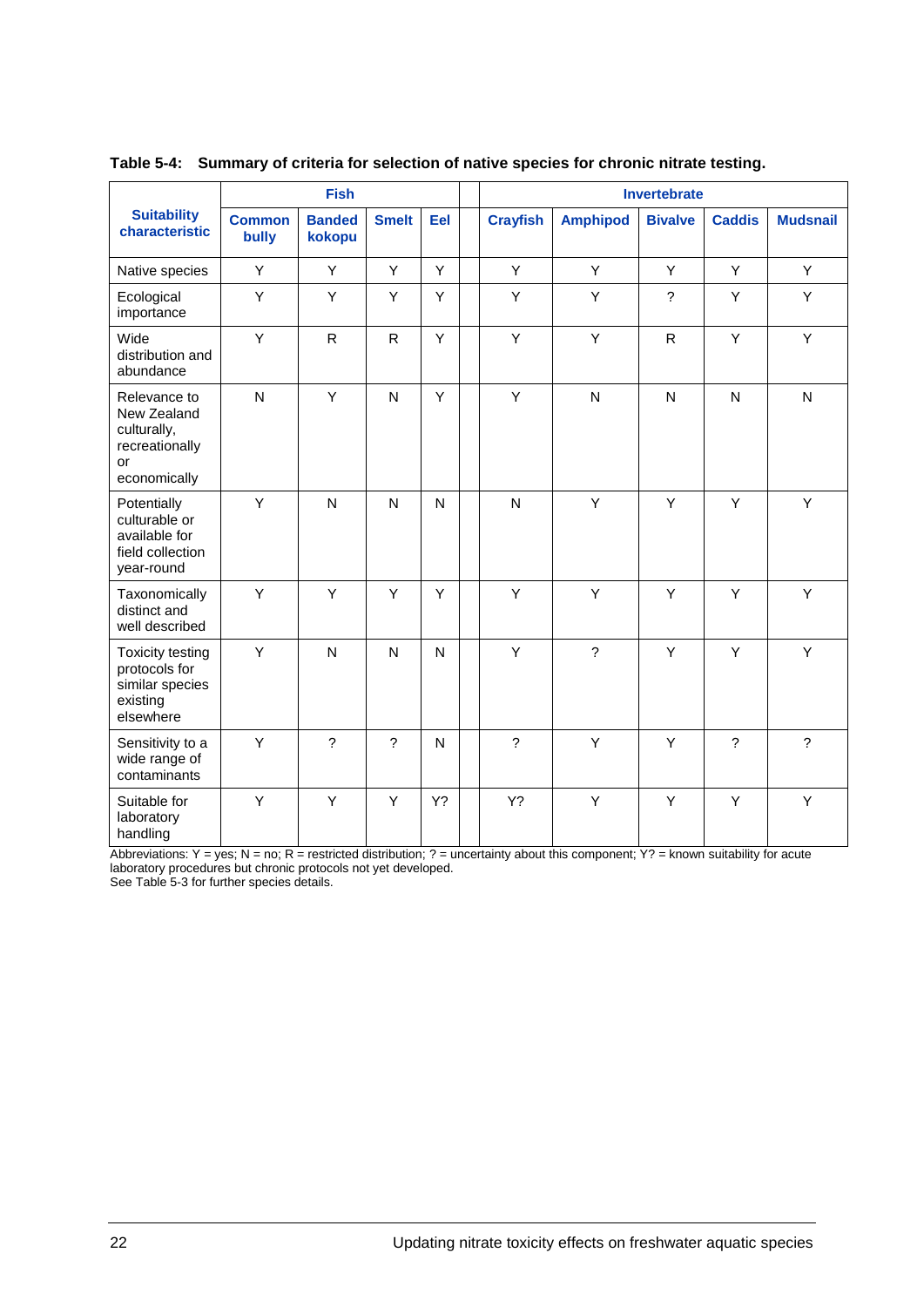# <span id="page-22-0"></span>**6 Discussion**

This report updates the revised nitrate-N guidelines derived in 2009 [\[2\]](#page-27-2). This review includes a substantial number of new acute and chronic studies which have been undertaken in the interim period. Those studies include chronic data for two New Zealand native species. The additional data has resulted in revised chronic guideline values for nitrate-N using the ANZECC (2000) methodology. This database and NOEC-based guideline derivation will form the basis of the interim ANZECC nitrate guideline, which is expected to be promulgated in 2013. There was no change to the acute guideline value.

The proposed numeric chronic nitrate guideline values are based on NOEC and TEC effect thresholds. These are summarised together with narrative descriptors in Table 5-1. The terms "Grading" and "Surveillance" are derived from the compliance descriptors applied to microbiological standards. The Grading values are derived from the species NOEC values and it is recommended that compliance should be based on the annual median concentrations. These Grading values are equivalent to trigger values (TV) derived using the ANZECC (2000) methodology. The Surveillance values are derived from the species TEC values and recommended that compliance should be based on the annual 95<sup>th</sup> percentile of the monitoring data.

The two-number guideline approach differs from the ANZECC (2000) guidance which is based solely on the NOEC effect thresholds, with the general guidance for compliance based on the  $95<sup>th</sup>$  percentile of the environmental monitoring data. The two-number guideline approach provides protection from chronic nature of nitrate toxicity based on annual median concentrations and addresses the need to provide robust limits for seasonally elevated nitrate concentrations in rivers. The TEC-derived guideline values are conservative in being derived from effect thresholds which are less than the statistically-derived LOEC values for the individual species.

The Environment Canada nitrate guidelines are derived from chronic LOEC data for both long-term and short-term-exposures [\[7\]](#page-27-7). The Canadian long-term guideline value of 3.0 mg  $NO<sub>3</sub>-N/L$  is derived for 95% species protection and may be compared with the Grading and Surveillance values for 95% protection of 2.4 mg  $NO<sub>3</sub>-N/L$  and 3.5 mg  $NO<sub>3</sub>-N/L$  respectively (Table 5-1). Thus while there are methodological differences in derivation procedures, the final guideline values are similar.

### *Factors affecting nitrate toxicity:*

A number of studies have identified water hardness as a factor affecting both acute and chronic toxicity in some species [\[8\]](#page-27-8). A hardness-related response was also found for chronic growth in juvenile inanga, but not for acute inanga exposures [\[3\]](#page-27-3). The mechanism for this effect is presently unknown so no algorithms were included in the Environment Canada guidelines to adjust for water quality factors [\[7\]](#page-27-7). However, the guidelines reported here should be considered conservative in that the most sensitive species in the database used to derive the nitrate guidelines is for long-term tests undertaken in very low hardness water – which would be expected to result in the highest nitrate toxicity.

Further chronic studies will be required to establish the water quality factor which results in the nitrate toxicity modification. The present use of water hardness provides a measure of indicative measure of the mineral content of the water, but cations are unlikely to be the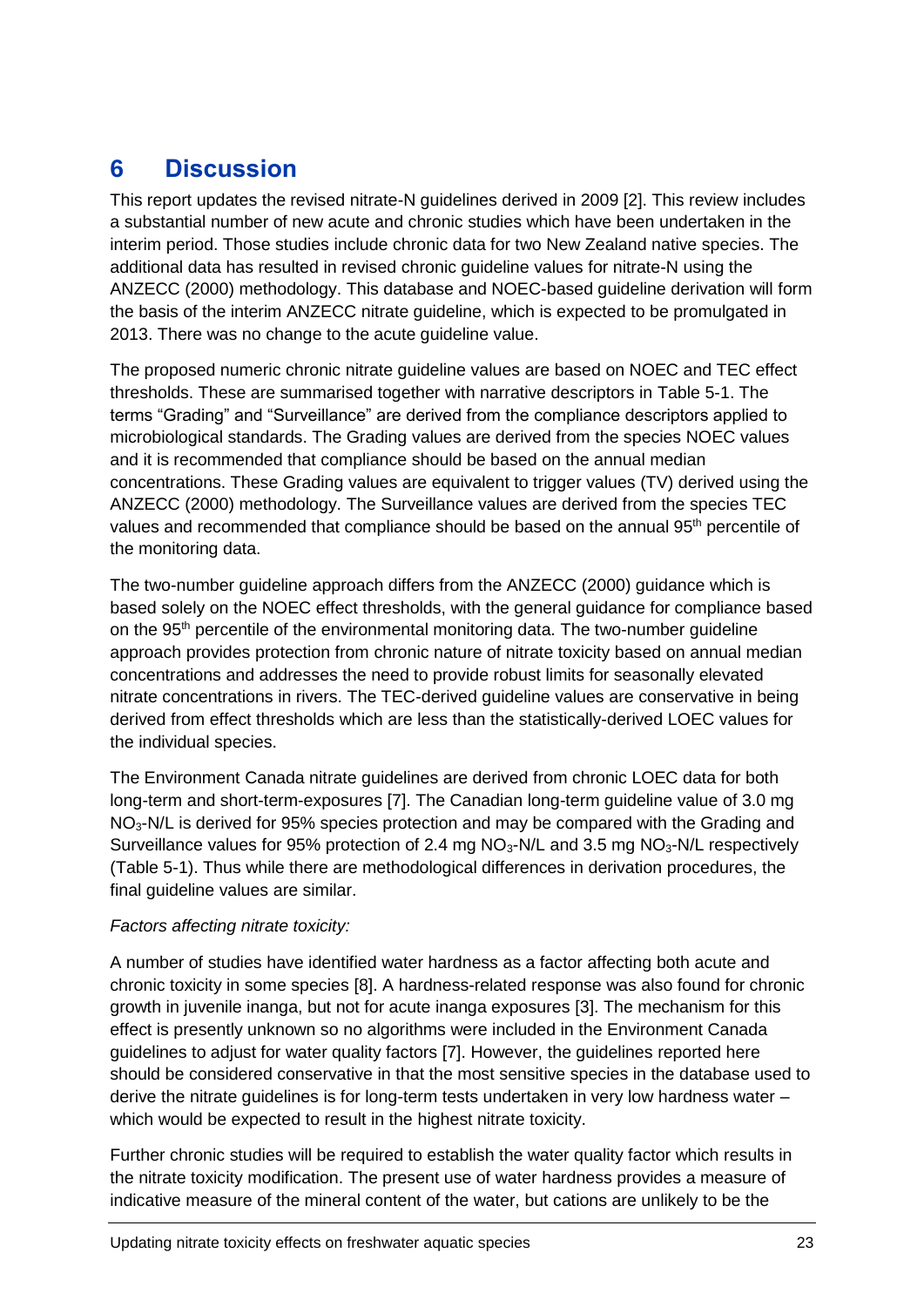modifying factor. Rather, chloride ion, which is known to modify nitrite toxicity [\[19,](#page-28-4) [20,](#page-28-5) [35\]](#page-29-5) is the most likely factor. For nitrate the likely mechanism of effect would be for reduction of nitrate to occur in the gut and that chloride concentration would modify toxicity from a gutmediated pathway. This differs from nitrite toxicity where the gill is the primary site of interaction with the toxicity modifier [\[19,](#page-28-4) [20\]](#page-28-5).

### *Limitations of nitrate database:*

The database is relatively limited in native species, with only seven species resident in New Zealand and two native species (mayfly and inanga). The results are conservative in that the most sensitive species, Lake Trout, were tested in very low hardness water. Higher hardness, as occurs in many New Zealand freshwaters [\[29\]](#page-28-14), will reduce the toxicity of nitrate to freshwater species. Site-specific investigations may be required for sites with high nitrate concentrations present in waters with low mineral content.

There are no hyporheic-dwelling invertebrate species in the database. The most appropriate surrogate species would be amphipods, which are among the most acutely sensitive to nitrate but no chronic data is available. Further chronic studies with appropriate hyporheic species will be required to derive numeric guidelines which are appropriate for the protection of groundwater-dwelling species.

### *Proposed nitrate application:*

The nitrate toxicity guidelines would be applicable to river and lake environments.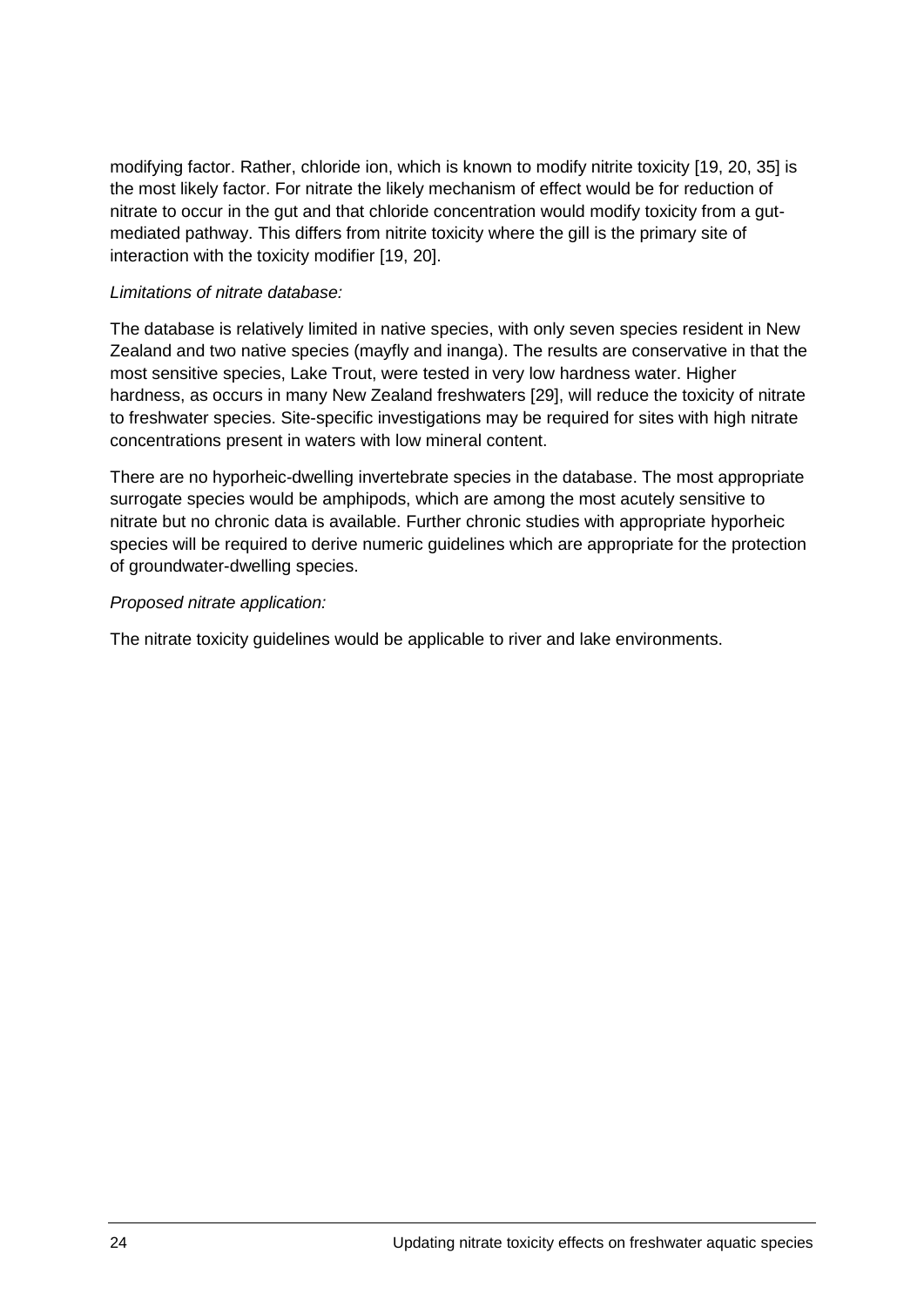# <span id="page-24-0"></span>**7 Recommendations**

Some information gaps were identified in undertaking this review. These include: (i) the adequacy of native fish and invertebrate data for surface waters; (ii) absence of hyporheic species; and (iii) toxicity modification in relation to water mineral content (measured by hardness).

Nine native species (4 fish and 5 invertebrate) are recommended as potential candidates for both acute and chronic testing. A multi-criteria assessment was applied to these species to provide a basis for selection of priority species for chronic testing. Priority species would include the common bully and eel elvas, which are both widespread and major inhabitants of lowland streams where nitrate concentrations tend to be highest. However, there is presently no standard procedure for chronic testing with elvas, with no information on the quality and quantity of live feed required for early life-stage rearing. The priority invertebrate species would include crustaceans (koura and amphipod), which tend to be highly sensitive to contaminants and the bivalve Sphaeriid, which is common in lowland streams and has been shown to be particularly sensitive to ammoniacal-N.

Additional testing is also recommended to establish the key water quality factor affecting nitrate toxicity. This could be done for chronic test procedures using juvenile inanga and a range of chloride concentrations in low hardness water. It would also be useful if comparable measurements were undertaken for one or more macroinvertebrate species in order to determine the generality of the response relationship.

Field validation studies for nitrate toxicity should also be undertaken. These should be designed to measure species and community effects along nitrate concentration gradients in comparable waters with low mineral content. Such studies should include the ability to resolve sub-lethal effects on target species.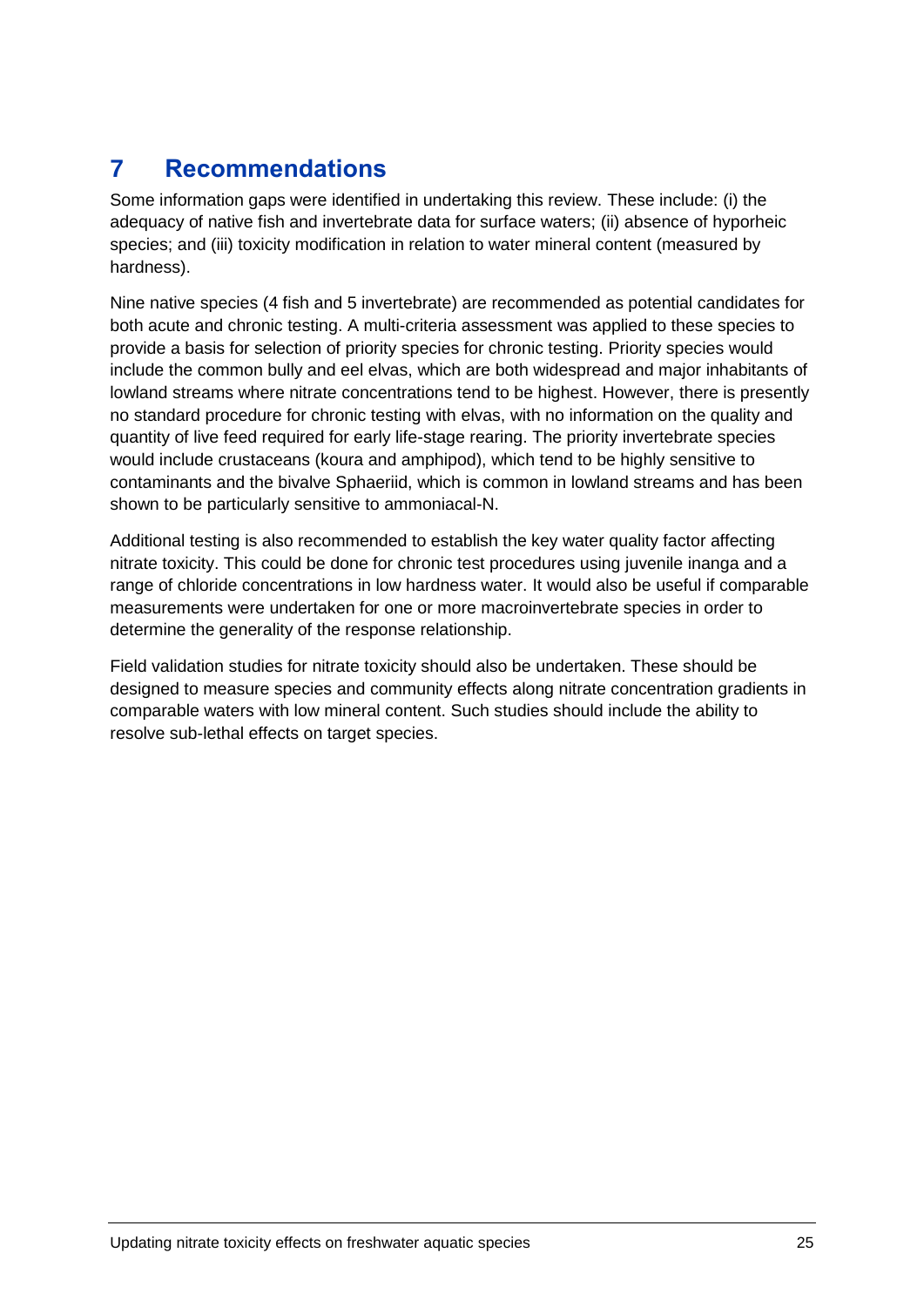# <span id="page-25-0"></span>**8 Acknowledgements**

This report has been funded by a medium sized Envirolink grant (1207-ESRC255) submitted by Environment Southland. Hawke's Bay Regional Council has provided funding to undertake toxicity tests with inanga, *Deleatidium* and rainbow trout. Support by Adam Uytendaal and Iain Maxwell is gratefully acknowledged. All testing was undertaken at NIWA Hamilton. The native species testing project was managed by Karen Thompson, with technical support from Anathea Albert, Mike Martin and Helen Brider. Sub-adult and juvenile inanga were supplied by Dr Charles Mitchell.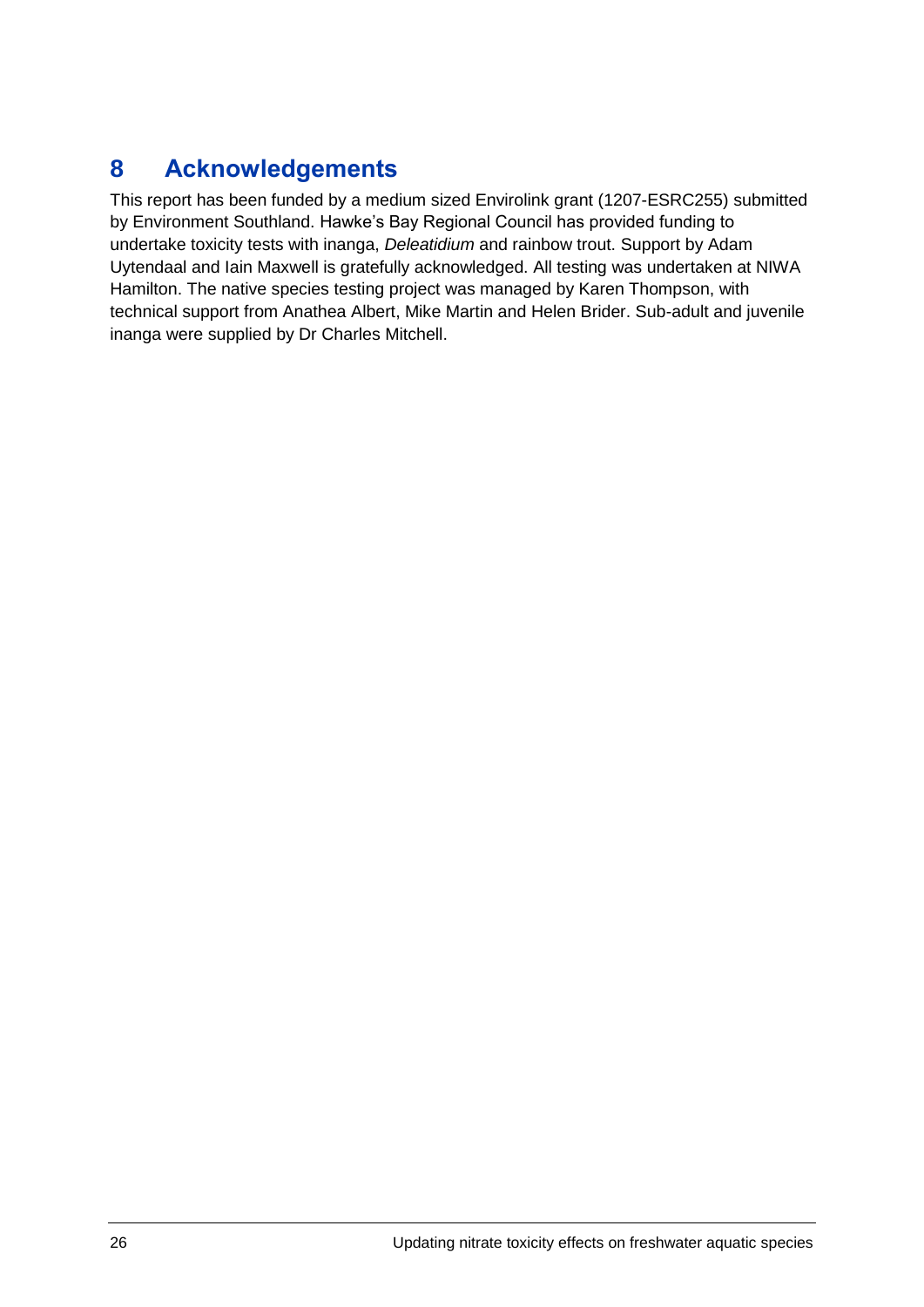# <span id="page-26-0"></span>**9 Glossary of abbreviations and terms**

| <b>ANZECC</b><br><b>ARMCANZ</b><br><b>CAS</b>                          | Australian and New Zealand Environment and Conservation Council.<br>Agricultural and Resource Management Council of Australia and New Zealand<br><b>Chemical Abstracts Service.</b>                                                                                                                                                                    |
|------------------------------------------------------------------------|--------------------------------------------------------------------------------------------------------------------------------------------------------------------------------------------------------------------------------------------------------------------------------------------------------------------------------------------------------|
| <b>Chronic toxicity</b>                                                | Lingering or continuing for a long time; often for periods from several weeks to<br>years. Can be used to define either the exposure of an aquatic species or its<br>response to an exposure (effect). Chronic exposure typically includes a<br>biological response of relatively slow progress and long continuance, often<br>affecting a life stage. |
| $EC_{50}$ (median<br>effective<br>concentration)                       | The concentration of material in water that is estimated to be effective in<br>producing some lethal or growth response in 50% of the test organisms. The<br>$EC_{50}$ is usually expressed as a time-dependent value (e.g., 24 hour or 96 hour<br>$LC_{50}$ ).                                                                                        |
| <b>Endpoint</b>                                                        | Measured attainment response, typically applied to ecotoxicity or<br>management goals.                                                                                                                                                                                                                                                                 |
| <b>ESEC</b><br><b>Guideline</b> (water<br>quality)<br><b>HBRC</b>      | Ecologically Significant Effects Concentrations.<br>Numerical concentration limit or narrative statement recommended to support<br>and maintain a designated water use.<br>Hawke's Bay Regional Council.                                                                                                                                               |
| <b>Hardness</b>                                                        | Hard water is water that has high mineral content. Water hardness is generally<br>determined by the concentration of the common cations calcium and<br>magnesium and expressed as equivalent calcium carbonate (CaCO <sub>3</sub> ).                                                                                                                   |
| $LC_{50}$<br><b>LOEC</b> (Lowest<br>observed effect<br>concentration)  | Median lethal concentration.<br>The lowest concentration of a material used in a toxicity test that has a<br>statistically significant adverse effect on the exposed population of test<br>organisms as compared with the controls.                                                                                                                    |
| <b>NPS-FW</b><br>NaNO <sub>3</sub>                                     | National Policy Statement on Freshwater.<br>Sodium nitrate.                                                                                                                                                                                                                                                                                            |
| NO <sub>3</sub><br>$NO3-N$                                             | Nitrate ion.<br>Nitrate-nitrogen.                                                                                                                                                                                                                                                                                                                      |
| <b>NO[A]EL</b><br><b>NOEC (No</b><br>observed effect<br>concentration) | No observed [adverse] effects level.<br>The highest concentration of a toxicant at which no statistically significant effect<br>is observable, compared to the controls; the statistical significance is measured<br>at the 95% confidence level.                                                                                                      |
| <b>Species</b>                                                         | A group of organisms that resemble each other to a greater degree than<br>members of other groups and that form a reproductively isolated group that will<br>not produce viable offspring if bred with members of another group.                                                                                                                       |
| <b>SSD</b><br><b>Standard (water</b><br>quality)<br><b>Toxicity</b>    | Species Sensitivity Distribution.<br>An objective that is recognised in enforceable environmental control laws of a<br>level of government.<br>The inherent potential or capacity of a material to cause adverse effects in a                                                                                                                          |
| <b>Toxicity test</b>                                                   | living organism.<br>The means by which the toxicity of a chemical or other test material is<br>determined. A toxicity test is used to measure the degree of response<br>produced by exposure to a specific level of stimulus (or concentration of                                                                                                      |
| Trigger value (TV)                                                     | chemical).<br>These are the concentrations (or loads) of the key performance indicators<br>measured for the ecosystem, below which there exists a low risk that adverse<br>biological (ecological) effects will occur. They indicate a risk of impact if<br>exceeded and should 'trigger' some action, either further ecosystem specific               |
| <b>Water quality</b><br>criteria                                       | investigations or implementation of management/remedial actions.<br>Scientific data evaluated to derive the recommended quality of water for<br>various uses.                                                                                                                                                                                          |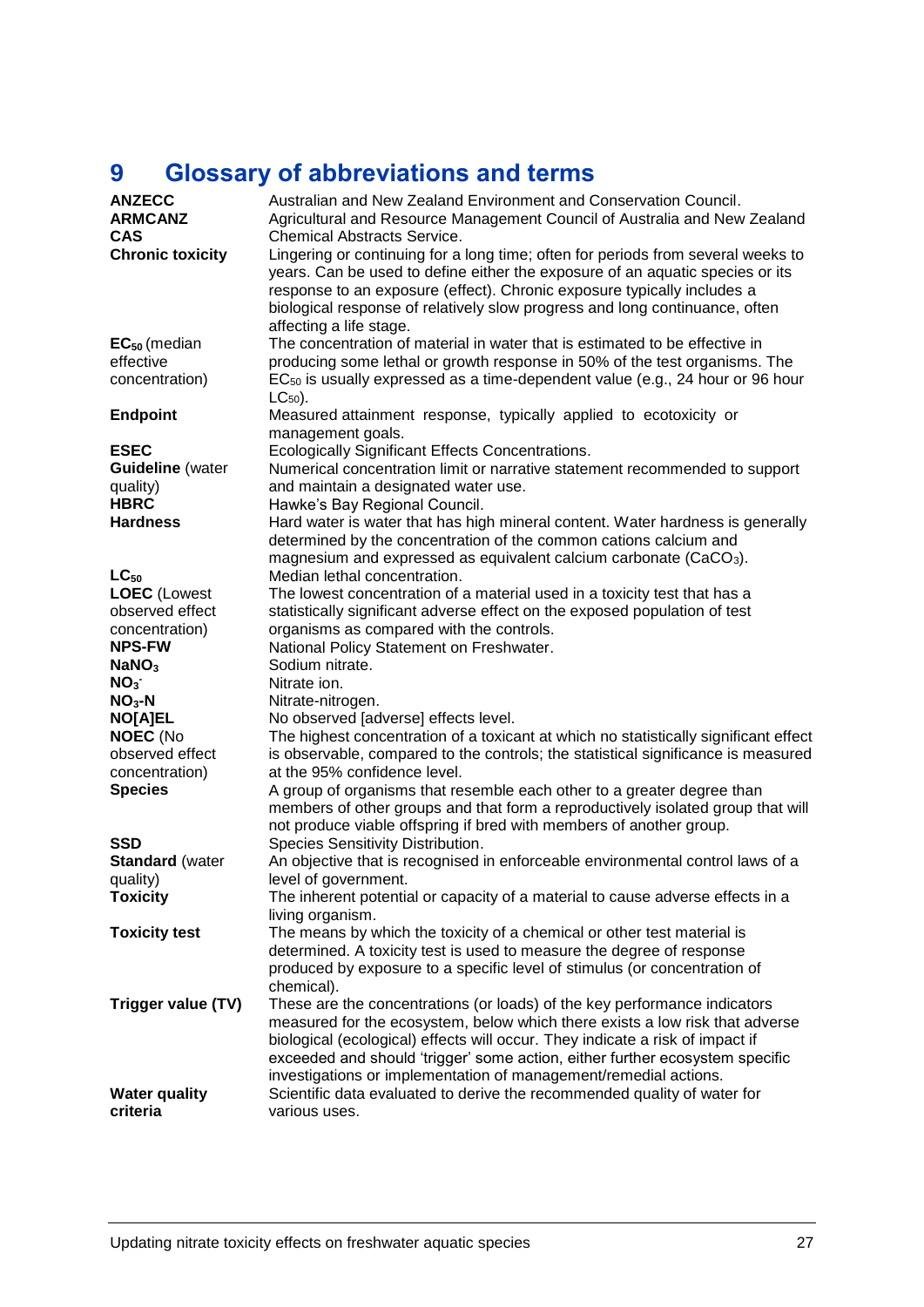### <span id="page-27-20"></span><span id="page-27-19"></span><span id="page-27-18"></span><span id="page-27-15"></span><span id="page-27-0"></span>**10 References**

- <span id="page-27-1"></span>[1] ANZECC (2000). Australian and New Zealand guidelines for fresh and marine water quality, October 2000 (ed.) National Water Quality Management Strategy Paper No. 4, Australian and New Zealand Environment and Conservation Council and Agriculture and Resource Management Council of Australia and New Zealand, Canberra, Australia.
- <span id="page-27-2"></span>[2] Hickey, C.W.; Martin, M.L. (2009). A review of nitrate toxicity to freshwater aquatic species. *Technical Report No. R09/57.* Environment Canterbury, Christchurch.
- <span id="page-27-3"></span>[3] Hickey, C.W.; Thompson, K.A.; Albert, A.; Martin, M.L. (2013). Chronic sensitivity of juvenile inanga (*Galaxias maculatus*) and early life-stage rainbow trout (*Oncorhynchus mykiss*) to nitrate. *HBR13207; HAM2013-012.* NIWA report for Hawke's Bay Regional Council.
- <span id="page-27-4"></span>[4] Martin, M.L.; Thompson, K.A. (2012). Chronic sensitivity of two native New Zealand species (freshwater fish - Inanga *Galaxias maculatus* and mayfly - *Deleatidium* sp.) to nitrate. *HBR12230.* NIWA report for Hawke's Bay Regional Council, Hamilton.
- <span id="page-27-5"></span>[5] Hickey, C.W. (2013). Site-specific nitrate guidelines for Hawke's Bay. *HBR12235; HAM2012-127.* NIWA report for Hawke's Bay Regional Council.
- <span id="page-27-6"></span>[6] Hickey, C.W. (2002). Nitrate guidelines in ANZECC 2000. A report to Ministry for the Environment, Wellington. [\(http://www.mfe.govt.nz/publications/water/anzecc-water](http://www.mfe.govt.nz/publications/water/anzecc-water-quality-guide-02/anzecc-nitrate-correction-sep02.html))[quality-guide-02/anzecc-nitrate-correction-sep02.html\).](http://www.mfe.govt.nz/publications/water/anzecc-water-quality-guide-02/anzecc-nitrate-correction-sep02.html))
- <span id="page-27-7"></span>[7] CCME (2012). Canadian water quality guidelines for the protection of aquatic life: Nitrate. *In:* Canadian Environmental Quality Guidelines, 1999. Canadian Council of Ministers of Environment, Winnipeg. (http://ceqq-rcqe.ccme.ca/).
- <span id="page-27-16"></span><span id="page-27-8"></span>[8] CCME (2012). Canadian Water Quality Guidelines: Nitrate Ion. Scientific Criteria Document. PN 1470. Canadian Council of Ministers of the Environment, Winnipeg. [\(http://www.ccme.ca/assets/pdf/pn\\_1470\\_aql\\_nitrate\\_scd\\_1.0.pdf\).](http://www.ccme.ca/assets/pdf/pn_1470_aql_nitrate_scd_1.0.pdf))
- <span id="page-27-17"></span><span id="page-27-9"></span>[9] Stephan, C.E.; Mount, D.I.; Hansen, D.J.; Gentile, J.H.; Chapman, G.A.; Brungs, W.A. (1985). Guidelines for deriving numerical national water quality criteria for the protection of aquatic organisms and their uses. *EPA 600/53-84-099.* Office of Research and Development, U.S. Environmental Protection Agency, Washington D.C.
- <span id="page-27-10"></span>[10] US EPA (2002). National recommended water quality criteria: 2002. EPA 822-R-02- 047. United States Environmental Protection Agency, Office of Water, Washington D.C.
- <span id="page-27-11"></span>[11] RMA (1991). Resource Management Act, 1991. New Zealand Government. [\(www.mfe.govt.nz/rma/\).](http://www.mfe.govt.nz/rma/)) Ministry for the Environment, New Zealand Government, Wellington, New Zealand.
- <span id="page-27-12"></span>[12] McGurk, M.D.; Landry, F.; Tang, A.; Hanks, C.C. (2006). Acute and chronic toxicity of nitrate to early life stages of lake trout (*Salvelinus namaycush*) and lake whitefish (*Coregonus clupeaformis*). *Environ Toxicol Chem 25*: 2187–2196.
- <span id="page-27-13"></span>[13] Kincheloe, J.W.; Wedemeyer, G.A.; Koch, D.L. (1979). Tolerance of developing salmonid eggs and fry to nitrate exposure. *Bull Environ Contam Toxicol 23*: 575–578.
- <span id="page-27-14"></span>[14] Nautilus Environmental (2011). Evaluation of the role of hardness in modifying the toxicity of nitrate to rainbow trout. Final Report Submitted to Mining Association of BC , Vancouver, BC. 12 September 2011.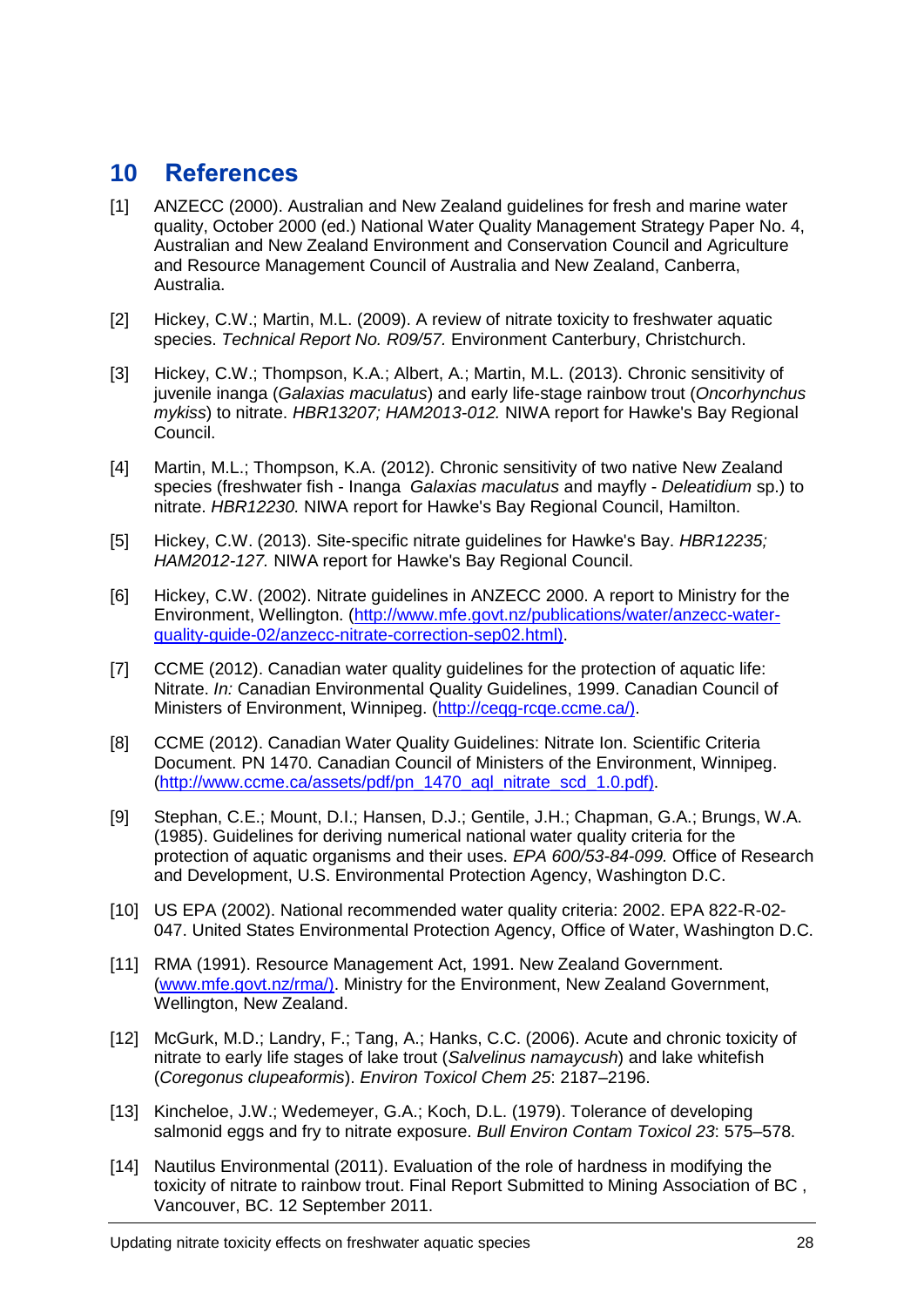- <span id="page-28-18"></span><span id="page-28-17"></span><span id="page-28-16"></span><span id="page-28-15"></span><span id="page-28-0"></span>[15] Stantec Consulting Ltd (2006). Report on the toxicity of nitrate to Canadian fish and aquatic invertebrate species. *Stantec Project No. 162704276.* Prepared for: Environment Canada, National Guidelines Standards Office.
- <span id="page-28-1"></span>[16] Wickins, J. (1976). The tolerance of warm-water prawns to recirculated water. *Aquaculture 9*: 19–37.
- <span id="page-28-2"></span>[17] Nautilus Environmental (2011). Evaluation of the role of hardness in modifying the toxicity of nitrate to freshwater organisms. Final Report Submitted to Mining Association of BC, Vancouver, B.C. 4 April 2011.
- <span id="page-28-3"></span>[18] Jensen, F.B. (2003). Nitrite disrupts multiple physiological functions in aquatic animals. *Comparative Biochemistry and Physiology - Part A: Molecular & Integrative Physiology 135*: 9–24.
- <span id="page-28-4"></span>[19] Alonso, A.; Camargo, J.A. (2008). Ameliorating effect of chloride on nitrite toxicity to freshwater invertebrates with different physiology: a comparative study between amphipods and planarians. *Arch. Environ. Contam. Toxicol. 54*: 259–265.
- <span id="page-28-5"></span>[20] Hickey, C.W.; Pyle, E. (2001). Derivation of water quality guideline values for heavy metals using a risk-based methodology: An approach for New Zealand. *Aust J Ecotoxicol 7*: 137–156.
- <span id="page-28-6"></span>[21] Warne, M.S.J. (2002). Derivation of the ANZECC and ARMCANZ water quality guidelines for toxicants. *Aust J Ecotoxicol* 7: 123–136.
- <span id="page-28-7"></span>[22] US EPA (2009). 2009 update of aquatic life ambient water quality criteria for ammonia freshwater (Draft). *EPA 822-R-99-014.* United States Environmental Protection Agency, Office of Water, Washington D.C.
- <span id="page-28-8"></span>[23] US EPA (2007). Aquatic life ambient freshwater quality criteria - copper. *2007 Revision. EPA-822-R-07-001*. United States Environmental Protection Agency, Criteria and Standards Division, Washington D.C.
- <span id="page-28-9"></span>[24] CCME (2007). A protocol for the derivation of water quality guidelines for the protection of aquatic life 2007. *In:* Canadian environmental quality guidelines, 1999. Canadian Council of Ministers of the Environment, Winnipeg.
- <span id="page-28-10"></span>[25] Fox, D.R. ( 2010). A Bayesian approach for determining the no effect concentration and hazardous concentration in ecotoxicology. *Ecotox Environ Safety 73*: 123–131.
- <span id="page-28-11"></span>[26] Warne, M.S.J.; Van Dam, R. (2008). NOEC and LOEC data should no longer be generated or used. *Australasian Journal of Ecotoxicology 14*: 1–5.
- <span id="page-28-12"></span>[27] Datry, T.; Larned, S.T.; Scarsbrook, M.R. (2007). Responses of hyporheic invertebrate assemblages to large-scale variation in flow permanence and surface-subsurface exchange. *Freshwater Biol* 52: 1452–1462.
- <span id="page-28-13"></span>[28] Fowler, R.T.; Scarsbrook, M.R. (2002). Influence of hydrologic exchange patterns on water chemistry and hyporheic invertebrate communities in three gravel-bed rivers. *NZ J Mar Freshw Res 36*: 471–482.
- <span id="page-28-14"></span>[29] Hickey, C.W. (2000). Ecotoxicology: laboratory and field approaches. *In:* Collier K.C.; Winterbourn, M. (eds). New Zealand stream invertebrates: Ecology and implications for management. New Zealand Limnological Society, Christchurch, New Zealand, pp 313– 343.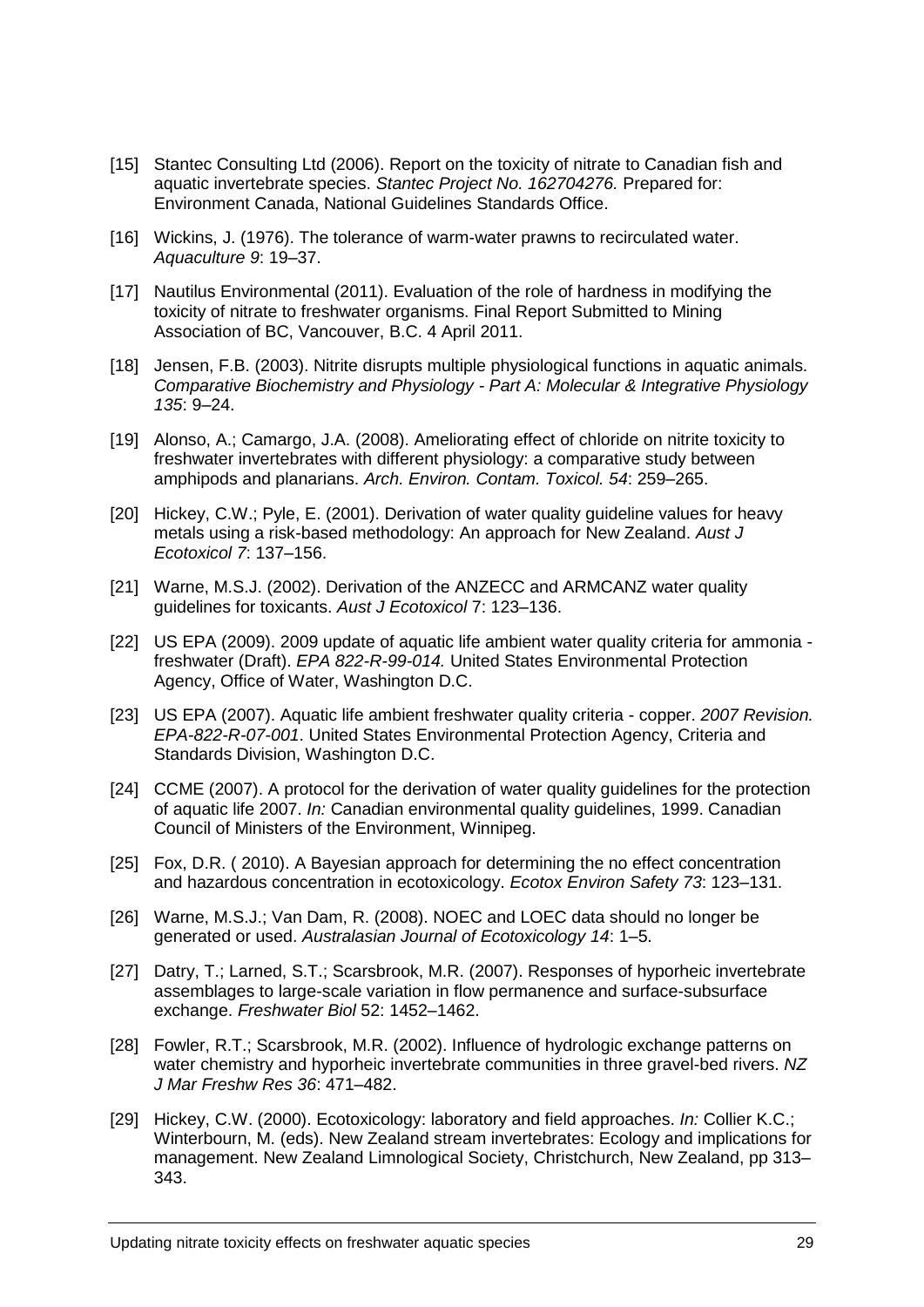- <span id="page-29-6"></span><span id="page-29-0"></span>[30] Hall, J.A.; Golding, L.A. (1998). Standard methods for whole effluent toxicity testing: development and application. *Report No. MFE80205*. CR. NIWA report for the Ministry for the Environment, Wellington, New Zealand.
- <span id="page-29-7"></span><span id="page-29-1"></span>[31] Hickey, C.W.; Golding, L.A.; Martin, M.L.; Croker, G.C. (1999). Chronic toxicity of ammonia to New Zealand freshwater invertebrates: a mesocosm study. *Arch. Environ. Contam. Toxicol. 37*: 338–351.
- <span id="page-29-8"></span><span id="page-29-2"></span>[32] Hickey, C.W.; Golding, L.A. (2002). Response of macroinvertebrates to copper and zinc in a stream mesocosm. *Environ Toxicol Chem 21*: 1854–1863.
- <span id="page-29-9"></span><span id="page-29-3"></span>[33] Hickey, C.W.; Clements, W.H. (1998). Effects of heavy metals on benthic macroinvertebrate communities in New Zealand streams. *Environ Toxicol Chem 17*: 2338–2346.
- <span id="page-29-10"></span><span id="page-29-4"></span>[34] Hickey, C.W.; Martin, M.L. (1999). Chronic toxicity of ammonia to the freshwater bivalve *Sphaerium novaezelandiae*. *Arch Environ Contam Toxicol 36*: 38–46.
- <span id="page-29-11"></span><span id="page-29-5"></span>[35] Bartlett, F.; Neumann, D. (1998). Sensitivity of brown trout alevins (*Salmo trutta* L.) to nitrite at different chloride concentrations. *Bull Environ Contam Toxicol 60*: 340–346.
- <span id="page-29-12"></span>[36] Laposata, M.M.; Dunson, W.A. (1998). Effects of boron and nitrate on hatching success of amphibian eggs. *Archives of Environmental and Contamination Toxicology 35*: 615–619.
- <span id="page-29-13"></span>[37] Schuytema, G.S.; Nebeker, A.V. (1999). Comparative toxicity of ammonium and nitrate compounds to Pacific treefrog and clawed frog tadpoles. *Environ Toxicol Chem 18*: 2251–2257.
- <span id="page-29-14"></span>[38] Jensen, F.B. (1996). Uptake, elimination and effects of nitrite and nitrate in freshwater crayfish (*Astacus astacus*). *Aquat Toxicol 34*: 94–104.
- <span id="page-29-15"></span>[39] Scott, G.; Crunkilton, R.L. (2000). Acute and chronic toxicity of nitrate to fathead minnows (*Pimephales promelas*), *Ceriodaphnia dubia*, and *Daphnia magna*. *Environ Toxicol Chem 19*: 2918–2922.
- [40] Corrao, N.; Darby, P.; Pomory, C. (2006). Nitrate impacts on the Florida apple snail, *Pomacea paludosa*. *Hydrobiologia 568*: 135–143.
- [41] Schuytema, G.S.; Nebeker, A.V. (1999). Comparative effects of ammonium and nitrate compounds on Pacific treefrog and African clawed frog embryos. *Archives of Environmental and Contamination Toxicology 36*: 200–206.
- [42] Adelman, I.R.; Kusilek, L.I.; Koehle, J.; Hess, J. (2009. Acute and chronic toxicity of ammonia, nitrite, and nitrate to the endangered Topeka shiner (*Notropis topeka*) and fathead minnows (*Pimephales promelas*). *Environ Toxicol Chem 28*: 2216–2223.
- [43] U.S. EPA. (2010). Final report on acute and chronic toxicity of nitrate, nitrite, boron, manganese, fluoride, chloride and sulphate to several aquatic animal species. *EPA 905-R-10-002*. United States Environmental Protection Agency, Chicago, IL.
- [44] Camargo, J.A.; Alonso, A.; Salamanca, A. (2005). Nitrate toxicity to aquatic animals: a review with new data for freshwater invertebrates. *Chemosphere 58*: 1255–1267.
- [45] Camargo, J.A.; Ward, J.V. (1995). Nitrate ( $NO<sub>3</sub>-N$ ) toxicity to aquatic life: A proposal of safe concentrations for two species of nearctic freshwater invertebrates. *Chemosphere 31*: 3211–3216.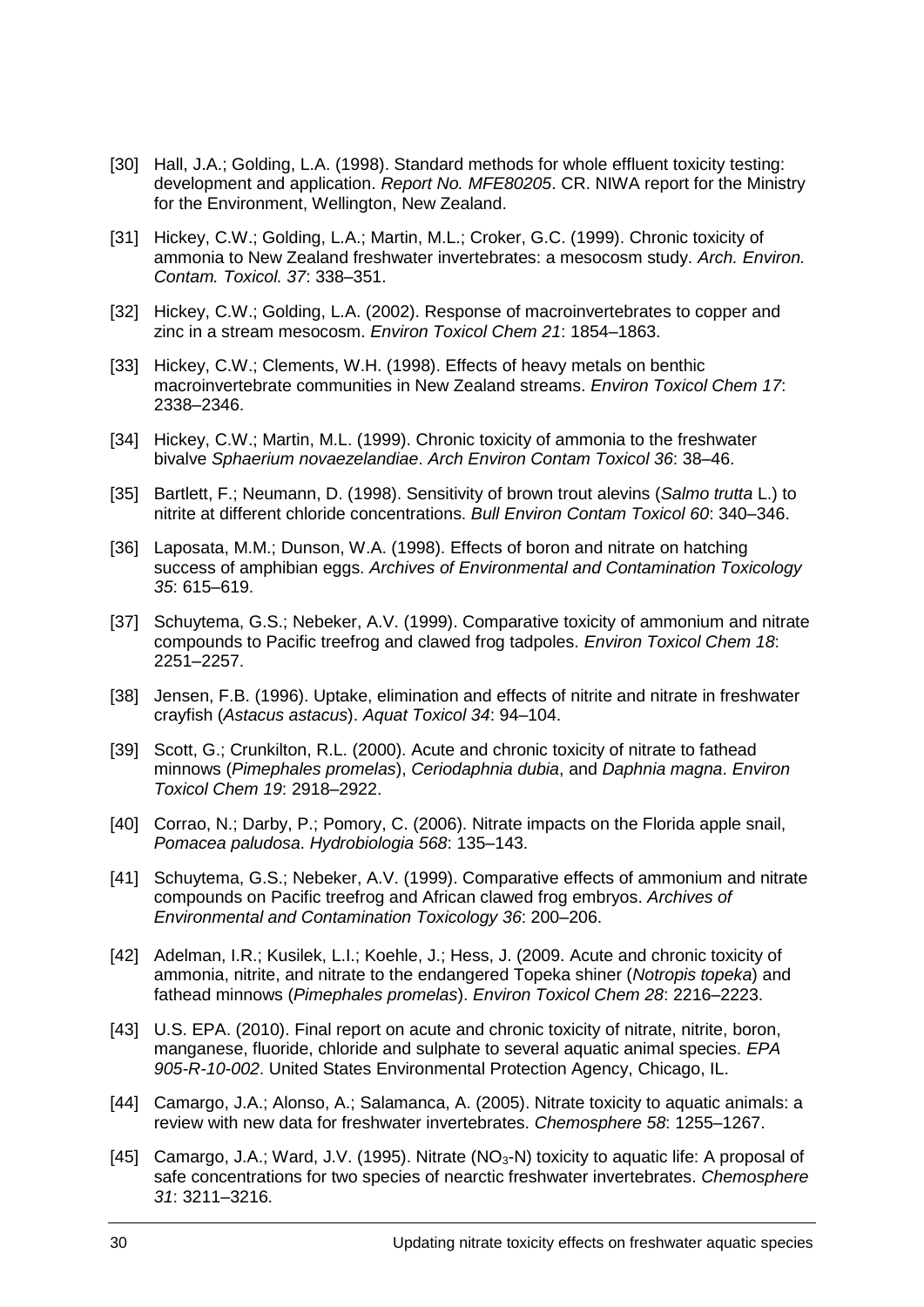- <span id="page-30-6"></span><span id="page-30-5"></span><span id="page-30-4"></span><span id="page-30-3"></span><span id="page-30-2"></span><span id="page-30-1"></span><span id="page-30-0"></span>[46] Soucek, D.; Dickinson, A. (2012). Acute toxicity of nitrate and nitrite to sensitive freshwater insects, mollusks, and a crustacean. *Arch Environ Contam Toxicol 62*: 233– 242.
- [47] Hamlin, H.J. (2006). Nitrate toxicity in Siberian sturgeon (*Acipenser baeri*). *Aquaculture 253*: 688–693.
- [48] Westin, D.T. (1974). Nitrate and nitrite toxicity to salmonid fishes. *The Progressive Fish-Culturist 36*: 86–89.
- [49] Wallen, I.E.; Greer, W.C.; Lasater, R. (1957). Toxicity to *Gambusia affinis* of certain pure chemicals in turbid waters. *Sewage and Industrial Wastes 29*: 695–711.
- [50] Buhl, K.J.; Hamilton, S.J. (2000). Acute toxicity of fire-control chemicals, nitrogenous chemicals, and surfactants to rainbow trout. *Trans Am Fish Soc 129*: 408–418.
- [51] Colt, J.; Tchobanoglous, G. (1976). Evaluation of the short-term toxicity of nitrogenous compounds to channel catfish, *Ictalurus punctatus*. *Aquaculture 8*: 209–221.
- [52] Trama, F.B. (1954). The acute toxicity of some common salts of sodium, potassium and calcium to the common bluegill (*Lepomis macrochirus* Rafinesque). *Proc Acad Nat Sci Phila 106*: 185–205.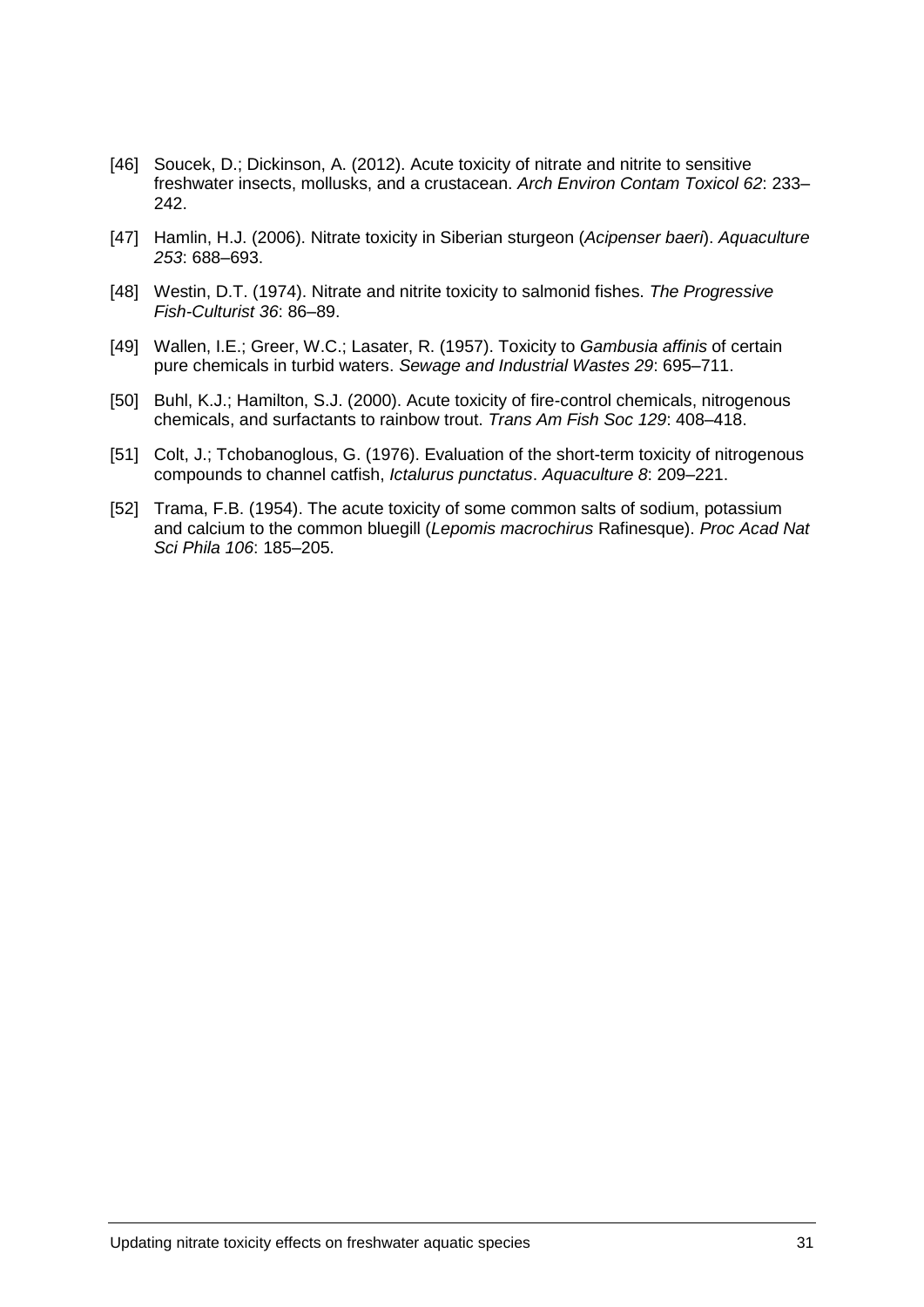# <span id="page-31-0"></span>**Appendix A Adequacy of proposed protection levels for management classes in relation to the Resource Management Act**

<span id="page-31-1"></span>Adequacy of proposed protection levels for management classes in relation to the Resource Management Act

This section provides a background to the nitrate-N guideline values developed for the range of management classes.

The ANZECC [\[1\]](#page-27-1) numeric guideline protection levels are inherently precautionary and use no observed effect concentration (NOEC) data for sub-lethal chronic (long-term) effects measures (e.g., growth reproduction) for the derivation procedures, which in many cases are likely to be result in more conservative guideline values compared with the sensitivity of field monitoring approaches (e.g., reduced species diversity).

The ANZECC (2000) guidelines use a statistical approach and a risk-based methodology to determine numeric protection guidelines which are applicable to the narrative guidelines in the New Zealand Resource Management Act [\[12\]](#page-27-12). The use of the 99% protection guideline values was recommended for waters to be protected from 'adverse effects' [\[21\]](#page-28-6). This would correspond to pristine environmental with high conservation values and an 'Excellent' management classification.

For receiving waters requiring protection from 'significant adverse effects', the statistical approach can be used to vary the level of protection according to the values to be protected. The ANZECC (2000) descriptor: 'slightly disturbed systems' would correspond to this class and would be compared with a 95% protection guideline value. This equates to environments which are subject to a range of disturbances from human activities, but with minor human effects.

A management classification of 'Fair' would equate to environments which are measurably degraded and which have seasonally elevated nitrate concentrations for significant periods of the year. The ANZECC (2000) descriptor: 'highly disturbed systems' would correspond to this class and monitoring data would be compared with an 80% protection value.

The nitrate guidelines based on NOECs would be recommended to be compared with annual median nitrate concentrations measured in the receiving environments. The NOEC-based guideline values are termed 'Grading values' in Table 5-1.Seasonal variation in nitrate concentration in streams is often significant, with elevated concentrations occurring for 1 to 3 month periods, requiring some additional consideration of protective guidelines for species protection during these exposure periods. The statistical approach may also be used to derive guideline values based on the threshold effect concentration (TEC) values for each species to provide a protective threshold for elevated concentrations. Environment Canada uses the TEC values to derive their water quality guidelines and have recently published guidelines for nitrate in marine and freshwaters [\[7\]](#page-27-7). The TEC value is calculated as the geometric mean of the NOEC and the lowest observed effect concentration (LOEC) value for all species. As such, the TEC value is a concentration lower than the lowest statistically significant effect concentration.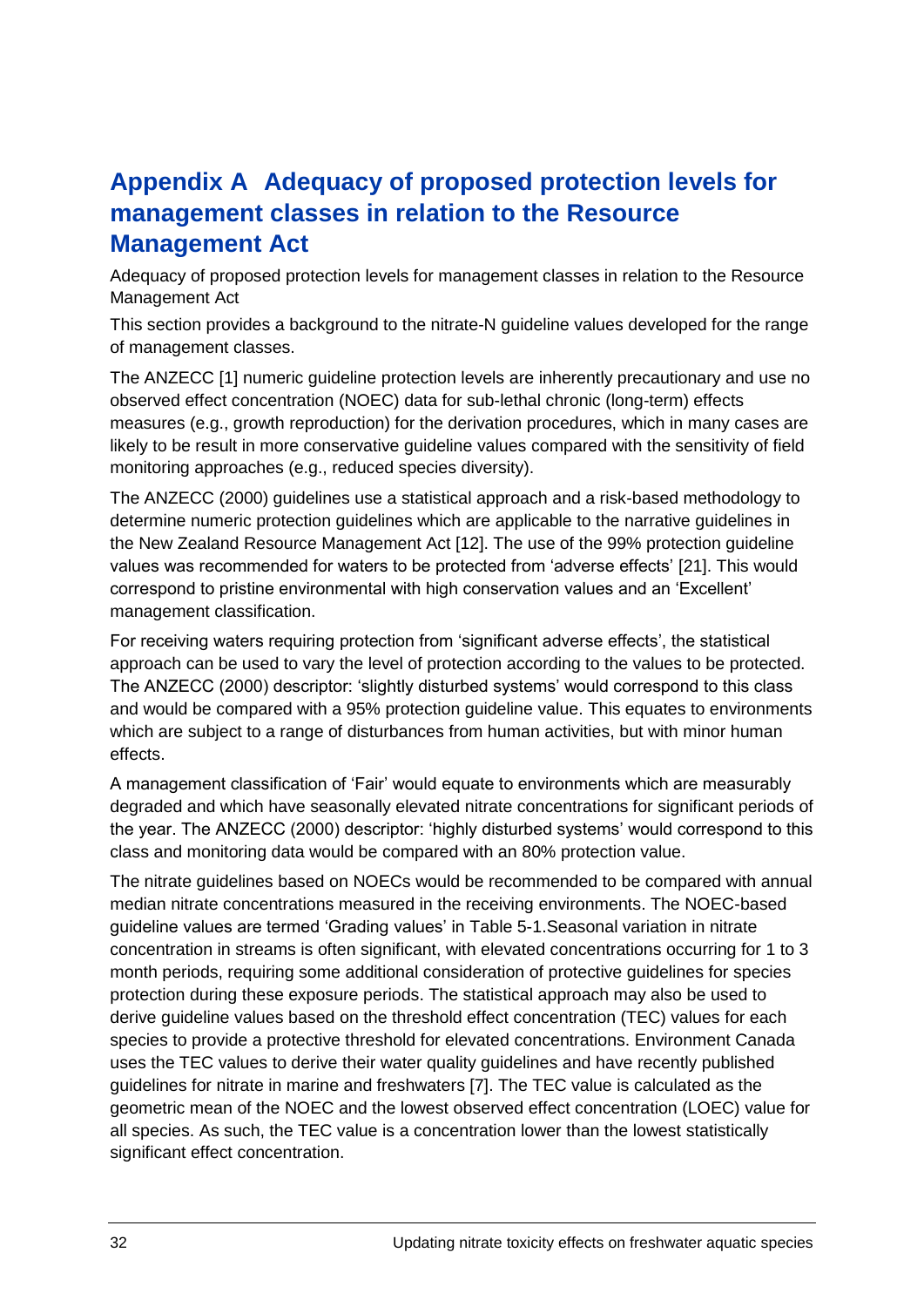The guidelines based on TEC values would be recommended to be compared with the annual 95th percentile nitrate concentrations measured in the receiving environments. The TEC-based guideline values are termed 'Surveillance values' in Table 5-1.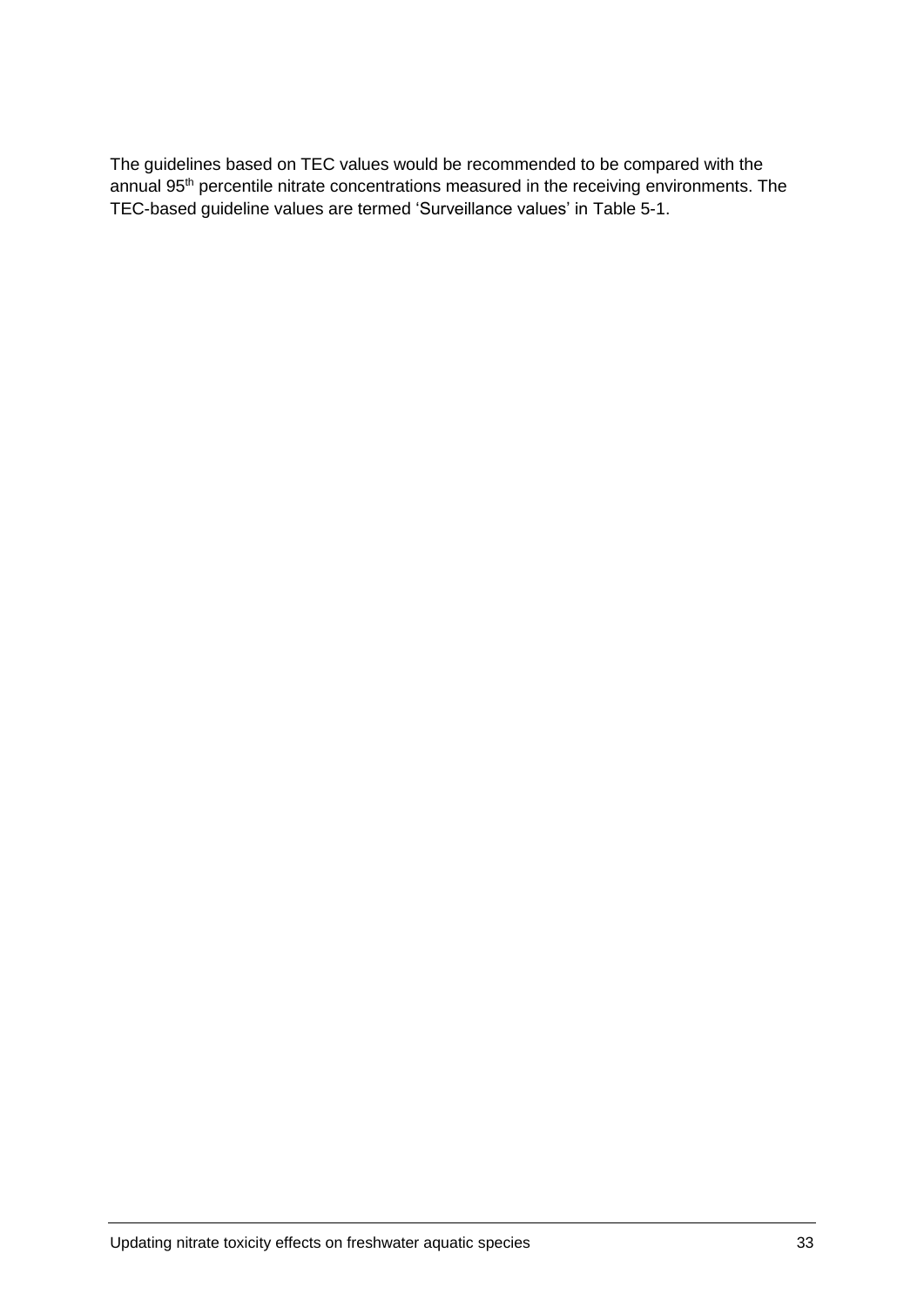# <span id="page-33-1"></span>**Appendix B Toxicity data used for guideline derivations**

<span id="page-33-2"></span><span id="page-33-0"></span>

| <b>Group</b> | <b>Common name</b>                             | <b>Scientific name</b>                         | <b>Life Stage</b>     | <b>Duration</b><br>(d) | <b>Toxicity</b><br>measure | <b>Test</b><br>endpoint | <b>Temp</b><br>(C) | <b>Hardness</b><br>(mg/L)<br>$CaCO3$ ) | <b>NOEC</b><br>(mg/L)<br>$NO3-N)$ | <b>LOEC</b><br>(mg/L)<br>$NO3-N)$ | <b>Reference</b> |
|--------------|------------------------------------------------|------------------------------------------------|-----------------------|------------------------|----------------------------|-------------------------|--------------------|----------------------------------------|-----------------------------------|-----------------------------------|------------------|
| Fish         | Lake trout                                     | <b>Salvelinus</b><br>namaycush<br>Oncorhynchus | Embryo-<br>Alevin-Fry | 146                    | NOEC <sup>1</sup>          | <b>GRO</b>              | 7.5                | $10 - 16$                              | 1.6                               | 6.25                              | 1                |
| Fish         | Chinook salmon                                 | tshawytscha                                    | Fry                   | 30                     | <b>NOEC</b>                | <b>MOR</b>              | 10                 | $8 - 10$                               | 2.3                               | 4.5                               | 2                |
| Fish         | Lahontan cutthroat<br>trout                    | Salmo clarki                                   | Fry                   | 30                     | <b>NOEC</b>                | <b>MOR</b>              | 13                 | $6-9$                                  | 4.5                               | 7.6                               | $\overline{a}$   |
| Fish         | Coho salmon                                    | Oncorhynchus<br>kisutch                        | Fry                   | 30                     | <b>NOEC</b>                | <b>MOR</b>              | 10                 | $8 - 10$                               | >4.5                              | >4.5                              | 2                |
| Fish         | Lake whitefish                                 | Coregonus<br>clupeaformis                      | Embryo-<br>Alevin-Fry | 126                    | <b>NOEC</b>                | <b>DVP</b>              | 7.5                | $10 - 16$                              | 6.25                              | 25                                |                  |
| Amphibian    | American toad                                  | <b>Bufo americanus</b>                         | Egg                   | 23                     | <b>NOEC</b>                | <b>HAT</b>              | $5 - 10$           | <b>ND</b>                              | >9.3                              | >9.3                              | 6                |
| Fish         | Inanga (Common<br>jollytail)<br>Inanga (Common | Galaxias maculatus                             | Juvenile              | 40                     | <b>NOEC</b>                | <b>GRO</b>              | 15                 | 14                                     | 6.0                               | 20                                | 5                |
| Fish         | jollytail)                                     | Galaxias maculatus                             | Juvenile              | 40                     | <b>NOEC</b>                | <b>GRO</b>              | 15                 | 40<br>14-40                            | 20.8<br>11.2                      | 108<br>Geometric mean             | 5                |
| Amphibian    | Pacific treefrog                               | Pseudacris regilla                             | Tadpole               | 10                     | <b>NOEC</b>                | <b>GRO</b>              | 22                 | 75                                     | 12.0                              | 30.1                              | 7                |
| Invertebrate | Freshwater crayfish                            | Astacus astacus                                | Juvenile              | 7                      | NOAEL <sup>1</sup>         | <b>MOR</b>              | 15                 | <b>ND</b>                              | >14.0                             | >14.0                             | 8                |
| Invertebrate | Water flea                                     | Ceriodaphnia dubia                             | <b>Neonates</b>       | $\overline{7}$         | <b>NOEC</b>                | <b>REP</b>              | 25                 | 156-172                                | 7.1                               | 14.1                              | 9                |
| Invertebrate | Water flea                                     | Ceriodaphnia dubia                             | <b>Neonates</b>       | $\overline{7}$         | <b>NOEC</b>                | <b>REP</b>              | 25                 | 156-172                                | 56.5                              | 113                               | 9                |
| Invertebrate | Water flea                                     | Ceriodaphnia dubia                             | <b>Neonates</b>       | $\overline{7}$         | <b>NOEC</b>                | <b>REP</b>              | 25                 | 156-172                                | 7.1                               | 14.1                              | 9                |
| Invertebrate | Water flea                                     | Ceriodaphnia dubia                             | <b>Neonates</b>       | $\overline{7}$         | <b>NOEC</b>                | <b>REP</b>              | 25                 | 156-172                                | 17.9                              | 35.9                              | 9                |
| Invertebrate | Water flea                                     | Ceriodaphnia dubia                             | <b>Neonates</b>       | $\overline{7}$         | <b>NOEC</b>                | <b>REP</b>              | 25                 | 156-172                                | 17.9                              | 35.9                              | 9                |
| Invertebrate | Water flea                                     | Ceriodaphnia dubia                             | <b>Neonates</b>       | $\overline{7}$         | NOEC <sup>3</sup>          | <b>REP</b>              | 25                 | 44                                     | 10.0                              | 20                                | 10               |
| Invertebrate | Water flea                                     | Ceriodaphnia dubia                             | <b>Neonates</b>       | $\overline{7}$         | NOEC <sup>3</sup>          | <b>REP</b>              | 25                 | 98                                     | 20.0                              | 40                                | 10               |
| Invertebrate | Water flea                                     | Ceriodaphnia dubia                             | <b>Neonates</b>       | $\overline{7}$         | NOEC <sup>3</sup>          | <b>REP</b>              | 25                 | 166<br>44-172                          | 40.0<br>17.1                      | 80<br>Geometric mean              | 10               |
| Invertebrate | Mayfly                                         | Deleatidium sp.                                | Larvae                | 20                     | NOEC <sup>3</sup>          | <b>MOR</b>              | 15                 | 40                                     | 20.3                              | 60.1                              | 11               |
| Invertebrate | Florida apple snail                            | Pomacea paludosa                               | Juvenile              | 14                     | NOEC <sup>2</sup>          | <b>MOR</b>              | $21 - 24$          | <b>ND</b>                              | 23.2                              |                                   | 12               |

### **Table B-1: Chronic data used for guideline derivations.**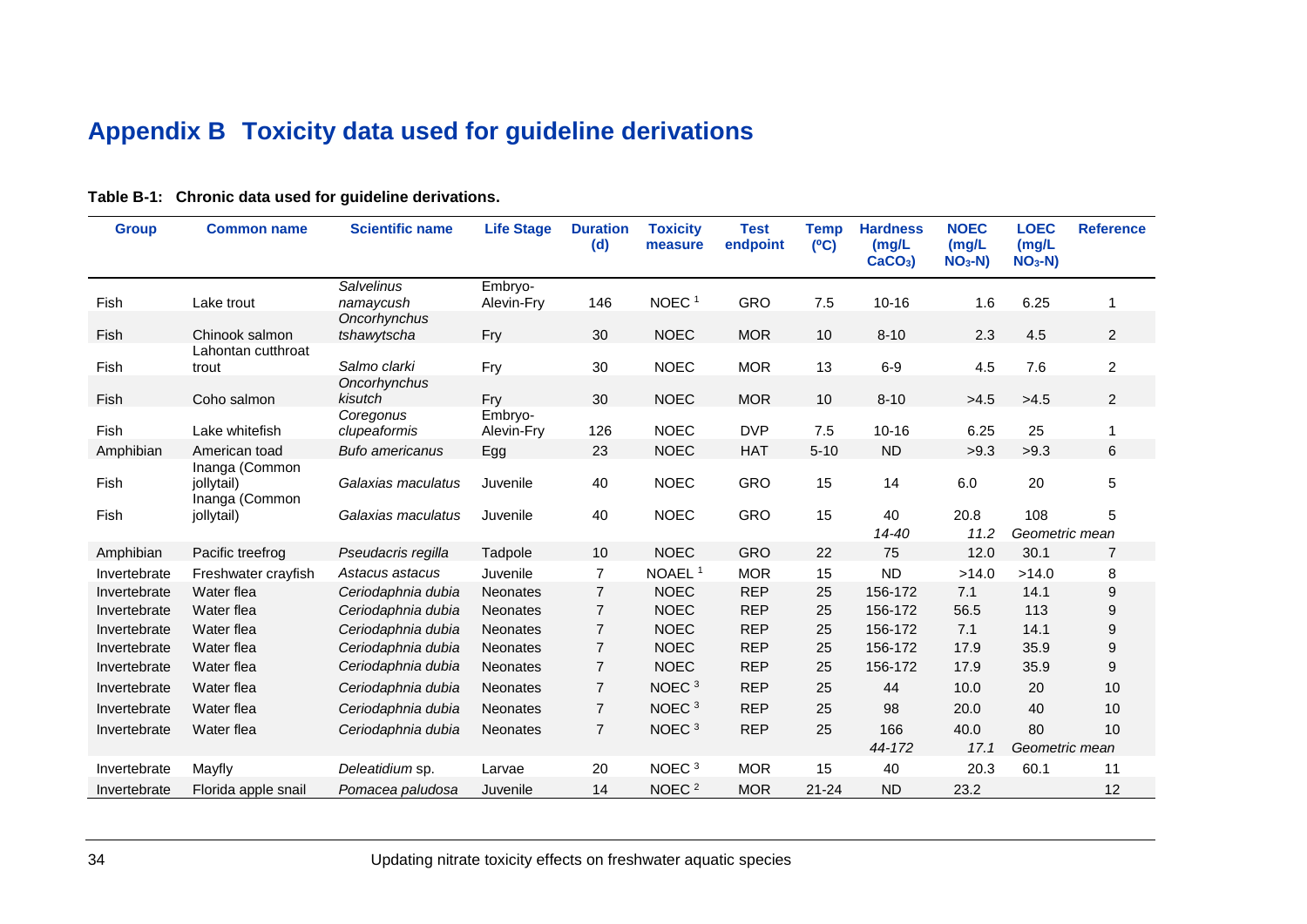| <b>Group</b> | <b>Common name</b>  | <b>Scientific name</b>                 | <b>Life Stage</b>     | <b>Duration</b><br>(d) | <b>Toxicity</b><br>measure | <b>Test</b><br>endpoint | <b>Temp</b><br>(C) | <b>Hardness</b><br>(mg/L)<br>$CaCO3$ ) | <b>NOEC</b><br>(mg/L)<br>$NO3-N)$ | <b>LOEC</b><br>(mg/L)<br>$NO3-N)$ | <b>Reference</b> |
|--------------|---------------------|----------------------------------------|-----------------------|------------------------|----------------------------|-------------------------|--------------------|----------------------------------------|-----------------------------------|-----------------------------------|------------------|
| Invertebrate | Florida apple snail | Pomacea paludosa                       | Juvenile              | 14                     | NOEC <sup>2</sup>          | <b>MOR</b>              | $21 - 24$          | <b>ND</b>                              | 28.6<br>25.3                      | Geometric mean                    | 12               |
| Fish         | Rainbow trout       | Oncorhynchus<br>mykiss<br>Oncorhynchus | Fry                   | 30                     | <b>NOEC</b>                | <b>MOR</b>              | 10                 | $8 - 10$                               | 1.1                               | 2.3                               | $\overline{c}$   |
| Fish         | Rainbow trout       | mykiss<br>Oncorhynchus                 | Fry<br>Embryo-        | 30                     | <b>NOEC</b>                | <b>MOR</b>              | 10                 | $8 - 10$                               | >4.5                              | >4.5                              | $\overline{c}$   |
| Fish         | Rainbow trout       | mykiss<br>Oncorhynchus                 | Alevin-Fry<br>Embryo- | $37 - 40$              | NOEC $3$                   | <b>GRO</b>              | 14                 | 10                                     | 15.0                              | 4.5                               | 3                |
| Fish         | Rainbow trout       | mykiss<br>Oncorhynchus                 | Alevin-Fry<br>Embryo- | 37-40                  | NOEC <sup>3</sup>          | <b>GRO</b>              | 14                 | 50                                     | 15.0                              | 4.5                               | 3                |
| Fish         | Rainbow trout       | mykiss<br>Oncorhynchus                 | Alevin-Fry<br>Embryo- | 37-40                  | NOEC <sup>3</sup>          | <b>GRO</b>              | 14                 | 92                                     | 45.0                              | 13.5                              | 3                |
| Fish         | Rainbow trout       | mykiss<br>Oncorhynchus                 | Alevin-Fry<br>Embryo- | $37 - 40$              | NOEC <sup>3</sup>          | <b>GRO</b>              | 14                 | 176                                    | 405                               | >405                              | 3                |
| Fish         | Rainbow trout       | mykiss<br>Oncorhynchus                 | Alevin-Fry<br>Embrvo- | 64                     | NOEC $3$                   | <b>GRO</b>              | 14                 | 310                                    | 115                               | 240                               | 4                |
| Fish         | Rainbow trout       | mykiss                                 | Alevin-Fry            | 42                     | <b>NOEC</b>                | <b>DEV</b>              | 16                 | 40<br>$8 - 310$                        | 99<br>26.3                        | 389<br>Geometric mean             | 5                |
| Invertebrate | Freshwater prawn    | Macrobrachium<br>rosenbergii           | Juvenile              | 21                     | NOEC $2,3$                 | <b>GRO</b>              | 28                 | <b>ND</b>                              | 35.0                              | 62.0                              | 13               |
| Amphibian    | African clawed frog | Xenopus laevis                         | Tadpole               | $5 - 10$               | NOEC <sup>4</sup>          | <b>GRO</b>              | 22                 | 21-36                                  | 40.4                              | 58.5                              | 7,14             |
| Invertebrate | Midge               | Chironomus dilutus                     | Larvae                | 10                     | NOEC $3$                   | <b>GRO</b>              | 23                 | 46                                     | 40.0                              | 80                                | 10               |
| Invertebrate | Midge               | Chironomus dilutus                     | Larvae                | 10                     | NOEC <sup>3</sup>          | <b>GRO</b>              | 23                 | 86                                     | 80.0                              | 160                               | 10               |
| Invertebrate | Midge               | Chironomus dilutus                     | Larvae                | 10                     | NOEC <sup>3</sup>          | <b>GRO</b>              | 23                 | 172<br>46-172                          | 160<br>80.0                       | 320<br>Geometric mean             | 10               |
| Invertebrate | Amphipod            | Hyalella azteca                        | Juvenile              | 14                     | <b>NOEC</b>                | <b>GRO</b>              | 23                 | 46                                     | 10.0                              | 20                                | 10               |
| Invertebrate | Amphipod            | Hyalella azteca                        | Juvenile              | 14                     | <b>NOEC</b>                | <b>GRO</b>              | 23                 | 86                                     | 80.0                              | 160                               | 10               |
| Invertebrate | Amphipod            | Hyalella azteca                        | Juvenile              | 14                     | <b>NOEC</b>                | <b>GRO</b>              | 23                 | 172                                    | 160                               | 320                               | 10               |
| Invertebrate | Amphipod            | Hyalella azteca                        | Juvenile              | 10                     | <b>NOEC</b>                | <b>GRO</b>              | 23                 | 310<br>46-310                          | 470<br>88.1                       | 965<br>Geometric mean             | 4                |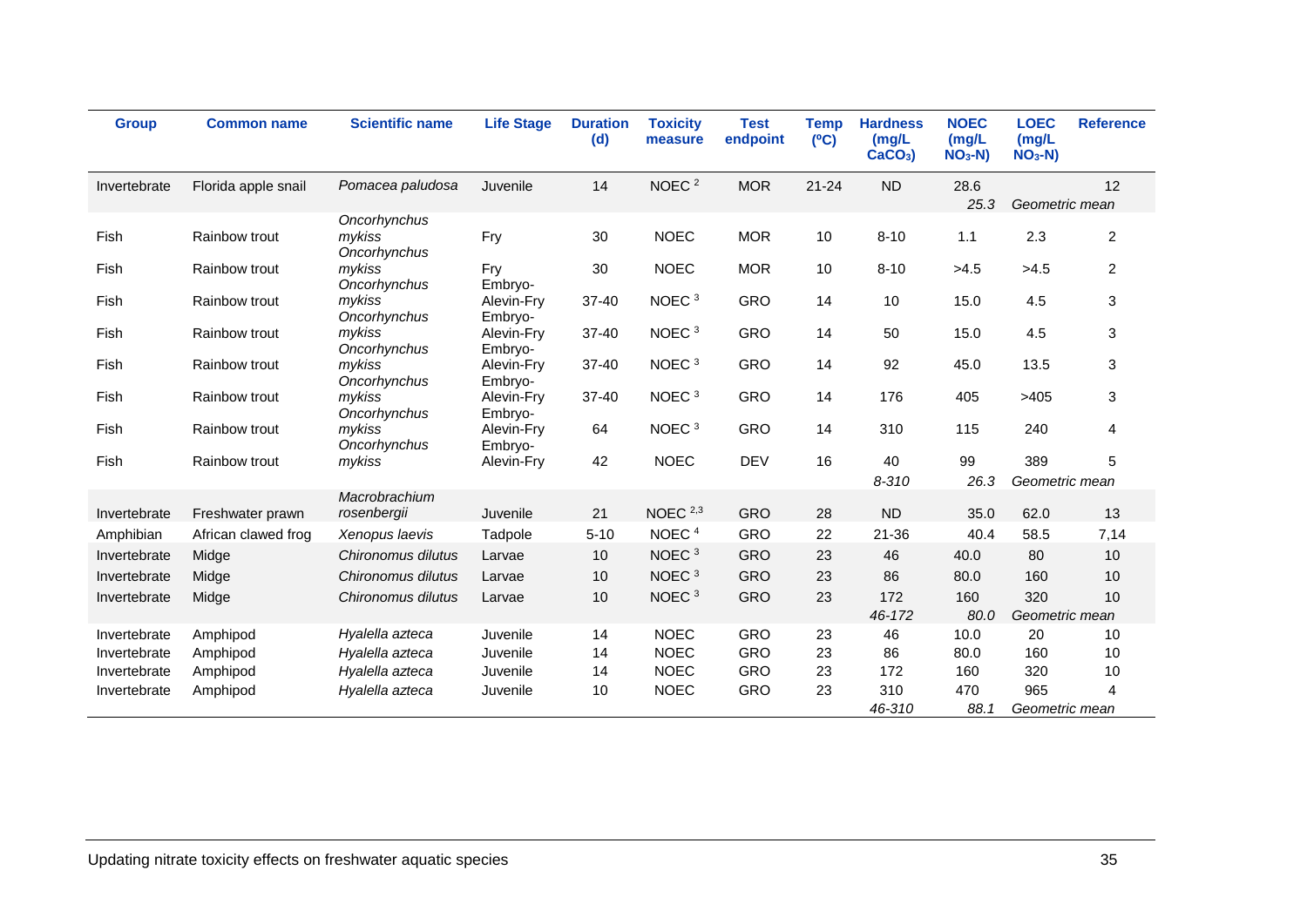| <b>Group</b> | <b>Common name</b>     | <b>Scientific name</b> | <b>Life Stage</b>   | <b>Duration</b><br>(d) | <b>Toxicity</b><br>measure | Test<br>endpoint | Temp<br>(C) | <b>Hardness</b><br>(mg/L)<br>CaCO <sub>3</sub> | <b>NOEC</b><br>(mg/L<br>$NO3-N)$ | <b>LOEC</b><br>(mg/L)<br>$NO3-N)$ | <b>Reference</b> |
|--------------|------------------------|------------------------|---------------------|------------------------|----------------------------|------------------|-------------|------------------------------------------------|----------------------------------|-----------------------------------|------------------|
|              | Inanga (Common         |                        |                     |                        |                            |                  |             |                                                |                                  |                                   |                  |
| Fish         | jollytail)             | Galaxias maculatus     | Sub-adult           | 31                     | NOEC $3,5$                 | <b>MOR</b>       | 15          | 40                                             | >103                             | >103                              | 11               |
|              |                        | Pimephales             | Embryo-             |                        |                            | MOR,             |             |                                                |                                  |                                   |                  |
| Fish         | Fathead minnows        | promelas<br>Pimephales | larvae              | $\overline{7}$         | <b>NOEC</b>                | <b>GRO</b>       | 25          | 140-170                                        | 358                              | 717                               | 9                |
| Fish         | <b>Fathead minnows</b> | promelas<br>Pimephales | Larvae              | $\overline{7}$         | NOEC <sup>3</sup>          | MOR, GRO         | 25          | 12                                             | 50                               | 100                               | 10               |
| Fish         | <b>Fathead minnows</b> | promelas<br>Pimephales | Larvae              | $\overline{7}$         | NOEC <sup>3</sup>          | <b>MOR</b>       | 25          | 50                                             | 100                              | 200                               | 10               |
| Fish         | <b>Fathead minnows</b> | promelas<br>Pimephales | Larvae              | $\overline{7}$         | NOEC <sup>3</sup>          | MOR, GRO         | 25          | 94                                             | 200                              | 400                               | 10               |
| Fish         | Fathead minnows        | promelas<br>Pimephales | Larvae              | $\overline{7}$         | NOEC <sup>3</sup>          | <b>MOR</b>       | 25          | 168                                            | 200                              | 400                               | 10               |
| Fish         | <b>Fathead minnows</b> | promelas<br>Pimephales | Juvenile<br>Embryo- | 30                     | NOEC <sup>3</sup>          | <b>MOR</b>       | 23.1        | 210-230                                        | 58                               | 121                               | 15               |
| Fish         | <b>Fathead minnows</b> | promelas               | larvae              | 32                     | NOEC <sup>3</sup>          | MOR, GRO         | 25          | 132-180                                        | 49                               | 109                               | 16               |
|              |                        |                        |                     |                        |                            |                  |             | 12-230                                         | 111                              | Geometric mean                    |                  |
| Amphibian    | Red-legged tree frog   | Rana aurora            | Embryo              | 10                     | <b>NOEC</b>                | <b>GRO</b>       | 25.5        | 25.5                                           | 162                              | 235                               | 17               |
| Fish         | Topeka shiner          | Notropis topeka        | Juvenile            | 30                     | NOEC <sup>3</sup>          | <b>GRO</b>       | 24.5        | 210-230                                        | 268                              | 486                               | 15               |
| Invertebrate | Water flea             | Daphnia magna          | <b>Neonates</b>     | $\overline{7}$         | <b>NOEC</b>                | <b>REP</b>       | 25          | 156-172                                        | 358                              | 717                               | 9                |
|              |                        | Pseudokirchneriella    |                     |                        |                            |                  |             |                                                |                                  |                                   |                  |
| Alga         | Green alga             | subcapitata            | Exponential         | 3                      | NOEC $3$                   | GRO              | 24          | ~10                                            | 206                              | 406                               | 10               |

<sup>1</sup> NOEC: No observed effect concentration; NOAEL: No observed adverse effect level.

<sup>2</sup> Converted from Chronic EC<sub>50</sub> (NOEC =  $EC_{50}/5$ ).

<sup>3</sup> Not included in Hickey and Martin (2009) [\[2\]](#page-27-15) quideline derivation.

<sup>4</sup> Data corrected from Hickey and Martin (2009) [\[2\]](#page-27-15).

<sup>5</sup> Sub-adult live stage not included in inanga data as juvenile data available and more sensitive endpoint.

Abbreviations: DVP = development; GRO = growth (length or weight); MOR = mortality; HAT = hatching; REP = reproduction.

References: 1, McGurk et al. (2006) [\[13\]](#page-27-16); 2, Kinchloe et al. (1979) [\[14\]](#page-27-17); 3, Nautilus Environmental (2011a) [\[15\]](#page-28-15); 4, Stantec (2006) [\[16\]](#page-28-16); 5, Hickey et al. (2013) [\[3\];](#page-27-18) 6, Laposata & Dunson (1998)<br>References: 1, McGurk et al [\[36\]](#page-29-6); 7, Schuytema & Nebeker (1999c) [\[37\]](#page-29-7); 8, Jensen (1996) [\[38\]](#page-29-8) ; 9, Scott & Crunkilton (2000) [\[39\];](#page-29-9) 10, Nautilus Environmental (2011b) [\[18\]](#page-28-17); 11, Martin & Thompson (2012) [\[4\];](#page-27-19) 12, Corrao et al. (2006) [\[40\]](#page-29-10); 13, Wickins (1976) [\[17\];](#page-28-18) 14, Schuytema & Nebeker (1999) [\[37,](#page-29-7) [41\];](#page-29-11) 15, Adelman et al. (2009) [\[42\];](#page-29-12) 16, US EPA (2010) [\[43\];](#page-29-13)17, Schuytema & Nebeker (1999b).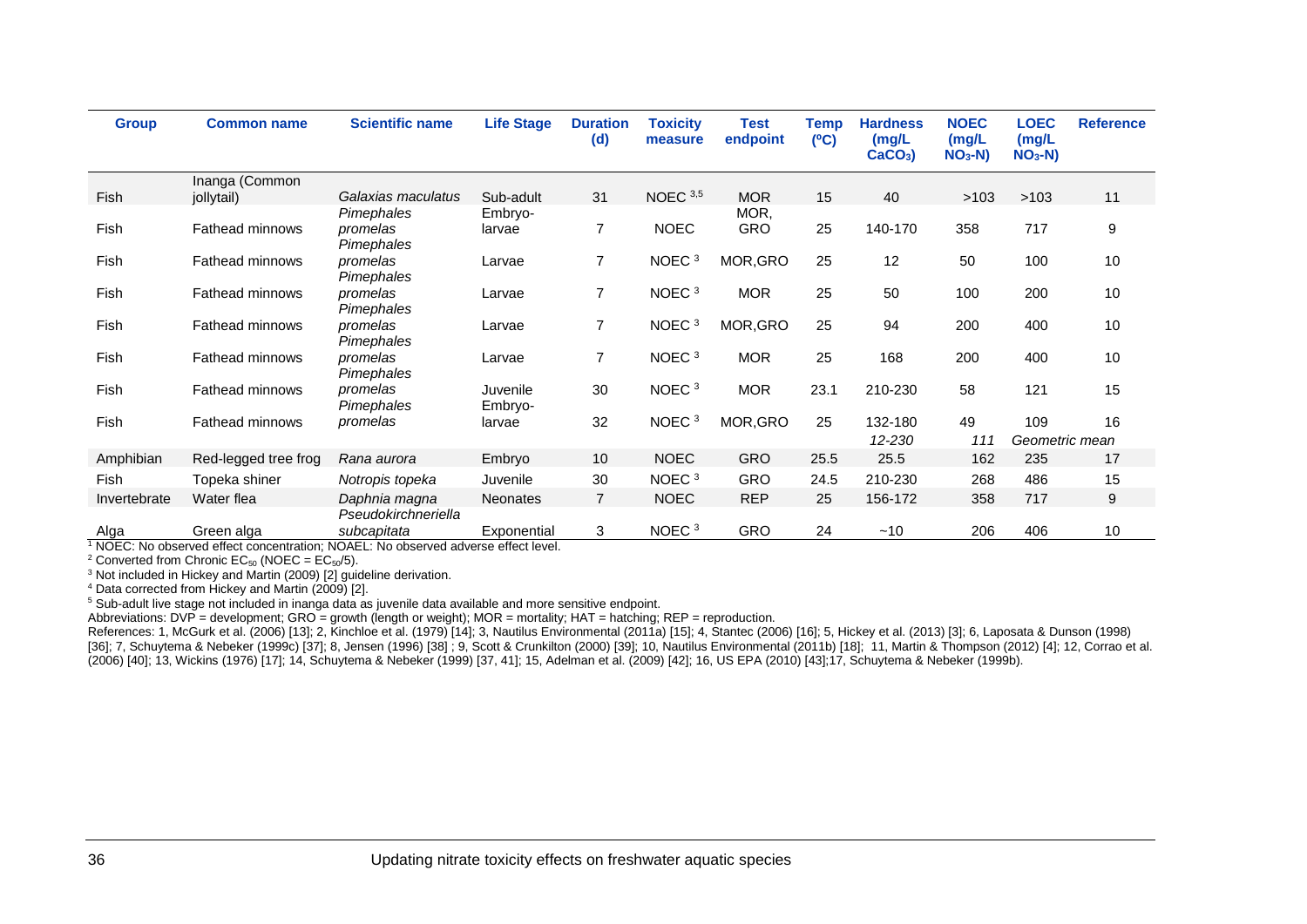<span id="page-36-0"></span>

| <b>Group</b> | <b>Common</b><br>name         | <b>Latin Name</b>                 | <b>Life Stage</b>      | <b>Duration</b><br>(h) | <b>Endpoint</b> | <b>Effect</b> | <b>Temp</b><br>(C) | <b>Hardness</b><br>(mg/L)<br>$CaCO3$ ) | <b>EC<sub>50</sub></b><br>$LC_{50}$<br>(mg)<br>NO <sub>3</sub><br>N/L | EC <sub>50</sub> /<br>$LC_{50}$<br>(mg)<br>$NO3$ -<br>N/L) | <b>Rank</b>    | <b>Cumul</b><br>ative<br>$\frac{9}{6}$ | Ref            |
|--------------|-------------------------------|-----------------------------------|------------------------|------------------------|-----------------|---------------|--------------------|----------------------------------------|-----------------------------------------------------------------------|------------------------------------------------------------|----------------|----------------------------------------|----------------|
| Invertebrate | <b>Mayfly</b>                 | Deleatidium sp.<br>Echinogammarus | Larvae                 | 240h a                 | <b>LC50</b>     | <b>MOR</b>    | 15                 | 40                                     |                                                                       | 54.9                                                       | $\blacksquare$ | $\overline{0}$                         | $\blacksquare$ |
| Invertebrate | Amphipod                      | echinosetosus<br>Eulimnogammarus  | Adults                 | 120h                   | <b>LC50</b>     | <b>MOR</b>    | 17.9               |                                        |                                                                       | 56.2                                                       | $\overline{c}$ | 3.5                                    | $\overline{c}$ |
| Invertebrate | Amphipod                      | toletanus<br>Hydropsyche          | Adults<br>Last instar  | 120h                   | <b>LC50</b>     | <b>MOR</b>    | 17.9               |                                        |                                                                       | 73.1                                                       | 3              | 7.1                                    | 2              |
| Invertebrate | Caddisfly                     | accidentalis<br>Cheumatopsyche    | larvae<br>Early instar | 120h                   | EC50            | <b>MOR</b>    | 18                 |                                        |                                                                       | 77.2                                                       | 4              | 11                                     | 3              |
| Invertebrate | Caddisfly                     | pettiti<br>Hydropsyche            | larvae<br>Last instar  | 120h                   | <b>LC50</b>     | <b>MOR</b>    | 18                 |                                        |                                                                       | 107                                                        | 5              | 14                                     | 3              |
| Invertebrate | Caddisfly                     | exocellata                        | larvae                 | 120h                   | <b>LC50</b>     | <b>MOR</b>    | 17.9               |                                        |                                                                       | 230                                                        | 6              | 18                                     | $\overline{c}$ |
| Invertebrate | Amphipod                      | Hyalella azteca                   | Juveniles              | 96h                    | <b>LC50</b>     | <b>MOR</b>    | 23                 | 44                                     | 168                                                                   |                                                            |                |                                        | 4              |
| Invertebrate | Amphipod                      | Hyalella azteca                   | <b>Juveniles</b>       | 96h                    | <b>LC50</b>     | <b>MOR</b>    | 23                 | 100                                    | 485                                                                   |                                                            |                |                                        | 4              |
| Invertebrate | Amphipod                      | Hyalella azteca                   | Juveniles              | 96h                    | LC50            | <b>MOR</b>    | 23                 | 164                                    | 921                                                                   |                                                            |                |                                        | 4              |
| Invertebrate | Amphipod                      | Hyalella azteca                   | Juveniles              | 96h                    | <b>LC50</b>     | <b>MOR</b>    | 22.5               | 117                                    | 667                                                                   |                                                            |                |                                        | 5              |
| Invertebrate | Amphipod                      | Hyalella azteca                   | <b>Juveniles</b>       | 96h                    | <b>LC50</b>     | <b>MOR</b>    | 22                 | 80-84                                  | 16.4                                                                  |                                                            |                |                                        | 6              |
| Invertebrate | Amphipod                      | Hyalella azteca                   | <b>Juveniles</b>       | 96h                    | <b>LC50</b>     | <b>MOR</b>    |                    | 44-164                                 |                                                                       | 241                                                        | $\overline{7}$ | 21                                     |                |
| Invertebrate | Midge<br>Fatmucket            | Chironomus dilutis<br>Lampsilis   | <b>Juveniles</b>       | 48h                    | <b>LC50</b>     | <b>MOR</b>    | 22.0               | 84-136                                 |                                                                       | 278                                                        | 8              | 25                                     | 6              |
| Invertebrate | mussel<br>Fingernail          | siliquoidea                       | Juveniles              | 96h                    | <b>LC50</b>     | <b>MOR</b>    | 20.0               | 90-92                                  |                                                                       | 357                                                        | 9              | 29                                     | 6, 5           |
| Invertebrate | clam                          | Sphaerium simile<br>Ceriodaphnia  | Juveniles              | 96h                    | LC50            | <b>MOR</b>    | 22.8               | 90-92                                  |                                                                       | 371                                                        | 10             | 32                                     | 6, 5           |
| Invertebrate | <b>Water flea</b><br>Siberian | dubia                             | <b>Neonates</b>        | 48h                    | <b>LC50</b>     | <b>MOR</b>    | 25                 |                                        |                                                                       | 374                                                        | 11             | 36                                     | $\overline{7}$ |
| Fish         | sturgeon                      | Acipenser baeri                   | Adults                 | 96h                    | <b>LC50</b>     | <b>MOR</b>    | 22.5               | 260                                    |                                                                       | 397                                                        | 12             | 39                                     | 8              |
| Invertebrate | Stonefly                      | Amhinemura delosa                 | <b>Juveniles</b>       | 96h                    | <b>LC50</b>     | <b>MOR</b>    | 12.5               | 88-92                                  |                                                                       | 456                                                        | 13             | 43                                     | 6, 5           |
| Invertebrate | Water flea<br>Fathead         | Daphnia magna<br>Pimephales       | Neonates               | 48h                    | <b>EC50</b>     | <b>MOR</b>    | 25                 | 156-172                                |                                                                       | 462                                                        | 14             | 46                                     | $\overline{7}$ |
| Fish         | minnows<br>Fathead            | promelas<br>Pimephales            | Larvae                 | 96h                    | <b>LC50</b>     | <b>MOR</b>    | 25.0               | 90-92                                  | 415                                                                   |                                                            |                |                                        | 6              |
| Fish         | minnows<br>Fathead            | promelas<br>Pimephales            | Larvae                 | 96h                    | <b>LC50</b>     | <b>MOR</b>    | 25.0               | 156-172                                | 1341                                                                  |                                                            |                |                                        | $\overline{7}$ |
| Fish         | minnows                       | promelas                          | Larvae                 | 96h                    | LC50            | <b>MOR</b>    | 25.0               | 90-172                                 |                                                                       | 746                                                        | 15             | 50                                     |                |

### **Table B-2: Acute data used for guideline derivations.**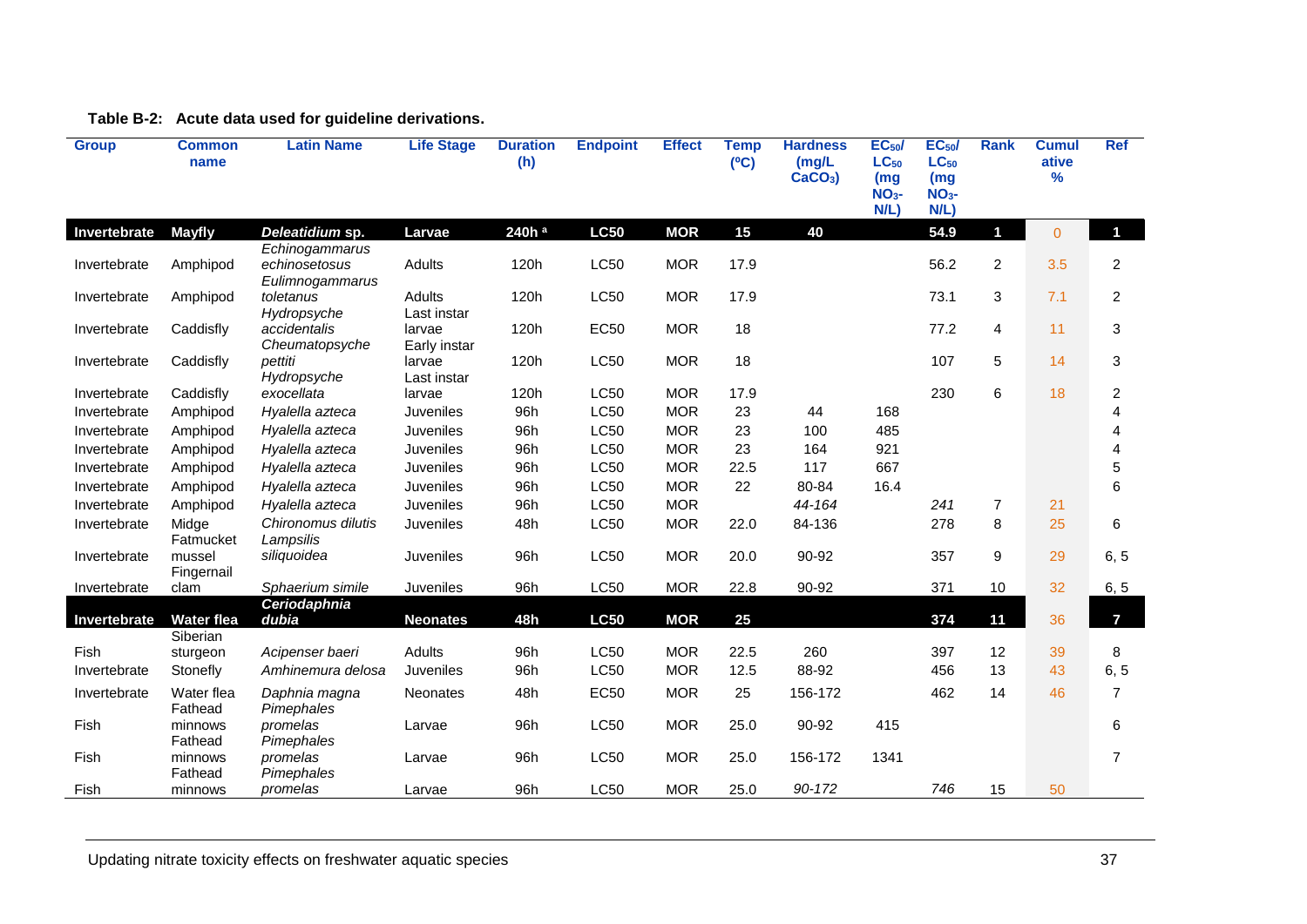| <b>Group</b> | Common<br>name                 | <b>Latin Name</b>                                         | <b>Life Stage</b>  | <b>Duration</b><br>(h) | <b>Endpoint</b> | <b>Effect</b> | <b>Temp</b><br>(C) | <b>Hardness</b><br>(mg/L)<br>$CaCO3$ ) | EC <sub>50</sub><br>$LC_{50}$<br>(mg)<br>$NO3$ -<br>N/L | EC <sub>50</sub><br>$LC_{50}$<br>(mg)<br>NO <sub>3</sub><br>N/L | <b>Rank</b> | <b>Cumul</b><br>ative<br>% | Ref  |
|--------------|--------------------------------|-----------------------------------------------------------|--------------------|------------------------|-----------------|---------------|--------------------|----------------------------------------|---------------------------------------------------------|-----------------------------------------------------------------|-------------|----------------------------|------|
| Invertebrate | Stonefly<br>Washboard          | Allocapnia vivipara<br>Megalonaias                        | Juveniles          | 96h                    | <b>LC50</b>     | <b>MOR</b>    | 11.0               | 99                                     |                                                         | 836                                                             | 16          | 54                         | 5    |
| Invertebrate | mussel                         | nervosa                                                   | Juveniles          | 96h                    | <b>LC50</b>     | <b>MOR</b>    | 20.9               | 90-92                                  |                                                         | 937                                                             | 17          | 57                         | 6, 5 |
| Invertebrate | <b>Snail</b><br><b>Chinook</b> | <b>Potamopyrgus</b><br>antipodarum<br><b>Oncorhynchus</b> | <b>Adults</b>      | 96h                    | <b>LC50</b>     | <b>MOR</b>    | 20.4               |                                        |                                                         | 1042                                                            | 18          | 61                         | 8    |
| <b>Fish</b>  | salmon                         | tshawytscha                                               | fingerlings        | 168h                   | <b>LC50</b>     | <b>MOR</b>    | $13 - 14$          |                                        |                                                         | 1084                                                            | 19          | 64                         | 9    |
|              | Eastern<br>mosquitofis         |                                                           |                    |                        |                 |               |                    |                                        |                                                         |                                                                 |             |                            |      |
| Fish         | h                              | Gambusia holbrooki                                        | Juveniles          | 96h                    | <b>LC50</b>     | <b>MOR</b>    |                    |                                        |                                                         | 1095                                                            | 20          | 68                         | 10   |
| <b>Fish</b>  | <b>Lake Trout</b><br>Rainbow   | <b>Salvelinus</b><br>namaycush<br><b>Oncorhynchus</b>     | <b>Fry</b>         | 96h                    | <b>LC50</b>     | <b>MOR</b>    | 7.5                | 10                                     |                                                         | 1121                                                            | 21          | 71                         | 11   |
| <b>Fish</b>  | trout<br>Rainbow               | mykiss<br><b>Oncorhynchus</b>                             | <b>Fingerlings</b> | 96h                    | <b>LC50</b>     | <b>MOR</b>    | 15                 | 11                                     | 691                                                     |                                                                 |             |                            | 4    |
| <b>Fish</b>  | trout<br>Rainbow               | mykiss<br><b>Oncorhynchus</b>                             | <b>Fingerlings</b> | 96h                    | <b>LC50</b>     | <b>MOR</b>    | 15                 | 54                                     | 1436                                                    |                                                                 |             |                            | 4    |
| <b>Fish</b>  | trout<br>Rainbow               | mykiss<br><b>Oncorhynchus</b>                             | <b>Fingerlings</b> | 96h                    | <b>LC50</b>     | <b>MOR</b>    | 15                 | 90                                     | 1768                                                    |                                                                 |             |                            | 4    |
| <b>Fish</b>  | trout<br>Rainbow               | mykiss<br><b>Oncorhynchus</b>                             | <b>Fingerlings</b> | 96h                    | <b>LC50</b>     | <b>MOR</b>    | 15                 | 164                                    | 1768                                                    |                                                                 |             |                            | 4    |
| <b>Fish</b>  | trout<br>Rainbow               | mykiss<br><b>Oncorhynchus</b>                             | <b>Fingerlings</b> | 168h                   | <b>LC50</b>     | <b>MOR</b>    | $13 - 14$          | <b>ND</b>                              | 1061                                                    |                                                                 |             |                            | 9    |
| <b>Fish</b>  | trout<br>Rainbow               | mykiss<br><b>Oncorhynchus</b>                             | <b>Fingerlings</b> | 168h                   | <b>LC50</b>     | <b>MOR</b>    | 12<br>$7.5 -$      | 40-42                                  | 1658                                                    |                                                                 |             |                            | 12   |
| <b>Fish</b>  | trout                          | mykiss                                                    | <b>Fingerlings</b> | 96-168h                | <b>LC50</b>     | <b>MOR</b>    | 15                 | 10-164                                 |                                                         | 1327                                                            | 22          | 75                         |      |
|              | Topeka                         |                                                           |                    |                        |                 |               |                    |                                        |                                                         |                                                                 |             |                            |      |
| Fish         | shiner                         | Notropis topeka                                           | <b>Juveniles</b>   | 96h                    | <b>LC50</b>     | <b>MOR</b>    | 24.5               | 210-230                                |                                                         | 1354                                                            | 23          | 79                         | 13   |
| Fish         | Catfish                        | Ictalurus punctatus                                       | Fingerlings        | 96h                    | <b>LC50</b>     | <b>MOR</b>    | 22                 |                                        |                                                         | 1355                                                            | 24          | 82                         | 14   |
|              | Whitebait,                     | <b>Galaxias</b>                                           |                    |                        |                 |               |                    |                                        |                                                         |                                                                 |             |                            |      |
| <b>Fish</b>  | <b>Inanga</b><br>Whitebait,    | maculatus<br><b>Galaxias</b>                              | <b>Juveniles</b>   | 96h                    | <b>LC50</b>     | <b>MOR</b>    | 15                 | 14                                     | 1549                                                    |                                                                 |             |                            | 15   |
| <b>Fish</b>  | Inanga<br>Whitebait,           | maculatus<br>Galaxias                                     | <b>Juveniles</b>   | 96h                    | <b>LC50</b>     | <b>MOR</b>    | 15                 | 41                                     | 1427                                                    |                                                                 |             |                            | 15   |
| <b>Fish</b>  | Inanga<br>Whitebait,           | maculatus<br><b>Galaxias</b>                              | <b>Juveniles</b>   | 96h                    | <b>LC50</b>     | <b>MOR</b>    | 15                 | 100                                    | 1482                                                    |                                                                 |             |                            | 15   |
| <b>Fish</b>  | Inanga                         | maculatus                                                 | <b>Juveniles</b>   | 96h                    | <b>LC50</b>     | <b>MOR</b>    | 15                 | 14-100                                 |                                                         | 1485                                                            | 25          | 86                         |      |